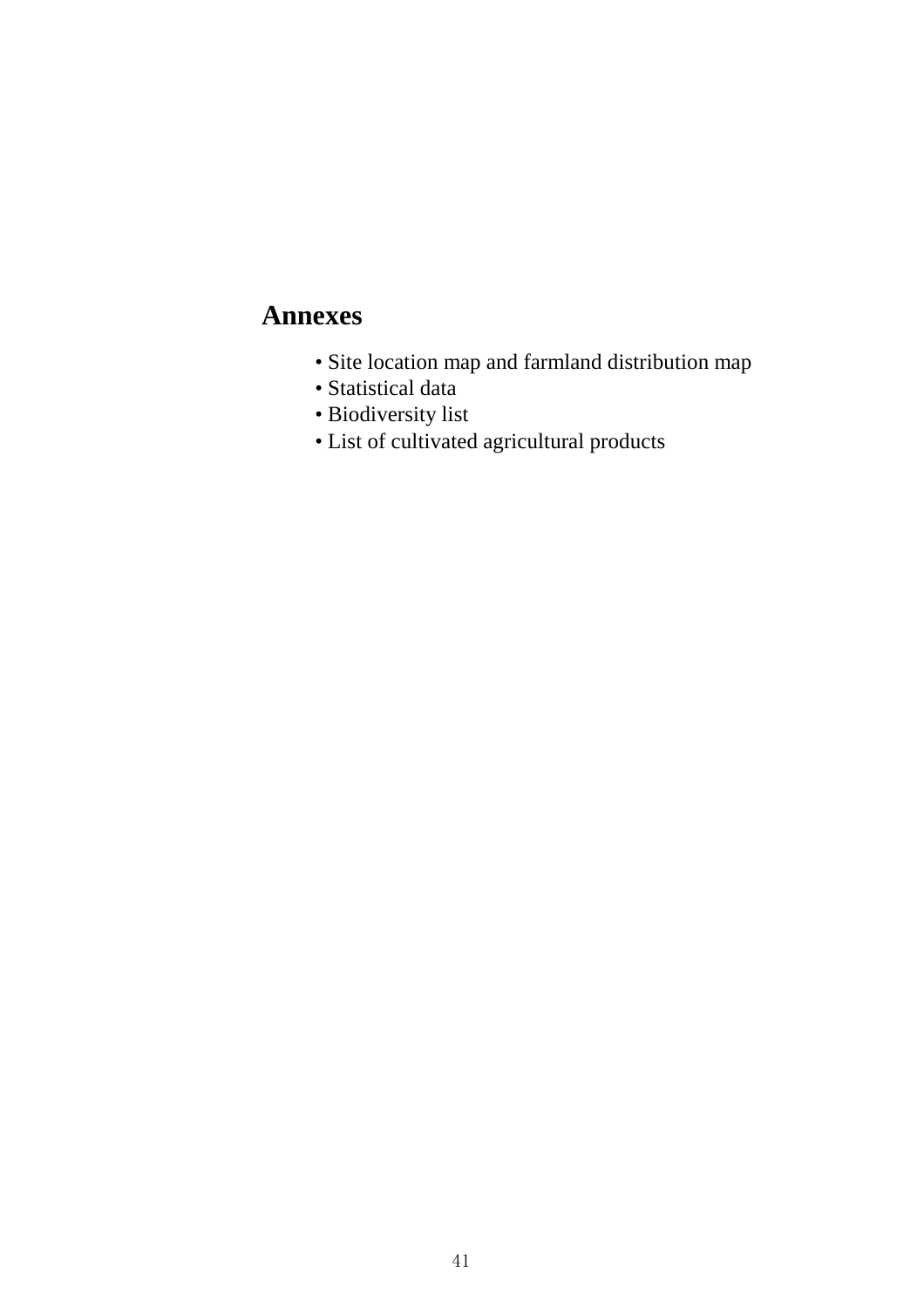䞉Site location map and farmland distribution map



䚷䚷\*Upland field (consists of mostly ume orchard and other dry land crops)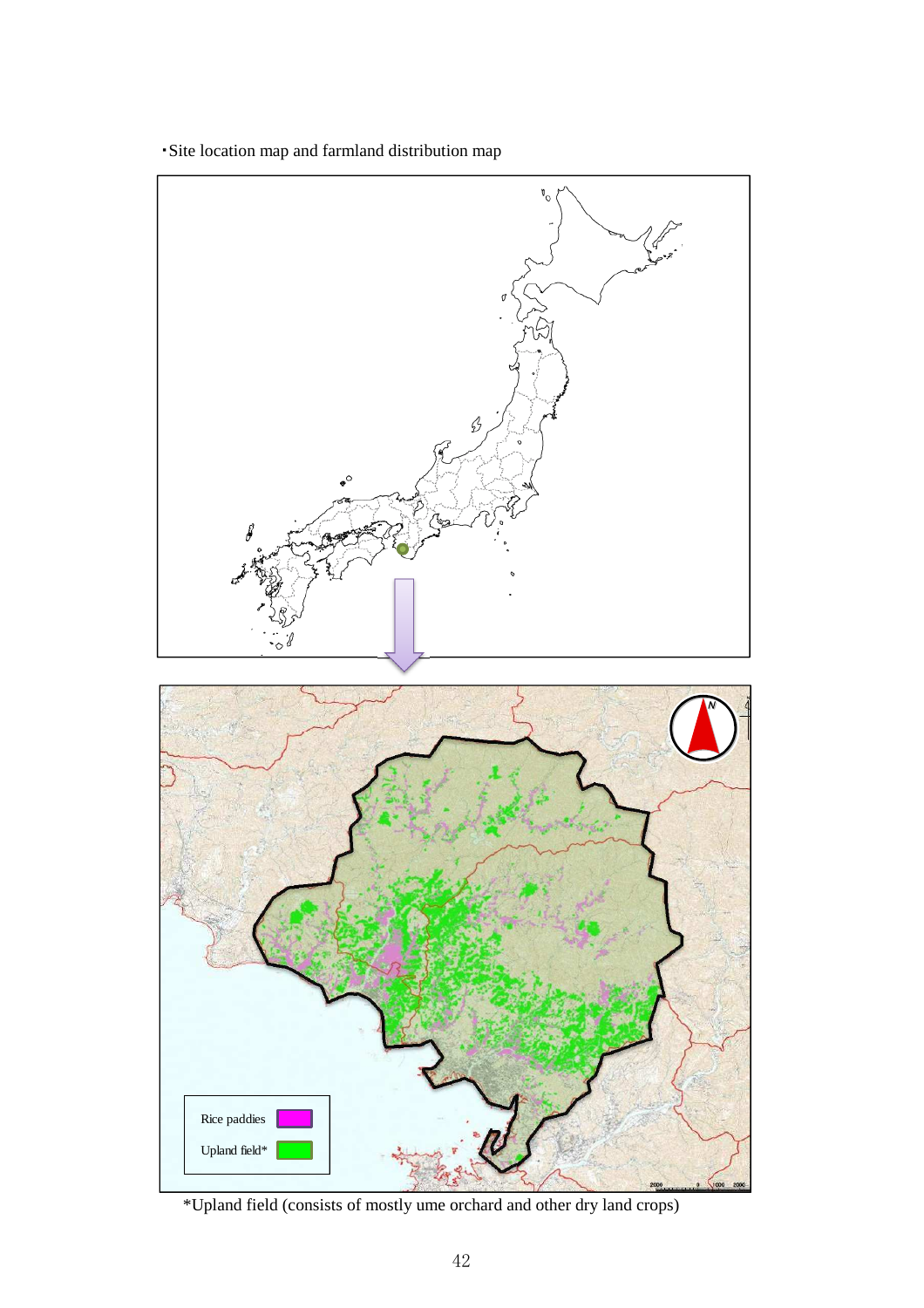## **OStatistical data**

(1) Local population

|                              |        |        |          |       | Individuals |
|------------------------------|--------|--------|----------|-------|-------------|
|                              | 990    | 1995   | 2000     | 2005  | 201C        |
| Population                   | 84.968 | 85.153 | 85.094   |       | 79,563      |
| People 65 or older           | 2.681  |        | '.683    | 9.138 | 20.635      |
| Percent 65 or older          | 5%     | 8%     | 21%      | 23%   | 26%         |
| <b>CONTRACTOR</b><br>.<br>__ |        |        | $\cdots$ |       |             |

Source: National census; figures are for the GIAHS application area.

#### (2) Number of farm households

|                        |            |       |       |       | Households |
|------------------------|------------|-------|-------|-------|------------|
|                        | 990        | 1995  | 2000  | 2005  | 2010       |
| No. of farm households | $\times1$  | 3.751 | 3.646 | 3.484 | 3.313      |
| No. growing ume        | $\times 1$ | 3.541 | 3.454 | 3.330 | .200       |
| Percent growing ume    | X.         | 94%   | 95%   | 96%   | 97%        |

Source: World Census of Agriculture and Forestry; figures are commercial farm households in the GIAHS application area.

Individuals

ha

t

#### (3) Population engaged in farming

|                                          |          |      | Individuals |
|------------------------------------------|----------|------|-------------|
|                                          | 995      | ,000 |             |
| No. engaged in farming<br>. <del>.</del> |          | .46  |             |
| No. 65 or older                          | $\times$ |      |             |
| Percent 65 or older                      | X.       | 7%   | 3%          |

Source: World Census of Agriculture and Forestry; figures are commercial farm households in the GIAHS application area.

(4) Amount of abandoned farmland

|                            |           |       |         |         | na    |
|----------------------------|-----------|-------|---------|---------|-------|
|                            |           | .995  | 2000    |         | 2010  |
| Amount of farmland         | $\times1$ | 6.046 | 5.897   | 6.090   | 6.180 |
| Abandoned farmland         |           |       |         |         |       |
| Percent abandoned farmland |           | 2%    | $2.1\%$ | $2.1\%$ | 4.5%  |

Sources: Survey on Cultivated Land Area, World Census of Agriculture and Forestry; figures are for land inside administrative divisions.

(5) Ume orchard surface area

|                                              |     |        |         |           |       | на  |
|----------------------------------------------|-----|--------|---------|-----------|-------|-----|
|                                              | 990 | $QQ^2$ | 2000    | 2005      |       |     |
| $\gamma_{\rm{itv}}$<br>Minabe Town, Tanabe ( | 70  |        | າເດ     |           | 4.060 |     |
| Wakayama Prefecture                          | 180 |        | nni<br> | l 40.<br> |       |     |
|                                              |     |        |         | 600       |       | 400 |

Sources: Orchard Survey, Statistical Survey on Crops, Fruit Production and Shipping Statistical Survey; figures are for land inside administrative divisions.

### (6) Ume production

|                                             | 990    | 1995     | 2000    | 2005    | 2010 | 2012   |
|---------------------------------------------|--------|----------|---------|---------|------|--------|
| Tanahe City<br>Minabe <sup>*</sup><br>Town. | 34.991 | 49.609   | 3.497   | 54.800  | .900 | 44.000 |
| Wakayama Prefecture                         | 900    | $\Omega$ | <br>800 | <br>300 | 500  | .000   |
|                                             |        |          |         |         |      | .000   |

Sources: Orchard Survey, Statistical Survey on Crops, Fruit Production and Shipping Statistical Survey; figures are for land inside administrative divisions.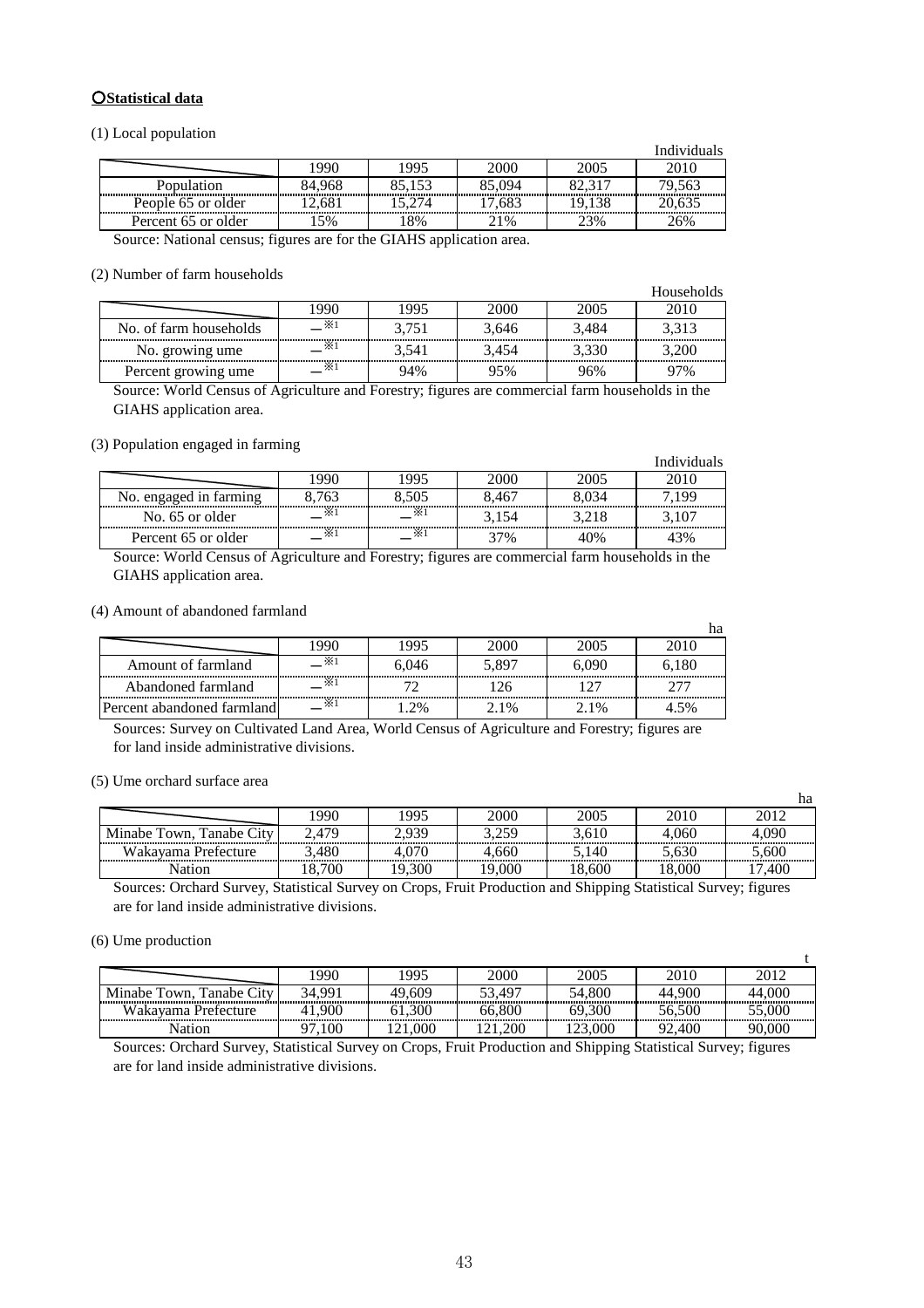(7) Wholesale price of ume (unripe) in the wholesale market

| $\mu$ , wholesale price of allie (allripe) in the wholesale market |      |       |      |      |      |      |      |      |      |      |  |
|--------------------------------------------------------------------|------|-------|------|------|------|------|------|------|------|------|--|
|                                                                    |      |       |      |      |      |      |      |      |      | ¥/kg |  |
|                                                                    | 1991 | 1992. | 1993 | 1994 | 1995 | 1996 | 1997 | 1998 | 1999 | 2000 |  |
| Wholesale price of ume (unripe)                                    | 333  | 575   | 450  | 300  | 288  | 393  | 378  | 519  | 453  | 425  |  |
|                                                                    |      |       |      |      |      |      |      |      |      |      |  |
|                                                                    | 2001 | 2002  | 2003 | 2004 | 2005 | 2006 | 2007 | 2008 | 2009 | 2010 |  |
| Wholesale price of ume (unripe)                                    | 258  | 293   | 460  | 404  | 350  | 258  | 247  | 298  | 309  | 351  |  |

Source: Survey on Vegetables and Fruits Wholesale Markets; figures are overall average prices.

(8) Value and amount of umeboshi purchased per household by age group (2010)

|                            | $ \prime$ | 30-39     | $-0.40$   | 50-59             | $60 - 6$    | U-       |
|----------------------------|-----------|-----------|-----------|-------------------|-------------|----------|
| urchase amount<br>$\sigma$ | າາດ       | ص ۱<br>44 |           | 020               | $U_{\rm A}$ |          |
| value<br>'urchase'         |           |           | 74<br>◡∠¬ | $- - -$<br>$\sim$ |             | 'n<br>v. |

Source: Ministry of Internal Affairs and Communications, Annual Report on Family Income and Expenditure Survey

\*1: No categorized data are available.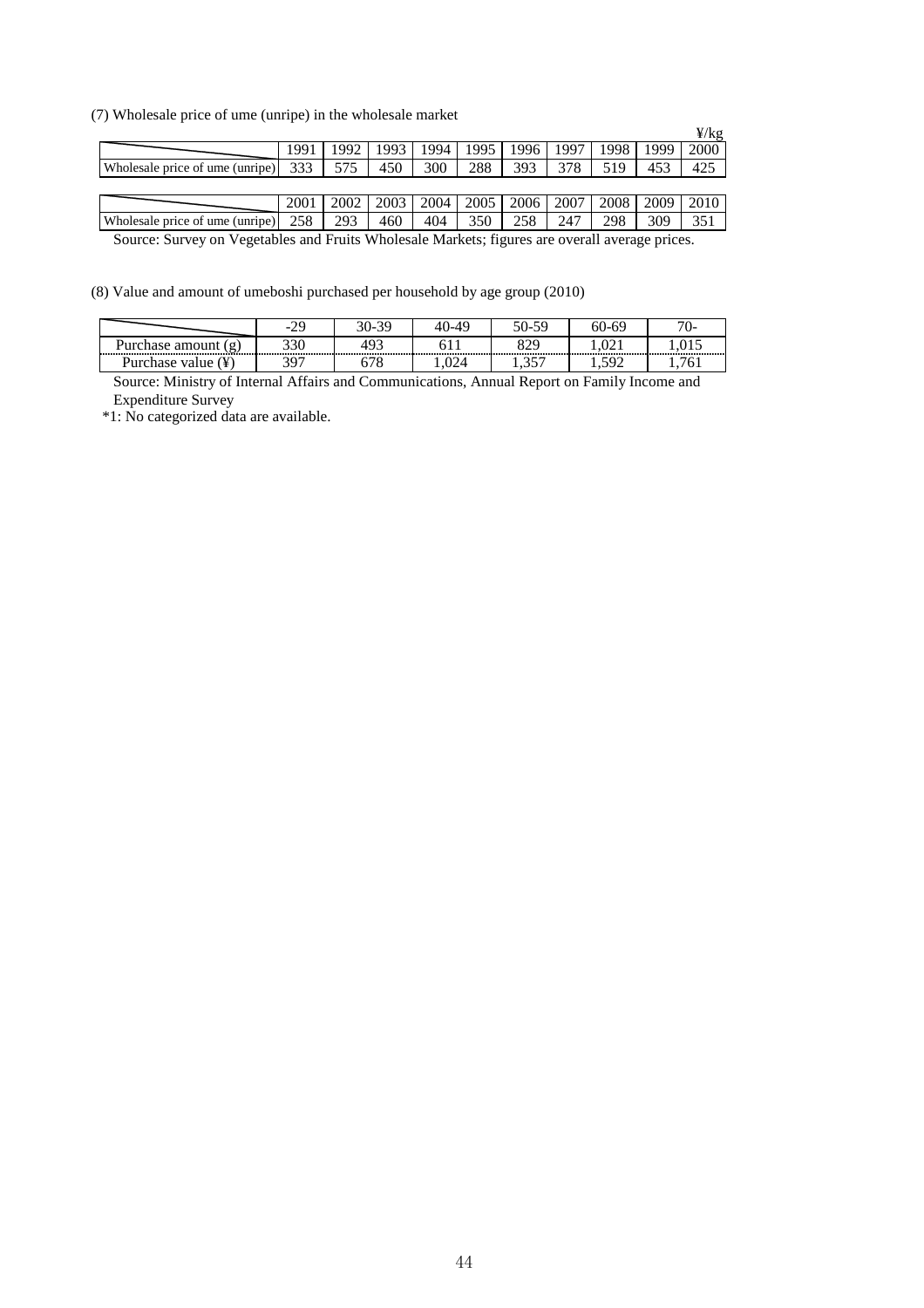### List of Biodiversity (生物多様性のリスト)

|             |                      |          |                                                                               |                 | RDB Category 評価基準 |             |        |
|-------------|----------------------|----------|-------------------------------------------------------------------------------|-----------------|-------------------|-------------|--------|
| Class<br>分類 | Familiy 科名           |          | Scientific Name 学名                                                            | Name 和名         | Wakayama<br>和歌山県  | Japan<br>日本 | Note** |
|             | PHASIANIDAE          | キジ科      | Syrmaticus soemmerringii (Temminck, 1830)                                     | ヤマドリ            | NT                |             |        |
|             |                      |          | Phasianus colchicus Linnaeus, 1758                                            | キジ              |                   |             |        |
|             |                      |          | Bambusicola thoracica                                                         | コジュケイ           |                   |             | AS     |
|             | <b>ANATIDAE</b>      | カモ科      | Aix galericulata (Linnaeus, 1758)                                             | オシドリ            | NT                | DD          |        |
|             | COLUMBIDAE           | ハト科      | Streptopelia orientalis (Latham, 1790)<br>Treron sieboldii (Temminck, 1835)   | キジバト<br>アオバト    |                   |             |        |
|             | PHALACROCORACIDAE    | ウ科       | Phalacrocorax carbo (Linnaeus, 1758)                                          | カワウ             |                   |             |        |
|             | ARDEIDAE             | サギ科      | Nycticorax nycticorax (Linnaeus, 1758)                                        | ゴイサギ            |                   |             |        |
|             |                      |          | Bubulcus ibis (Linnaeus, 1758)                                                | アマサギ            |                   |             |        |
|             |                      |          | Ardea cinerea Linnaeus, 1758                                                  | アオサギ            |                   |             |        |
|             |                      |          | Ardea alba Linnaeus, 1758                                                     | ダイサギ            |                   |             |        |
|             |                      |          | Egretta intermedia (Wagler, 1829)                                             | チュウサギ           | NT                | NT          |        |
|             |                      |          | Egretta garzetta (Linnaeus, 1766)                                             | コサギ             |                   |             |        |
|             | CUCULIDAE            | カッコウ科    | Hierococcyx hyperythrus (Gould, 1856)                                         | ジュウイチ           |                   |             |        |
|             |                      |          | Cuculus poliocephalus Latham, 1790                                            | ホトトギス           |                   |             |        |
|             |                      |          | Cuculus optatus Gould, 1845                                                   | ツツドリ            |                   |             |        |
|             |                      |          | Cuculus canorus Linnaeus, 1758                                                | カッコウ            |                   |             |        |
|             | CAPRIMULGIDAE        | ヨタカ科     | Caprimulgus indicus Latham, 1790                                              | ヨタカ             | CR                | NT          |        |
|             | APODIDAE             | アマツバメ科   | Apus pacificus (Latham, 1802)                                                 | アマツバメ           |                   |             |        |
|             | ACCIPITRIDAE         | タカ科      | Apus nipalensis (Hodgson, 1837)<br>Pernis ptilorhynchus (Temminck, 1821)      | ヒメアマツバメ<br>ハチクマ | NT                | NT          |        |
|             |                      |          | Milvus migrans (Boddaert, 1783)                                               | トビ              |                   |             |        |
|             |                      |          | Accipiter gularis (Temminck & Schlegel, 1844)                                 | ツミ              | NT                |             |        |
|             | <b>STRIGIDAE</b>     |          | Accipiter nisus (Linnaeus, 1758)                                              | ハイタカ            | NT                | NT          |        |
|             |                      |          | Accipiter gentilis (Linnaeus, 1758)                                           | オオタカ            | VU                | NT          |        |
|             |                      |          | Butastur indicus (Gmelin, 1788)                                               | サシバ             | NT                | VU          |        |
|             |                      |          | Buteo buteo (Linnaeus, 1758)                                                  | ノスリ             |                   |             |        |
|             |                      |          | Nisaetus nipalensis Hodgson, 1836                                             | クマタカ            | EN                | EN          |        |
|             |                      | フクロウ科    | Otus lempiji (Horsfield, 1821)                                                | オオコノハズク         | VU                |             |        |
|             |                      |          | Strix uralensis Pallas, 1771                                                  | フクロウ            | VU                |             |        |
|             |                      |          | Ninox scutulata (Raffles, 1822)                                               | アオバズク           | VU                |             |        |
|             |                      |          | Alcedo atthis (Linnaeus, 1758)                                                | カワセミ            |                   |             |        |
|             |                      |          | Megaceryle lugubris (Temminck, 1834)                                          | ヤマセミ            | EN                |             |        |
|             | PICIDAE              | キツツキ科    | Dendrocopos kizuki (Temminck, 1836)                                           | コゲラ             |                   |             |        |
|             |                      |          | Dendrocopos leucotos (Bechstein, 1802)                                        | オオアカゲラ          | NT                |             |        |
|             |                      |          | Dendrocopos major (Linnaeus, 1758)                                            | アカゲラ            | NT                |             |        |
|             |                      |          | Picus awokera Temminck, 1836                                                  | アオゲラ<br>ハヤブサ    | VU                | VU          |        |
|             | MONARCHIDAE          | カササギヒタキ科 | Falco peregrinus Tunstall, 1771<br>Terpsiphone atrocaudata (Eyton, 1839)      | サンコウチョウ         | VU                |             |        |
|             | LANIIDAE             | モズ科      | Lanius bucephalus Temminck & Schlegel, 1845                                   | モズ              |                   |             |        |
|             | CORVIDAE             | カラス科     | Garrulus glandarius (Linnaeus, 1758)                                          | カケス             |                   |             |        |
|             |                      |          | Corvus corone Linnaeus, 1758                                                  | ハシボソガラス         |                   |             |        |
|             |                      |          | Corvus macrorhynchos Wagler, 1827                                             | ハシブトガラス         |                   |             |        |
|             | PARIDAE              | シジュウカラ科  | Poecile montanus (Conrad von Baldenstein, 1827)                               | コガラ             |                   |             |        |
|             |                      |          | Poecile varius (Temminck & Schlegel, 1845)                                    | ヤマガラ            |                   |             |        |
|             |                      |          | Periparus ater (Linnaeus, 1758)                                               | ヒガラ             |                   |             |        |
|             |                      |          | Parus minor Temminck & Schlegel, 1848                                         | シジュウカラ          |                   |             |        |
|             | ALAUDIDAE            | ヒバリ科     | Alauda arvensis Linnaeus, 1758                                                | ヒバリ             |                   |             |        |
|             | <b>HIRUNDINIDAE</b>  | ツバメ科     | Hirundo rustica Linnaeus, 1758                                                | ツバメ             |                   |             |        |
|             |                      |          | Hirundo daurica Laxmann, 1769                                                 | コシアカツバメ         | NT                |             |        |
|             |                      |          | Delichon dasypus (Bonaparte, 1850)                                            | イワツバメ           |                   |             |        |
|             | <b>HYPSIPETES</b>    | ヒヨドリ科    | Hypsipetes amaurotis (Temminck, 1830)                                         | ヒヨドリ            |                   |             |        |
|             | CETTIIDAE            | ウグイス科    | Cettia diphone (Kittlitz, 1830)                                               | ウグイス<br>ヤブサメ    |                   |             |        |
|             | AEGITHALIDAE         | エナガ科     | Urosphena squameiceps (Swinhoe, 1863)<br>Aegithalos caudatus (Linnaeus, 1758) | エナガ             |                   |             |        |
|             | PHYLLOSCOPIDAE       | ムシクイ科    | Phylloscopus coronatus (Temminck & Schlegel, 1847)                            | センダイムシクイ        |                   |             |        |
|             | ZOSTEROPIDAE         | メジロ科     | Zosterops japonicus Temminck & Schlegel, 1845                                 | メジロ             |                   |             |        |
|             | <b>BOMBYCILLIDAE</b> | レンジャク科   | Bombycilla garrulus (Linnaeus, 1758)                                          | キレンジャク          |                   |             |        |
|             |                      |          | Bombycilla japonica (Siebold, 1824)                                           | ヒレンジャク          |                   |             |        |
|             | TROGLODYTIDAE        | ミソサザイ科   | Troglodytes troglodytes (Linnaeus, 1758)                                      | ミソサザイ           |                   |             |        |
|             | CINCLIDAE            | カワガラス科   | Cinclus pallasii Temminck, 1820                                               | カワガラス           |                   |             |        |
|             | MUSCICAPIDAE         | ヒタキ科     | Zoothera dauma (Latham, 1790)                                                 | トラツグミ           | NT                |             |        |
|             |                      |          | Turdus cardis Temminck, 1831                                                  | クロツグミ           | NT                |             |        |
|             |                      |          | Turdus pallidus Gmelin, 1789                                                  | シロハラ            |                   |             |        |
|             |                      |          | Turdus chrysolaus Temminck, 1832                                              | アカハラ            |                   |             |        |
|             |                      |          | Turdus naumanni Temminck, 1820                                                | ツグミ             |                   |             |        |
|             |                      |          | Tarsiger cyanurus (Pallas, 1773)                                              | ルリビタキ           |                   |             |        |
|             |                      |          | Phoenicurus auroreus (Pallas, 1776)                                           | ジョウビタキ          |                   |             |        |
|             |                      |          | Saxicola torquatus (Linnaeus, 1766)                                           | <b>バタキ</b>      |                   |             |        |
|             |                      |          | Monticola solitarius (Linnaeus, 1758)<br>Ficedula narcissina (Temminck, 1836) | イソヒヨドリ<br>キビタキ  |                   |             |        |
|             |                      |          | Cyanoptila cyanomelana (Temminck, 1829)                                       | オオルリ            | NT                |             |        |
|             |                      |          | Passer montanus (Linnaeus, 1758)                                              | スズメ             |                   |             |        |
|             |                      |          |                                                                               |                 |                   |             |        |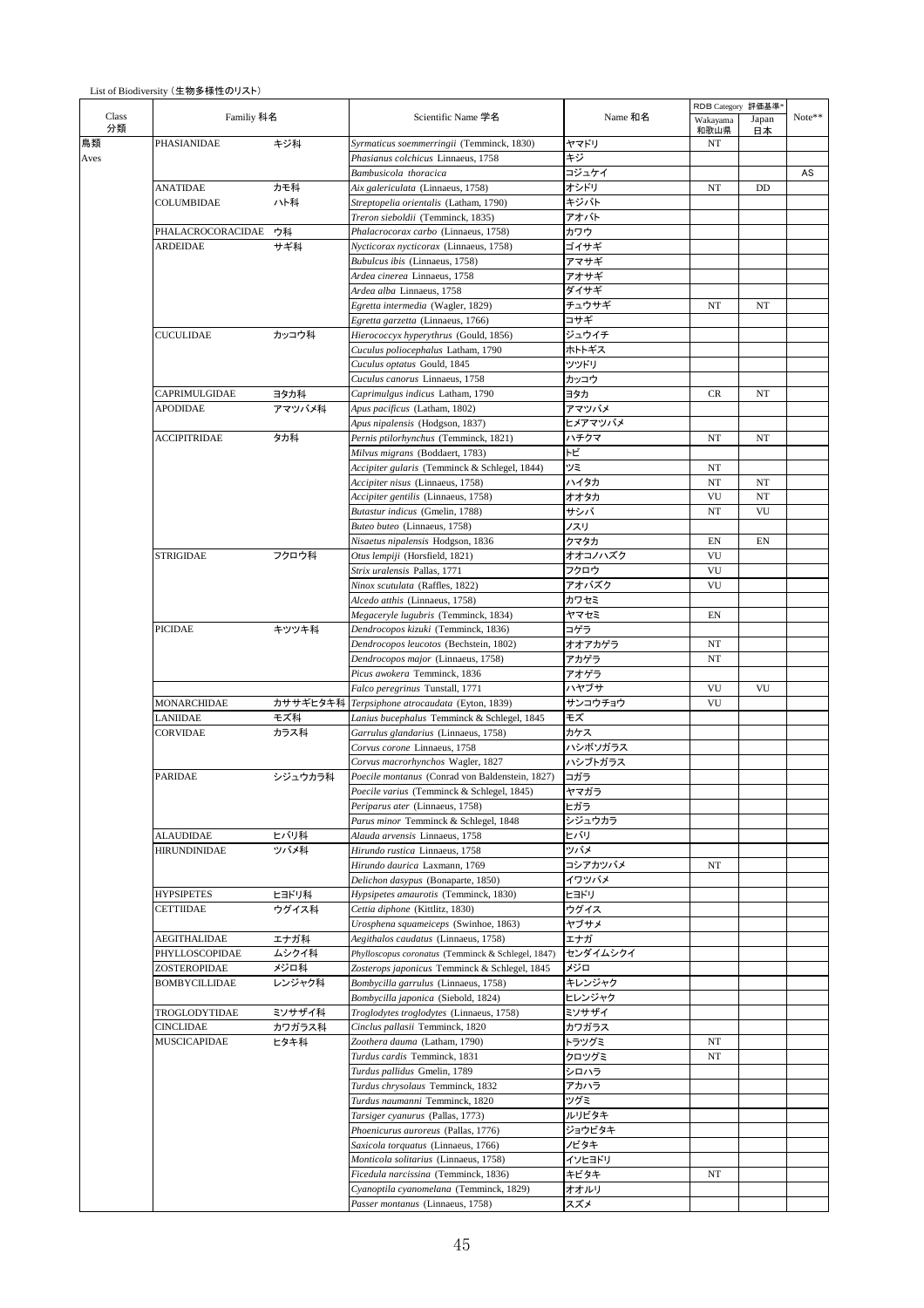|             |                          |          |                                               |                     | RDB Category 評価基準 |             |        |
|-------------|--------------------------|----------|-----------------------------------------------|---------------------|-------------------|-------------|--------|
| Class<br>分類 | Familiy 科名               |          | Scientific Name 学名                            | Name 和名             | Wakayama<br>和歌山県  | Japan<br>日本 | Note** |
| 鳥類          | <b>MOTACILLIDAE</b>      | セキレイ科    | Motacilla cinerea Tunstall, 1771              | キセキレイ               |                   |             |        |
| Aves        |                          |          | Motacilla alba Linnaeus, 1758                 | ハクセキレイ              |                   |             |        |
|             |                          |          | Motacilla grandis Sharpe, 1885                | セグロセキレイ             |                   |             |        |
|             |                          |          | Anthus rubescens (Tunstall, 1771)             | タヒバリ                |                   |             |        |
|             | FRINGILLIDAE             | アトリ科     | Fringilla montifringilla Linnaeus, 1758       | アトリ                 |                   |             |        |
|             |                          |          | Chloris sinica (Linnaeus, 1766)               | カワラヒワ               |                   |             |        |
|             |                          |          | Uragus sibiricus (Pallas, 1773)               | ベニマシコ               |                   |             |        |
|             |                          |          | Pyrrhula pyrrhula (Linnaeus, 1758)            | ウソ                  |                   |             |        |
|             |                          |          | Eophona personata (Temminck & Schlegel, 1848) | イカル                 |                   |             |        |
|             | EMBERIZIDAE              | ホオジロ科    | Emberiza cioides Brandt, 1843                 | ホオジロ                |                   |             |        |
|             |                          |          | Emberiza rustica Pallas, 1776                 | カシラダカ               |                   |             |        |
|             |                          |          | Emberiza elegans Temminck, 1836               | ミヤマホオジロ             |                   |             |        |
|             |                          |          | Emberiza spodocephala Pallas, 1776            | アオジ                 |                   |             |        |
|             | TIMALIIDAE               | チメドリ科    | Leiothrix lutea                               | ソウシチョウ              |                   |             | AS     |
| は虫類         | <b>BATAGURIDAE</b>       | パタグールカメ科 | Mauremys japonica                             | ニホンイシガメ             |                   | NT          |        |
| Reptilia    | <b>SCINCIDAE</b>         | トカゲ科     | Eumeces latiscutatus                          | ニホントカゲ              |                   |             |        |
|             | <b>LACERTIDAE</b>        | カナヘビ科    | Takydromus tachydromoides                     | ニホンカナヘビ             |                   |             |        |
|             | <b>COLUBRIDAE</b>        | ナミヘビ科    | Achalinus spinalis                            | タカチホヘビ              |                   |             |        |
|             |                          |          | Elaphe quadrivirgata                          | シマヘビ<br>ジムグリ        |                   |             |        |
|             |                          |          | Elaphe conspicillata<br>Elaphe climacophora   | アオダイショウ             |                   |             |        |
|             |                          |          | Dinodon orientale                             | シロマダラ               |                   |             |        |
|             |                          |          | Amphiesma vibakari vibakari                   | ヒバカリ                |                   |             |        |
|             |                          |          | Rhabdophis tigrinus                           | ヤマカガシ               |                   |             |        |
|             | <b>VIPERIDAE</b>         | クサリヘビ科   | Gloydius blomhoffii                           | ニホンマムシ              |                   |             |        |
| 両生類         | <b>HYNOBIIDAE</b>        | サンショウウオ科 | Hynobius nebulosus                            | カスミサンショウウオ          | VU                | VU          |        |
| Amphibia    | SALAMANDRIDAE            | イモリ科     | Hynobius naevius<br>Cynops pyrrhogaster       | ブチサンショウオ<br>アカハライモリ | NT                | NT          |        |
|             | <b>BUFONIDAE</b>         | ヒキガエル科   | Bufo japonicus japonicus                      | ニホンヒキガエル            | NT                |             |        |
|             | <b>HYLIDAE</b>           | アマガエル科   | Hyla japonica                                 | ニホンアマガエル            |                   |             |        |
|             | RANIDAE                  | アカガエル科   | Rana tagoi tagoi                              | タゴガエル               |                   |             |        |
|             |                          |          | Rana orinativentris                           | ヤマアカガエル             | NT                |             |        |
|             |                          |          | Rana nigromaculata                            | トノサマガエル             | NT                |             |        |
|             |                          |          | Rana rugosa<br>Rana limnocharis limnocharis   | ツチガエル<br>ヌマガエル      | NT                |             |        |
|             | <b>RHACOPHORIDAE</b>     | アオガエル科   | Rhacophorus schlegelii                        | シュレーゲルアオガエル         |                   |             |        |
|             |                          |          | Buergeria buergeri                            | カジカガエル              | NT                |             |        |
| 魚類          | <b>CYPRINIDAE</b>        | コイ科      | Zacco tamminckii                              | カワムツ                |                   |             |        |
| Pisces      |                          |          | Zacco platypus                                | オイカワ                |                   |             |        |
|             | <b>GOBIIDAE</b>          | ハゼ科      | Rhinogobius brunnaus                          | ヨシノボリ               |                   |             |        |
|             |                          |          | Luciogobius guttatus                          | ミミズハゼ               |                   |             |        |
|             |                          |          |                                               |                     |                   |             |        |
|             |                          |          |                                               |                     |                   |             |        |
|             |                          |          | Sicyoptarus japonicus                         | ボウズハゼ               |                   |             |        |
|             | ELEOTRIDAE               | カワアナゴ科   | Eleotris oxycephala                           | カワアナゴ               |                   |             |        |
| 昆虫類         | COENAGRIONIDAE           | イトトンボ科   | Ceriagrion melanurum                          | キイトトンボ              |                   |             |        |
| Insecta     |                          |          | Cercion calamorum calamorum                   | クロイトトンボ             |                   |             |        |
|             | <b>PLATYCNEMIDIDAE</b>   | モノサシトンボ科 | Copera annulata                               | モノサシトンボ             |                   |             |        |
|             | LESTIDAE                 | アオイトトンボ科 | Indolestes peregrinus                         | ホソミオツネントンボ          |                   |             |        |
|             | <b>CALOPTERYGIDAE</b>    | カワトンボ科   | Calopteryx atrata                             | ハグロトンボ              |                   |             |        |
|             |                          |          | Calopteryx cornelia                           | ミヤマカワトンボ            |                   |             |        |
|             |                          |          | Mnais pruinosa                                | アサヒナカワトンボ           |                   |             |        |
|             | EPIOPHLEBIIDAE           | ムカシトンボ科  | Epiophlebia superstes                         | ムカシトンボ              |                   |             |        |
|             | PETALURIDAE              | ムカシヤンマ科  | Tanypteryx pryeri                             | ムカシヤンマ              | NT.               |             |        |
|             | <b>GOMPHIDAE</b>         |          |                                               | ヤマサナエ               |                   |             |        |
|             |                          | サナエトンボ科  | Asiagomphus melaenops<br>Davidius fujiama     | クロサナエ               |                   |             |        |
|             |                          |          | Davidius nanus                                | ダビドサナエ              |                   |             |        |
|             |                          |          |                                               |                     |                   |             |        |
|             |                          |          | Lanthus fujiacus                              | ヒメクロサナエ             |                   |             |        |
|             |                          |          | Sinogomphus flavolimbatus                     | ヒメサナエ               |                   |             |        |
|             |                          |          | Trigomphus interruptus                        | フタスジサナエ             | NT                | NT          |        |
|             |                          |          | Nihonogomphus viridis                         | アオサナエ               | ΝT                |             |        |
|             |                          |          | Sieboldius albardae                           | コオニヤンマ              |                   |             |        |
|             | <b>AESCHNIDAE</b>        | ヤンマ科     | Boyeria maclachlani                           | コシボソヤンマ             |                   |             |        |
|             |                          |          | Oligoaeschna pryeri                           | サラサヤンマ              |                   |             |        |
|             |                          |          | Planaeschna milnei                            | ミルンヤンマ              |                   |             |        |
|             |                          |          | Anaciaeschna martini                          | マルタンヤンマ             |                   |             |        |
|             |                          |          | Anax nigrofasciatus nigrofasciatus            | クロスジギンヤンマ           |                   |             |        |
|             |                          |          | Anax parthenope julius                        | ギンヤンマ               |                   |             |        |
|             |                          |          | Gynacantha japonica                           | カトリヤンマ              |                   |             |        |
|             |                          |          | Polycanthagyna melanictera                    | ヤブヤンマ               |                   |             |        |
|             |                          |          |                                               |                     |                   |             |        |
|             | CORDULEGASTERIDAE オニヤンマ科 |          | Anotogaster sieboldii                         | オニヤンマ               |                   |             |        |
|             | CORDULIIDAE              | エゾトンボ科   | Epophthalmia elegans elegans                  | オオヤマトンボ             |                   |             |        |
|             |                          |          | Macromia amphigena amphigena                  | コヤマトンボ              |                   |             |        |
|             |                          |          | Epitheca marginata                            | トラフトンボ              | NT                |             |        |
|             |                          |          | Somatochlora clavata                          | ハネビロエゾトンボ           |                   | VU          |        |
|             | LIBELLULIDAE             | トンボ科     | Lyriothemis pachygastra                       | ハラビロトンボ             |                   |             |        |
|             |                          |          | Orthetrum albistylum speciosum                | シオカラトンボ             |                   |             |        |
|             |                          |          | Orthetrum japonicum japonicum                 | シオヤトンボ              |                   |             |        |
|             |                          |          | Orthetrum triangulare melania                 | オオシオカラトンボ           |                   |             |        |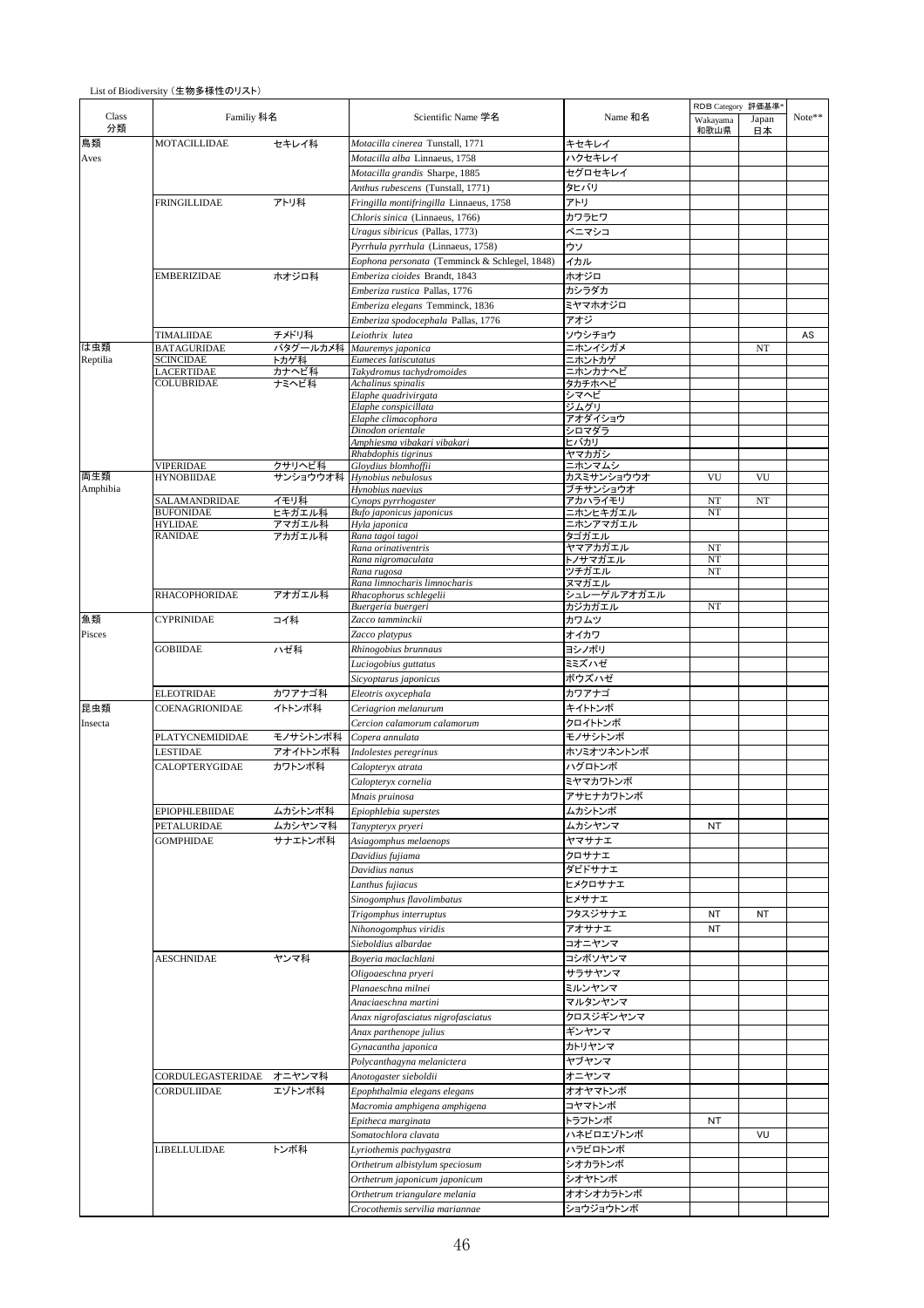|                      |           |                                               |                | RDB Category 評価基準* |             |        |
|----------------------|-----------|-----------------------------------------------|----------------|--------------------|-------------|--------|
| Familiy 科名           |           | Scientific Name 学名                            | Name 和名        | Wakayama<br>和歌山県   | Japan<br>日本 | Note** |
| LIBELLULIDAE         | トンボ科      | Sympetrum baccha matutinum                    | コノシメトンボ        |                    |             |        |
|                      |           | Sympetrum darwinianum                         | ナツアカネ          |                    |             |        |
|                      |           | Sympetrum eroticum eroticum                   | マユタテアカネ        |                    |             |        |
|                      |           | Sympetrum frequens                            | アキアカネ          |                    |             |        |
|                      |           | Sympetrum parvulum                            | ヒメアカネ          |                    |             |        |
|                      |           | Sympetrum pedemontanum elatum                 | ミヤマアカネ         | NT                 |             |        |
|                      |           | Sympetrum risi risi                           | リスアカネ          |                    |             |        |
|                      |           | Pseudothemis zonata                           | コシアキトンボ        |                    |             |        |
|                      |           | Pantala flavescens                            | ウスバキトンボ        |                    |             |        |
|                      |           | Rhyothemis fuliginosa                         | チョウトンボ         |                    |             |        |
| <b>BLATTELLIDAE</b>  |           | チャバネゴキブリ科 Blattella nipponica                 | モリチャバネゴキブリ     |                    |             |        |
| PANESTHIIDAE         | オオゴキブリ科   | Panesthia angustipennis spadica               | オオゴキブリ         |                    |             |        |
| <b>ACROMANTIDAE</b>  | ヒメカマキリ科   | Acromantis japonica                           | ヒメカマキリ         |                    |             |        |
| TETTIGONIIDAE        | キリギリス科    | Euconocephalus varius                         | クビキリギス         |                    |             |        |
| GRYLLIDAE            | コオロギ科     | Teleogryllus (Brachyteleogryllus) occipitalis | タイワンエンマコオロギ    |                    |             |        |
|                      |           | Velarifictorus mikado                         | ツヅレサセコオロギ      |                    |             |        |
| ENEOPTERIDAE         | マツムシ科     | Duolandrevus (Eulandrevus) ivai               | クチキコオロギ        |                    |             |        |
| TETRIGIDAE           | ヒシバッタ科    | Criotettix japonicus                          | トゲヒシバッタ        |                    |             |        |
| <b>ACRIDIDAE</b>     | バッタ科      | Patanga japonica                              | ツチイナゴ          |                    |             |        |
|                      |           | Stethophyma magister                          | ツマグロバッタ        |                    |             |        |
| <b>CICADIDAE</b>     | セミ科       | Terpnosia vacua                               | ハルゼミ           |                    |             |        |
| CICADELLIDAE         | ヨコバイ科     | Ledra auditura                                | ミミズク           |                    |             |        |
| <b>HYDROMETRIDAE</b> | イトアメンボ科   | Hydrometra albolineata                        | イトアメンボ         |                    | VU          |        |
|                      |           | Hydrometra procera                            |                |                    |             |        |
|                      |           |                                               | ヒメイトアメンボ       |                    |             |        |
| VELIIDAE             | カタビロアメンボ科 | Microvelia douglasi                           | ケシカタビロアメンボ     |                    |             |        |
| <b>GERRIDAE</b>      | アメンボ科     | Metrocoris histrio                            | シマアメンボ         |                    |             |        |
|                      |           | Aquarius elongatus                            | オオアメンボ         |                    |             |        |
|                      |           | Aquarius paludum paludum                      | アメンボ           |                    |             |        |
|                      |           | Gerris (Gerris) latiabdominis                 | ヒメアメンボ         |                    |             |        |
|                      |           | Gerris (Magrogerris) gracilicornis            | コセアカアメンボ       |                    |             |        |
| NEPIDAE              | タイコウチ科    | Laccotrephes japonensis                       | タイコウチ          |                    |             |        |
|                      |           | Ranatra chinensis                             | ミズカマキリ         |                    |             |        |
| OCHTERIDAE           | メミズムシ科    | Ochterus marginatus                           | メミズムシ          |                    |             |        |
| CORIXIDAE            | ミズムシ科     | Hesperocorixa distanti distanti               | ミズムシ           |                    |             |        |
|                      |           | Micronecta guttata                            | コチビミズムシ        |                    |             |        |
| APHELOCHIRIDAE       | ナベブタムシ科   | Aphelocheirus vittatus                        | ナベブタムシ         | NT                 |             |        |
| NOTONECTIDAE         | マツモムシ科    | Notonecta (Paranecta) triguttata              | マツモムシ          |                    |             |        |
| LARGIDAE             |           | オオホシカメムシ科 Physopelta cincticollis             | ヒメホシカメムシ       |                    |             |        |
|                      |           | Physopelta gutta                              | オオホシカメムシ       |                    |             |        |
| COREIDAE             | ヘリカメムシ科   | Acanthocoris sordidus                         | ホオズキカメムシ       |                    |             |        |
| <b>PENTATOMIDAE</b>  | カメムシ科     | Scotinophara scotti                           | ヒメクロカメムシ       |                    |             |        |
|                      |           | Glaucias subpunctatus                         | ツヤアオカメムシ       |                    |             |        |
|                      |           | Halyomorpha halvs                             | クサギカメムシ        |                    |             |        |
|                      |           | Plautia crossota stali                        | チャバネアオカメムシ     |                    |             |        |
| CORYDALIDAE          | ヘビトンボ科    | Protohermes grandis                           | ヘビトンボ          |                    |             |        |
|                      |           | Parachauliodes continentalis                  | タイリククロスジヘビトンボ  |                    |             |        |
| SIALIDAE             | センブリ科     | Sialis sibirica                               | センブリ           |                    |             |        |
| <b>OSMYLIDAE</b>     | ヒロバカゲロウ科  | Osmylus hyalinatus                            | スカシヒロバカゲロウ     |                    |             |        |
|                      |           | Osmylus tessellatus                           | ウンモンヒロバカゲロウ    |                    |             |        |
| CARABIDAE            | オサムシ科     | Dolichus halensis                             | セアカヒラタゴミムシ     |                    |             |        |
|                      |           | Diplocheila zeelandica                        | オオスナハラゴミムシ     |                    |             |        |
|                      |           | Calleida lepida                               | キガシラアオアトキリゴミムシ |                    |             |        |
|                      |           | Galerita orientalis                           | クビボソゴミムシ       |                    |             |        |
| <b>DYTISCIDAE</b>    | ゲンゴロウ科    | Agabus conspicuus                             | クロズマメゲンゴロウ     |                    |             |        |
|                      |           | Agabus japonicus                              | マメゲンゴロウ        |                    |             |        |
|                      |           | Platambus pictipennis                         | モンキマメゲンゴロウ     |                    |             |        |
|                      |           | Hydaticus grammicus                           | コシマゲンゴロウ       |                    |             |        |
| <b>GYRINIDAE</b>     | ミズスマシ科    | Dineutus orientalis                           | オオミズスマシ        |                    | NT          |        |
| HYDROPHILIDAE        | ガムシ科      | Sternolophus rufipes                          | ヒメガムシ          |                    |             |        |
|                      |           | Regimbartia attenuata                         | マメガムシ          |                    |             |        |
|                      | シデムシ科     | Necrodes asiaticus                            | オオモモブトシデムシ     |                    |             |        |
| SILPHIDAE            |           |                                               |                |                    |             |        |
| <b>STAPHYLINIDAE</b> | ハネカクシ科    | Scaphidium japonum                            | ヤマトデオキノコムシ     |                    |             |        |
| LUCANIDAE            | クワガタムシ科   | Prosopocoilus inclinatus inclinatus           | ノコギリクワガタ       |                    |             |        |
|                      |           | Dorcus binervis binervis                      | スジクワガタ         |                    |             |        |
|                      |           | Dorcus titanus pilifer                        | ヒラタクワガタ        |                    |             |        |
| TROGIDAE             | コブスジコガネ科  | Trox setifer                                  | アイヌコブスジコガネ     |                    |             |        |
| GEOTRUPIDAE          | センチコガネ科   | Phelotrupes (Chromogeotrupes) auratus auratus | オオセンチコガネ       |                    |             |        |
|                      |           | Phelotrupes (Eogeotrupes) laevistriatus       | センチコガネ         |                    |             |        |
| SCARABAEIDAE         | コガネムシ科    | Copris (Copris) acutidens                     | ゴホンダイコクコガネ     |                    |             |        |
|                      |           | Sericania shikokuana                          | シコクチャイロコガネ     |                    |             |        |
|                      |           | Adoretus (Lepadoretus) tenuimaculatus         | コイチャコガネ        |                    |             |        |
|                      |           | Blitopertha (Blitopertha) orientalis          | セマダラコガネ        |                    |             |        |
|                      |           | Mimela splendens                              | コガネムシ          |                    |             |        |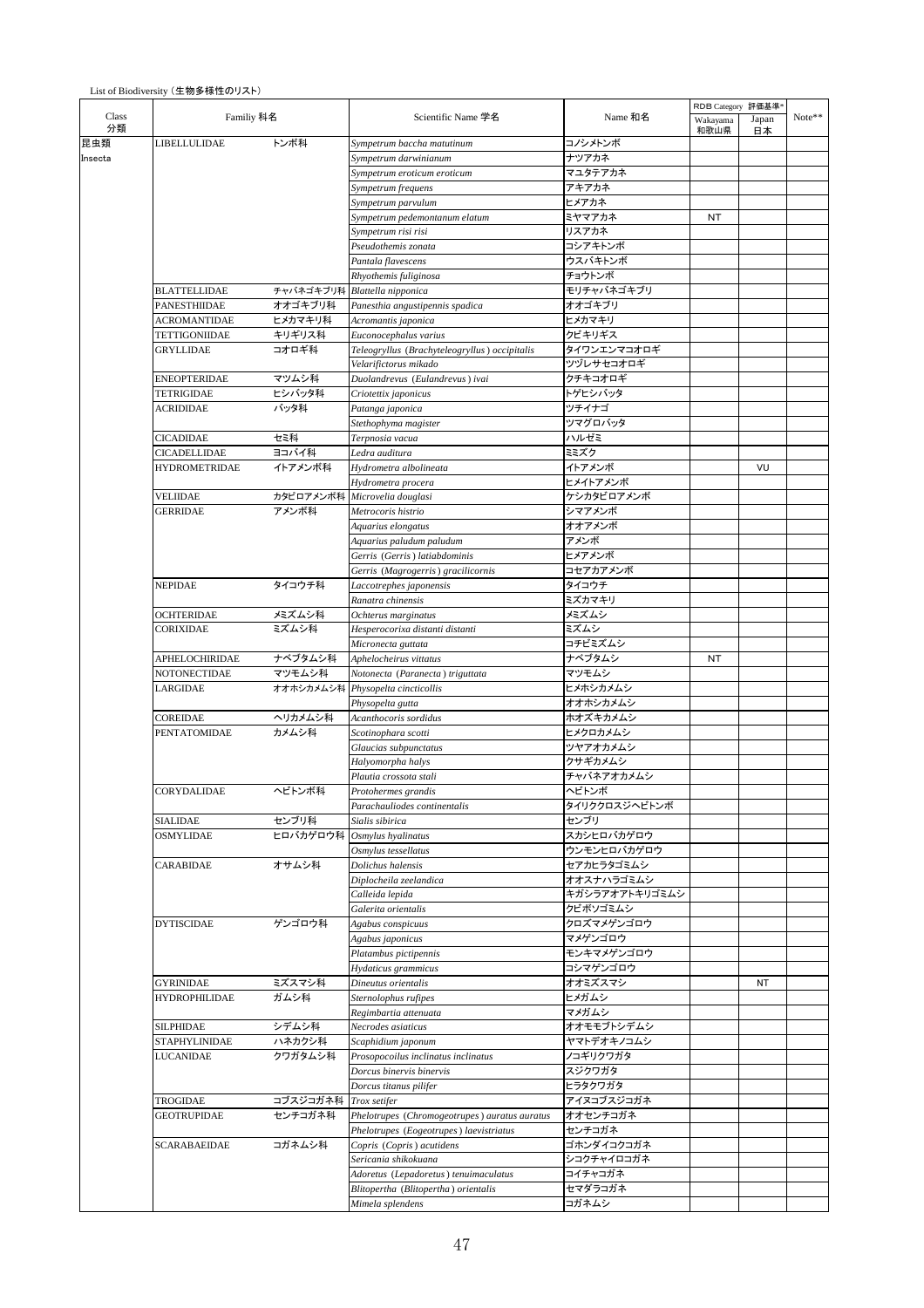|                                     |                |                                                | Name 和名              | RDB Category 評価基準*<br>Wakayama<br>Japan<br>和歌山県<br>日本 |  |        |
|-------------------------------------|----------------|------------------------------------------------|----------------------|-------------------------------------------------------|--|--------|
|                                     | Familiy 科名     | Scientific Name 学名                             |                      |                                                       |  | Note** |
| <b>SCARABAEIDAE</b>                 | コガネムシ科         | Popillia japonica                              | マメコガネ                |                                                       |  |        |
|                                     |                | Cetonia (Eucetonia) pilifera pilifera          | ナミハナムグリ              |                                                       |  |        |
|                                     |                | Gametis jucunda                                | コアオハナムグリ             |                                                       |  |        |
| PSEPHENIDAE                         | ヒラタドロムシ科       | Mataeopsephus maculatus                        | ヒメヒラタドロムシ            |                                                       |  |        |
| ELMIDAE                             | ヒメドロムシ科        | Ordobrevia foveicollis                         | キスジミゾドロムシ            |                                                       |  |        |
| <b>ELATERIDAE</b>                   | コメツキムシ科        | Pectocera hige hige                            | ヒゲコメツキ               |                                                       |  |        |
| LAMPYRIDAE                          | ホタル科           | Luciola cruciata                               | ゲンジボタル               |                                                       |  |        |
|                                     |                | Luciola lateralis                              | ヘイケボタル               |                                                       |  |        |
| LAMPYRIDAE                          | ホタル科           | Luciola parvula                                | ヒメボタル                |                                                       |  |        |
| CANTHARIDAE                         | ジョウカイボン科       | Lycocerus suturellus suturellus                | ジョウカイボン              |                                                       |  |        |
| TROGOSSITIDAE                       | コクヌスト科         | Trogossita japonica                            | オオコクヌスト              |                                                       |  |        |
| <b>CLERIDAE</b>                     | カッコウムシ科        | Tillus igarashii                               | イガラシカッコウムシ           |                                                       |  |        |
| NITIDULIDAE                         | ケシキスイ科         | Lasiodactylus pictus                           | アカマダラケシキスイ           |                                                       |  |        |
| COCCINELLIDAE                       | テントウムシ科        | Coccinella septempunctata                      | ナナホシテントウ             |                                                       |  |        |
| OEDEMERIDAE                         | カミキリモドキ科       | Nacerdes (Xanthochroa) waterhousei             | アオカミキリモドキ            |                                                       |  |        |
| ALLECULIDAE                         | クチキムシ科         | Allecula fuliginosa                            | オオクチキムシ              |                                                       |  |        |
| <b>TENEBRIONIDAE</b>                | ゴミムシダマシ科       | Ceropria induta                                | ナガニジゴミムシダマシ          |                                                       |  |        |
|                                     |                | Ischnodactylus loripes                         | ヒラタキノコゴミムシダマシ        |                                                       |  |        |
|                                     |                | Plesiophthalmus nigrocyaneus nigrocyaneus      | キマワリ                 |                                                       |  |        |
| <b>CERAMBYCIDAE</b>                 | カミキリムシ科        | Prionus insularis insularis                    | ノコギリカミキリ             |                                                       |  |        |
|                                     |                | Xystrocera globosa                             | アオスジカミキリ             |                                                       |  |        |
|                                     |                | Chloridolum (Leontium) viride                  | ミドリカミキリ              |                                                       |  |        |
|                                     |                | Mesosella simiola                              | クワサビカミキリ             |                                                       |  |        |
|                                     |                | Olenecamptus formosanus                        | タカサゴシロカミキリ           |                                                       |  |        |
|                                     |                | Paraglenea fortunei                            | ラミーカミキリ              |                                                       |  | AS     |
| CHRYSOMELIDAE<br><b>ATTELABIDAE</b> | ハムシ科<br>オトシブミ科 | Gallerucida bifasciata                         | イタドリハムシ<br>ヒメクロオトシブミ |                                                       |  |        |
|                                     |                | Apoderus (Compsapoderus) erythrogaster         | ウスモンオトシブミ            |                                                       |  |        |
|                                     | ゾウムシ科          | Apoderus (Leptapoderus) balteatus              | アシナガオニゾウムシ           |                                                       |  |        |
| CURCULIONIDAE                       | ミツバチ科          | Gasterocercus longipes                         | ニホンミツバチ              |                                                       |  |        |
| APIDAE<br><b>PANORPIDAE</b>         |                | Apis cerana japonica<br>Apis mellifera         | セイヨウミツバチ             |                                                       |  | AS     |
|                                     | シリアゲムシ科        | Panorpa japonica                               | ヤマトシリアゲ              |                                                       |  |        |
| <b>TIPULIDAE</b>                    | ガガンボ科          | Ctenophora (Dictenophora) pictipennis fasciata | ベッコウガガンボ             |                                                       |  |        |
|                                     |                | Ctenacroscelis mikado                          | ミカドガガンボ              |                                                       |  |        |
|                                     |                | Tipula (Nippotipula) coquilleti                | マダラガガンボ              |                                                       |  |        |
|                                     |                | Tipula (Yamatotipula) aino                     | キリウジガガンボ             |                                                       |  |        |
|                                     |                | Tipula (Yamatotipula) patagiata                | クロキリウジガガンボ           |                                                       |  |        |
|                                     |                | Pedicia (Pedicia) grandior                     | ハスオビガガンボ             |                                                       |  |        |
| <b>SYRPHIDAE</b>                    | ハナアブ科          | Mallota dimorpha                               | フタガタハナアブ             |                                                       |  |        |
| <b>STENOPSYCHIDAE</b>               | ヒゲナガカワトビケラ科    | Stenopsyche marmorata                          | ヒゲナガカワトビケラ           |                                                       |  |        |
|                                     |                | Stenopsyche sauteri                            | チャバネヒゲナガカワトビケラ       |                                                       |  |        |
| PHRYGANEIDAE                        | トビケラ科          | Eubasilissa regina                             | ムラサキトビケラ             |                                                       |  |        |
| LEPIDOSTOMATIDAE                    |                | カクツツトビケラ科 Lepidostoma japonicum                | コカクツツトビケラ            |                                                       |  |        |
| LIMNEPHILIDAE                       | エグリトビケラ科       | Limnephilus correptus                          | ウスバキトビケラ             |                                                       |  |        |
|                                     |                | Nemotaulius (Macrotaulius) admorsus            | エグリトビケラ              |                                                       |  |        |
| <b>MOLANNIDAE</b>                   | ホソバトビケラ科       | Molanna moesta                                 | ホソバトビケラ              |                                                       |  |        |
| HESPERIIDAE                         | セセリチョウ科        | Choaspes benjaminii japonica                   | アオバセセリ               |                                                       |  |        |
|                                     |                | Daimio tethys                                  | ダイミョウセセリ             |                                                       |  |        |
|                                     |                | Isoteinon lamprospilus lamprospilus            | ホソバセセリ               |                                                       |  |        |
|                                     |                | Ochlodes ochraceus                             | ヒメキマダラセセリ            |                                                       |  |        |
|                                     |                | Parnara guttata guttata                        | イチモンジセセリ             |                                                       |  |        |
|                                     |                | Pelopidas jansonis                             | ミヤマチャバネセセリ           |                                                       |  |        |
|                                     |                | Pelopidas mathias oberthueri                   | チャバネセセリ              |                                                       |  |        |
|                                     |                | Thoressa varia                                 | コチャバネセセリ             |                                                       |  |        |
| <b>PAPILIONIDAE</b>                 | アゲハチョウ科        | Byasa alcinous alcinous                        | ジャコウアゲハ              |                                                       |  |        |
|                                     |                | Graphium sarpedon nipponum                     | アオスジアゲハ              |                                                       |  |        |
|                                     |                | Papilio bianor dehaanii                        | カラスアゲハ               |                                                       |  |        |
|                                     |                | Papilio helenus nicconicolens                  | モンキアゲハ               |                                                       |  |        |
|                                     |                | Papilio machaon hippocrates                    | キアゲハ                 |                                                       |  |        |
|                                     |                | Papilio macilentus                             | オナガアゲハ               |                                                       |  |        |
|                                     |                | Papilio memnon thunbergii                      | ナガサキアゲハ              |                                                       |  |        |
|                                     |                | Papilio protenor demetrius                     | クロアゲハ                |                                                       |  |        |
|                                     |                | Papilio xuthus                                 | ナミアゲハ                |                                                       |  |        |
| PIERIDAE                            | シロチョウ科         | Anthocharis scolymus                           | ツマキチョウ               |                                                       |  |        |
|                                     |                | Colias erate poliographus                      | モンキチョウ               |                                                       |  |        |
|                                     |                | Eurema mandarina                               | キタキチョウ               |                                                       |  |        |
|                                     |                | Pieris melete melete                           | スジグロシロチョウ            |                                                       |  |        |
|                                     |                | Pieris rapae crucivora                         | モンシロチョウ              |                                                       |  | AS     |
| LYCAENIDAE                          | シジミチョウ科        | Antigius attilia attilia                       | ミズイロオナガシジミ           |                                                       |  |        |
|                                     |                | Artopoetes pryeri                              | ウラゴマダラシジミ            |                                                       |  |        |
|                                     |                | Callophrys ferrea                              | コツバメ                 |                                                       |  |        |
|                                     |                | Celastrina albocaerulea albocaerulea           | サツマシジミ               |                                                       |  |        |
|                                     |                | Celastrina argiolus ladonides                  | ルリシジミ                |                                                       |  |        |
|                                     |                |                                                |                      |                                                       |  |        |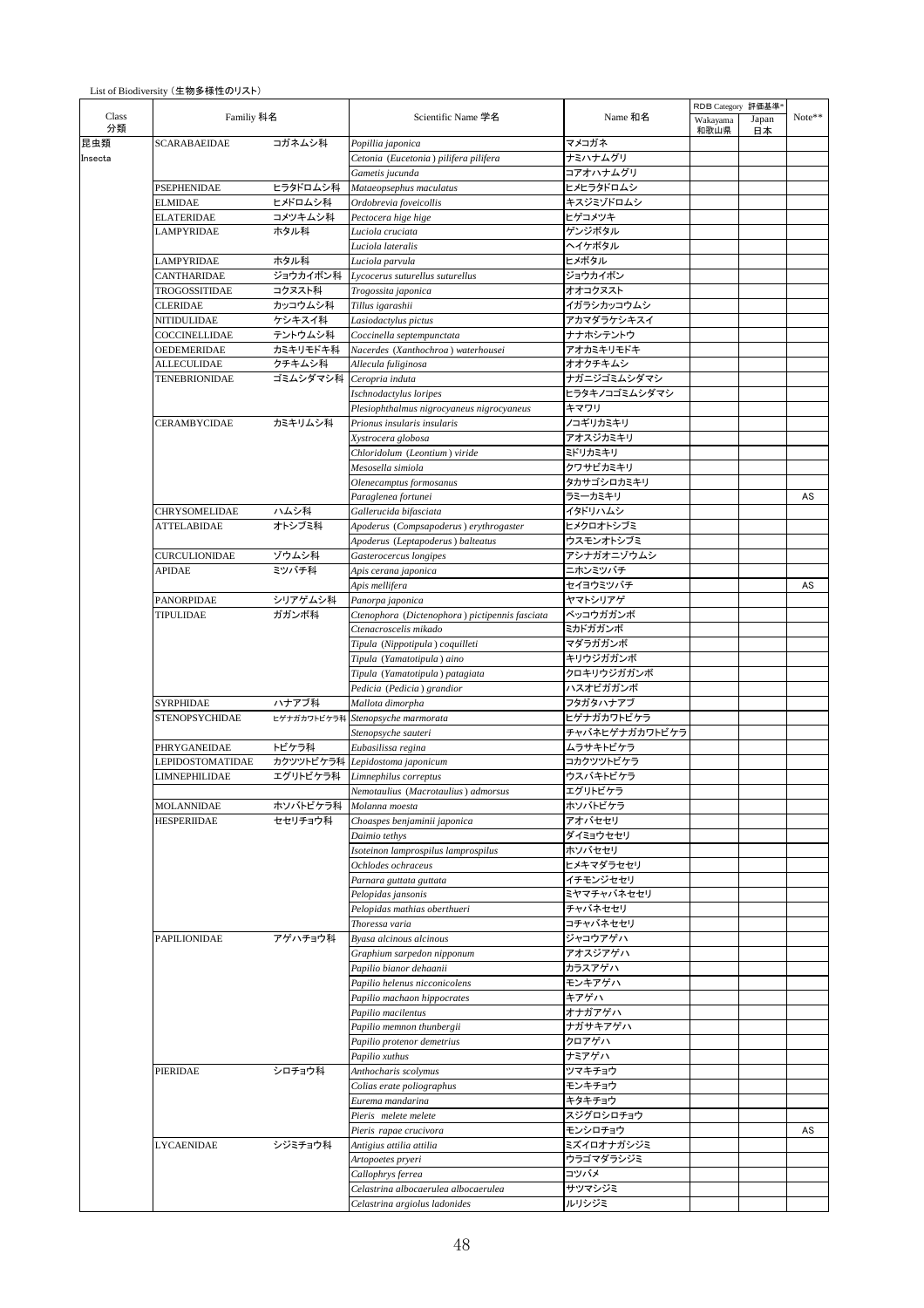|  | List of Biodiversity (生物多様性のリスト) |
|--|----------------------------------|
|--|----------------------------------|

|             |                     |           |                                         |                         | RDB Category 評価基準 |             |        |
|-------------|---------------------|-----------|-----------------------------------------|-------------------------|-------------------|-------------|--------|
| Class<br>分類 | Familiy 科名          |           | Scientific Name 学名                      | Name 和名                 | Wakayama<br>和歌山県  | Japan<br>日本 | Note** |
| 昆虫類         | <b>LYCAENIDAE</b>   | シジミチョウ科   | Celastrina puspa ishigakiana            | ヤクシマルリシジミ               |                   |             |        |
| Insecta     |                     |           | Everes argiades hellotia                | ツバメシジミ                  |                   |             |        |
|             |                     |           | Japonica lutea lutea                    | アカシジミ                   |                   |             |        |
|             |                     |           | Lampides boeticus                       | ウラナミシジミ                 |                   |             |        |
|             |                     |           | Lycaena phlaeas daimio                  | ベニシジミ                   |                   |             |        |
|             |                     |           | Narathura japonica                      | ムラサキシジミ                 |                   |             |        |
|             |                     |           | Rapala arata                            | トラフシジミ                  |                   |             |        |
|             |                     |           | Zizeeria maha argia                     | ヤマトシジミ                  |                   |             |        |
|             |                     |           | Curetis acuta paracuta                  | ウラギンシジミ                 |                   |             |        |
|             | NYMPHALIDAE         | タテハチョウ科   | Libythea celtis celtoides               | テングチョウ                  |                   |             |        |
|             |                     |           | Parantica sita niphonica                | アサギマダラ                  |                   |             |        |
|             |                     |           | Apatura metis substituta                | コムラサキ                   |                   |             |        |
|             |                     |           |                                         | サカハチチョウ                 |                   |             |        |
|             |                     |           | Araschnia burejana strigosa             | ツマグロヒョウモン               |                   |             |        |
|             |                     |           | Argyreus hyperbius hyperbius            |                         |                   |             |        |
|             |                     |           | Cynthia cardui                          | ヒメアカタテハ                 |                   |             |        |
|             |                     |           | Cyrestis thyodamas mabella              | イシガケチョウ                 |                   |             |        |
|             |                     |           | Damora sagana ilone                     | メスグロヒョウモン               |                   |             |        |
|             |                     |           | Fabriciana adippe pallescens            | ウラギンヒョウモン               |                   |             |        |
|             |                     |           | Hestina japonica                        | ゴマダラチョウ                 |                   |             |        |
|             |                     |           | Kaniska canace nojaponicum              | ルリタテハ                   |                   |             |        |
|             |                     |           | Ladoga camilla japonica                 | イチモンジチョウ                |                   |             |        |
|             |                     |           | Ladoga glorifica                        | アサマイチモンジ                |                   |             |        |
|             |                     |           | Nephargynnis anadyomene midas           | クモガタヒョウモン               |                   |             |        |
|             |                     |           | Neptis philyra excellens                | ミスジチョウ                  |                   |             |        |
|             |                     |           | Neptis sappho intermedia                | コミスジ                    |                   |             |        |
|             |                     |           | Nymphalis xanthomelas japonica          | ヒオドシチョウ                 |                   |             |        |
|             |                     |           | Vanessa indica                          | アカタテハ                   |                   |             |        |
|             |                     |           | Lethe diana diana                       | クロヒカゲ                   |                   |             |        |
|             |                     |           | Lethe sicelis                           | ヒカゲチョウ                  |                   |             |        |
|             |                     |           |                                         | クロコノマチョウ                |                   |             |        |
|             |                     |           | Melanitis phedima oitensis              |                         |                   |             |        |
|             |                     |           | Mycalesis francisca perdiccas           | コジャノメ                   |                   |             |        |
|             |                     |           | Mycalesis gotama fulginia               | ヒメジャノメ                  |                   |             |        |
|             |                     |           | Neope goschkevitschii                   | サトキマダラヒカゲ               |                   |             |        |
|             |                     |           | Neope niphonica niphonica               | ヤマキマダラヒカゲ               |                   |             |        |
|             |                     |           | Ypthima argus                           | ヒメウラナミジャノメ              |                   |             |        |
|             | LASIOCAMPIDAE       | カレハガ科     | Odonestis pruni japonensis              | リンゴカレハ                  |                   |             |        |
|             | SPHINGIDAE          | スズメガ科     | Marumba gaschkewitschii echephron       | モモスズメ                   |                   |             |        |
|             |                     |           | Phyllosphingia dissimilis dissimilis    | エゾスズメ                   |                   |             |        |
|             |                     |           | Dolbina tancrei                         | サザナミスズメ                 |                   |             |        |
|             |                     |           | Acosmeryx castanea                      | ブドウスズメ                  |                   |             |        |
|             | <b>GEOMETRIDAE</b>  | シャクガ科     | Arichanna gaschkevitchii gaschkevitchii | ヒョウモンエダシャク              |                   |             |        |
|             |                     |           | Corymica pryeri                         | ウコンエダシャク                |                   |             |        |
|             |                     |           | Cystidia couaggaria couaggaria          | ウメエダシャク                 |                   |             |        |
|             |                     |           | Hypomecis lunifera                      | オオバナミガタエダシャク            |                   |             |        |
|             |                     |           | Ophthalmitis albosignaria albosignaria  | ヨツメエダシャク                |                   |             |        |
|             |                     |           | Ourapteryx nivea                        | ウスキツバメエダシャク             |                   |             |        |
|             |                     |           |                                         |                         |                   |             |        |
|             |                     |           | Gandaritis whitelyi leechi              | ツマキシロナミシャク<br>ムラサキシャチホコ |                   |             |        |
|             | NOTODONTIDAE        | シャチホコガ科   | Uropyia meticulodina                    |                         |                   |             |        |
|             | LYMANTRIIDAE        | ドクガ科      | Calliteara lunulata                     | アカヒゲドクガ                 |                   |             |        |
|             | <b>ARCTIIDAE</b>    | ヒトリガ科     | Barsine striata striata                 | スジベニコケガ                 |                   |             |        |
|             |                     |           | Lithosia quadra                         | ヨツボシホソバ                 |                   |             |        |
|             |                     |           | Amata fortunei fortunei                 | カノコガ                    |                   |             |        |
|             |                     |           | Lemyra inaequalis inaequalis            | カクモンヒトリ                 |                   |             |        |
|             | <b>ARCTIIDAE</b>    | ヒトリガ科     | Spilarctia subcarnea                    | オビヒトリ                   |                   |             |        |
|             | PANTHEIDAE          | ケンモンガ科    | Trichosea ainu                          | ニセキバラケンモン               |                   |             |        |
|             | NOCTUIDAE           | ヤガ科       | Calyptra gruesa                         | オオエグリバ                  |                   |             |        |
|             |                     |           | Xylena formosa                          | キバラモクメキリガ               |                   |             |        |
|             |                     |           | Hermonassa cecilia                      | クロクモヤガ                  |                   |             |        |
| 甲殻類         | <b>PALAEMONIDAE</b> | テナガエビ科    | Macrobrachium japonicum                 | ヒラテテナガエビ                |                   |             |        |
| Crustacea   |                     |           | Palaemon (Palaemon) paucidens           | スジエビ                    |                   |             |        |
|             | CAMBARIDAE          | アメリカザリガニ科 | Procambarus (Scapulicambarus) clarkii   | アメリカザリガニ                |                   |             | AS     |
|             |                     |           | Chiromantes haematocheir                |                         |                   |             |        |
|             | GRAPSIDAE           | イワガニ科     |                                         | アカテガニ                   |                   |             |        |
|             |                     |           | Sesarmops intermedium                   | ベンケイガニ                  |                   |             |        |
|             |                     |           | Chiromantes dehaani                     | クロベンケイガニ                |                   |             |        |
|             |                     |           | Eriocheir japonicus                     | モクズガニ                   |                   |             |        |
|             | <b>POTAMIDAE</b>    | サワガニ科     | Geothelphusa dehaani                    | サワガニ                    |                   |             |        |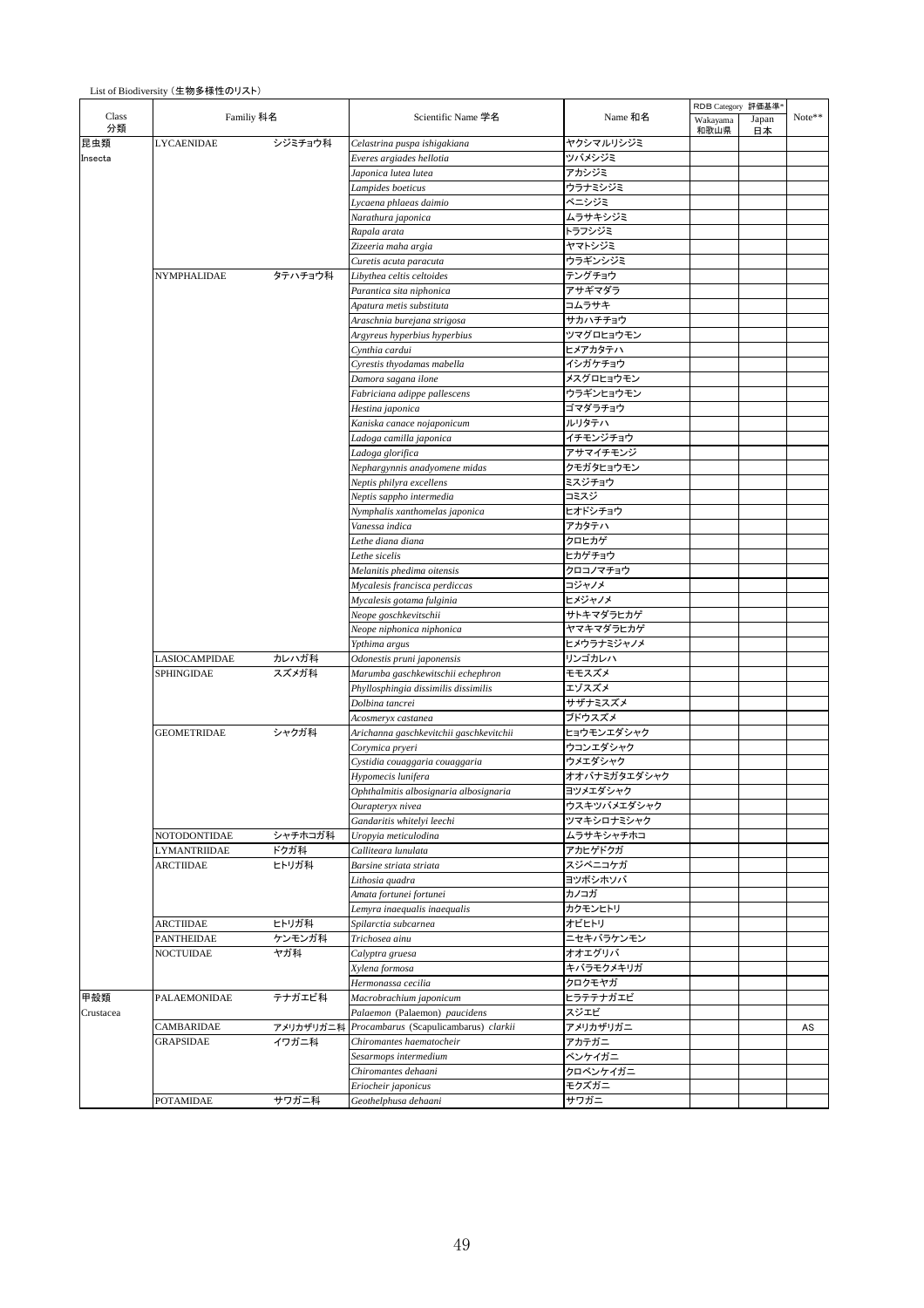|                        |                         |           |                                                                                 | RDB Category 評価基準* |                  |             |        |  |
|------------------------|-------------------------|-----------|---------------------------------------------------------------------------------|--------------------|------------------|-------------|--------|--|
| Class<br>分類            | Familiy 科名              |           | Scientific Name 学名                                                              | Name 和名            | Wakayama<br>和歌山県 | Japan<br>日本 | Note** |  |
| 維管束植物                  | <b>LYCOPODIACEAE</b>    | ヒカゲノカズラ科  | Huperzia serrata (Thunb.) Trevis.                                               | トウゲシバ              |                  |             |        |  |
| <b>Vascular Plants</b> |                         |           | Lycopodium cernua (L.) Pic. Serm                                                | ミズスギ               |                  |             |        |  |
|                        |                         |           | Lycopodium clavatum L.                                                          | ヒカゲノカズラ            |                  |             |        |  |
| シダ植物                   | SELAGINELLACEAE         | イワヒバ科     | Selaginella heterostachys Baker                                                 | ヒメクラマゴケ            |                  |             |        |  |
| Pteridophyta           |                         |           | Selaginella involvens (Sw.) Spring                                              | カタヒバ               |                  |             |        |  |
|                        |                         |           | Selaginella nipponica Franch. et Sav.                                           | タチクラマゴケ            |                  |             |        |  |
|                        | SELAGINELLACEAE         | イワヒバ科     | Selaginella tamariscina (P.Beauv.) Spring                                       | イワヒバ               |                  |             |        |  |
|                        | OPHIOGLOSSACEAE         | ハナヤスリ科    | Botrychium japonicum (Prantl) Underw. var. japonicum                            | オオハナワラビ            |                  |             |        |  |
|                        |                         |           | Botrychium ternatum (Thunb.) Sw. var. ternatum                                  | フユノハナワラビ           |                  |             |        |  |
|                        |                         |           | Ophioglossum petiolatum Hook.                                                   |                    |                  |             |        |  |
|                        | PSILOTACEAE             |           |                                                                                 | コヒロハハナヤスリ<br>マツバラン |                  |             |        |  |
|                        |                         | マツバラン科    | Psilotum nudum (L.) P.Beauv.                                                    |                    | VU               | NT          |        |  |
|                        | <b>EQUISETACEAE</b>     | トクサ科      | Equisetum arvense L.                                                            | スギナ                |                  |             |        |  |
|                        | <b>OSMUNDACEAE</b>      | ゼンマイ科     | Osmunda x intermedia (Honda) Sugim.                                             | オオバヤシャゼンマイ         |                  |             |        |  |
|                        |                         |           | Osmunda japonica Thunb.                                                         | ゼンマイ               |                  |             |        |  |
|                        |                         |           | Osmunda lancea Thunb.                                                           | ヤシャゼンマイ            |                  |             |        |  |
|                        | HYMENOPHYLLACEAE コケシノブ科 |           | Crepidomanes latealatum (Bosch) Copel. var. latealatum                          | アオホラゴケ             |                  |             |        |  |
|                        |                         |           | Crepidomanes minutum (Blume) K.Iwats.                                           | ウチワゴケ              |                  |             |        |  |
|                        |                         |           | Hymenophyllum barbatum (Bosch) Baker                                            | コウヤコケシノブ           |                  |             |        |  |
|                        |                         |           | Hymenophyllum oligosorum Makino                                                 | キヨスミコケシノブ          |                  |             |        |  |
|                        |                         |           | Hymenophyllum polyanthos (Sw.) Sw.                                              | ホソバコケシノブ           |                  |             |        |  |
|                        | GLEICHENIACEAE          | ウラジロ科     | Dicranopteris linearis (Burm.f.) Underw.                                        | コシダ                |                  |             |        |  |
|                        |                         |           | Diplopterygium glaucum (Houtt.) Nakai                                           | ウラジロ               |                  |             |        |  |
|                        | LYGODIACEAE             | カニクサ科     | Lygodium japonicum (Thunb.) Sw.                                                 | カニクサ               |                  |             |        |  |
|                        | MARSILEACEAE            | デンジソウ科    | Marsilea quadrifolia L.                                                         | デンジソウ              | <b>CR</b>        | VU          |        |  |
|                        |                         |           |                                                                                 | オオキジノオ             |                  |             |        |  |
|                        | PLAGIOGYRIACEAE         | キジノオシダ科   | Plagiogyria euphlebia (Kunze) Mett.                                             |                    |                  |             |        |  |
|                        |                         |           | Plagiogyria japonica Nakai var. japonica                                        | キジノオシダ             |                  |             |        |  |
|                        | LINDSAEACEAE            | ホングウシダ科   | Lindsaea chienii Ching var. chienii                                             | <b>エダウチホングウシダ</b>  |                  |             |        |  |
|                        |                         |           | Sphenomeris chinensis (L.) Maxon var. chinensis                                 | ホラシノブ              |                  |             |        |  |
|                        | DENNSTAEDTIACEAE        | コバノイシカグマ科 | Dennstaedtia hirsuta (Sw.) Mett.                                                | イヌシダ               |                  |             |        |  |
|                        |                         |           | Dennstaedtia scabra (Wall. ex Hook.) T.Moore                                    | コバノイシカグマ           |                  |             |        |  |
|                        |                         |           | Hypolepis punctata (Thunb.) Mett. ex Kuhn                                       | イワヒメワラビ            |                  |             |        |  |
|                        |                         |           | Microlepia x bipinnata (Makino) Shimura                                         | クジャクフモトシダ          |                  |             |        |  |
|                        |                         |           | Microlepia marginata (Panzer ex Houtt.) C.Chr.                                  | フモトシダ              |                  |             |        |  |
|                        |                         |           | Microlepia strigosa (Thunb.) C.Presl                                            | イシカグマ              |                  |             |        |  |
|                        |                         |           | Pteridium aquilinum (L.) Kuhn subsp. japonicum (Nakai) Á. et D.Löve             | ワラビ                |                  |             |        |  |
|                        | PTERIDACEAE             | イノモトソウ科   | Coniogramme intermedia Hieron.                                                  | イワガネゼンマイ           |                  |             |        |  |
|                        |                         |           | Coniogramme japonica (Thunb.) Diels                                             | イワガネソウ             |                  |             |        |  |
|                        |                         |           | Haplopteris flexuosa (Fée) E.H.Crane                                            | シシラン               |                  |             |        |  |
|                        |                         |           | Onychium japonicum (Thunb.) Kunze                                               | タチシノブ              |                  |             |        |  |
|                        |                         |           | Pteris cretica L.                                                               |                    |                  |             |        |  |
|                        |                         |           |                                                                                 | オオバノイノモトソウ         |                  |             |        |  |
|                        |                         |           | Pteris dispar Kunze                                                             | アマクサシダ             |                  |             |        |  |
|                        |                         |           | Pteris excelsa Gaudich. var. excelsa                                            | オオバノハチジョウシダ        |                  |             |        |  |
|                        |                         |           | Pteris multifida Poir.                                                          | イノモトソウ             |                  |             |        |  |
|                        | <b>ASPLENIACEAE</b>     | チャセンシダ科   | Asplenium incisum Thunb.                                                        | トラノオシダ             |                  |             |        |  |
|                        |                         |           | Asplenium pekinense Hance                                                       | トキワトラノオ            |                  |             |        |  |
|                        |                         |           | Asplenium ritoense Hayata                                                       | コウザキシダ             |                  |             |        |  |
|                        |                         |           | Asplenium sarelii Hook.                                                         | コバノヒノキシダ           |                  |             |        |  |
|                        |                         |           | Asplenium tripteropus Nakai                                                     | イヌチャセンシダ           |                  |             |        |  |
|                        |                         |           | Hymenasplenium hondoense (N.Murak. et S.-I.Hatan.) Nakaike                      | ホウビシダ              |                  |             |        |  |
|                        | THELYPTERIDACEAE        | ヒメシダ科     | Stegnogramma pozoi (Lag.) K.Iwats. subsp. mollissima (Fisch. ex Kunze) K.Iwats. | ミゾシダ               |                  |             |        |  |
|                        |                         |           | Thelypteris acuminata (Houtt.) C.V.Morton var. acuminata                        | ホシダ                |                  |             |        |  |
|                        |                         |           | Thelypteris angustifrons (Miq.) Ching                                           | コハシゴシダ             |                  |             |        |  |
|                        |                         |           | Thelypteris decursivepinnata (H.C.Hall) Ching                                   | ゲジゲジシダ             |                  |             |        |  |
|                        |                         |           | Thelypteris dentata (Forssk.) E.P.St.John                                       | イヌケホシダ             |                  |             |        |  |
|                        |                         |           | Thelypteris esquirolii (H.Christ) Ching var. glabrata (H.Christ) K.Iwats.       | イブキシダ              |                  |             |        |  |
|                        |                         |           | Thelypteris glanduligera (Kunze) Ching                                          | ハシゴシダ              |                  |             |        |  |
|                        |                         |           |                                                                                 | ハリガネワラビ            |                  |             |        |  |
|                        |                         |           | Thelypteris japonica (Baker) Ching                                              |                    |                  |             |        |  |
|                        |                         |           | Thelypteris laxa (Franch. et Sav.) Ching                                        | ヤワラシダ              |                  |             |        |  |
|                        |                         |           | Thelypteris torresiana (Gaudich.) Alston var. calvata (Baker) K.Iwats.          | ヒメワラビ              |                  |             |        |  |
|                        | WOODSIACEAE             | イワデンダ科    | Athyrium sheareri (Baker) Ching                                                 | ウラボシノコギリシダ         |                  |             |        |  |
|                        |                         |           | Athyrium vidalii (Franch. et Sav.) Nakai                                        | ヤマイヌワラビ            |                  |             |        |  |
|                        |                         |           | Cornopteris decurrenti-alata (Hook.) Nakai                                      | シケチシダ              |                  |             |        |  |
|                        |                         |           | Deparia conilii (Franch. et Sav.) M.Kato var. conilii                           | ホソバシケシダ            |                  |             |        |  |
|                        |                         |           | Deparia dimorphophylla (Koidz.) M.Kato                                          | セイタカシケシダ           |                  |             |        |  |
|                        |                         |           | Deparia japonica (Thunb.) M.Kato                                                | シケシダ               |                  |             |        |  |
|                        |                         |           | Deparia lancea (Thunb.) Fraser-Jenk.                                            | ヘラシダ               |                  |             |        |  |
|                        |                         |           | Diplazium squamigerum (Mett.) Matsum.                                           | キヨタキシダ             |                  |             |        |  |
|                        |                         |           | Diplazium wichurae (Mett.) Diels var. wichurae                                  | ノコギリシダ             |                  |             |        |  |
|                        | BLECHNACEAE             | シシガシラ科    | Blechnum niponicum (Kunze) Makino                                               | シシガシラ              |                  |             |        |  |
|                        |                         |           | Woodwardia orientalis Sw.                                                       | コモチシダ              |                  |             |        |  |
|                        | ONOCLEACEAE             | コウヤワラビ科   | Onoclea orientalis (Hook.) Hook.                                                | イヌガンソク             |                  |             |        |  |
|                        | DRYOPTERIDACEAE         | オシダ科      | Arachniodes caudata Ching                                                       | オニカナワラビ            |                  |             |        |  |
|                        |                         |           |                                                                                 | ホソバカナワラビ           |                  |             |        |  |
|                        |                         |           | Arachniodes exilis (Hance) Ching                                                |                    |                  |             |        |  |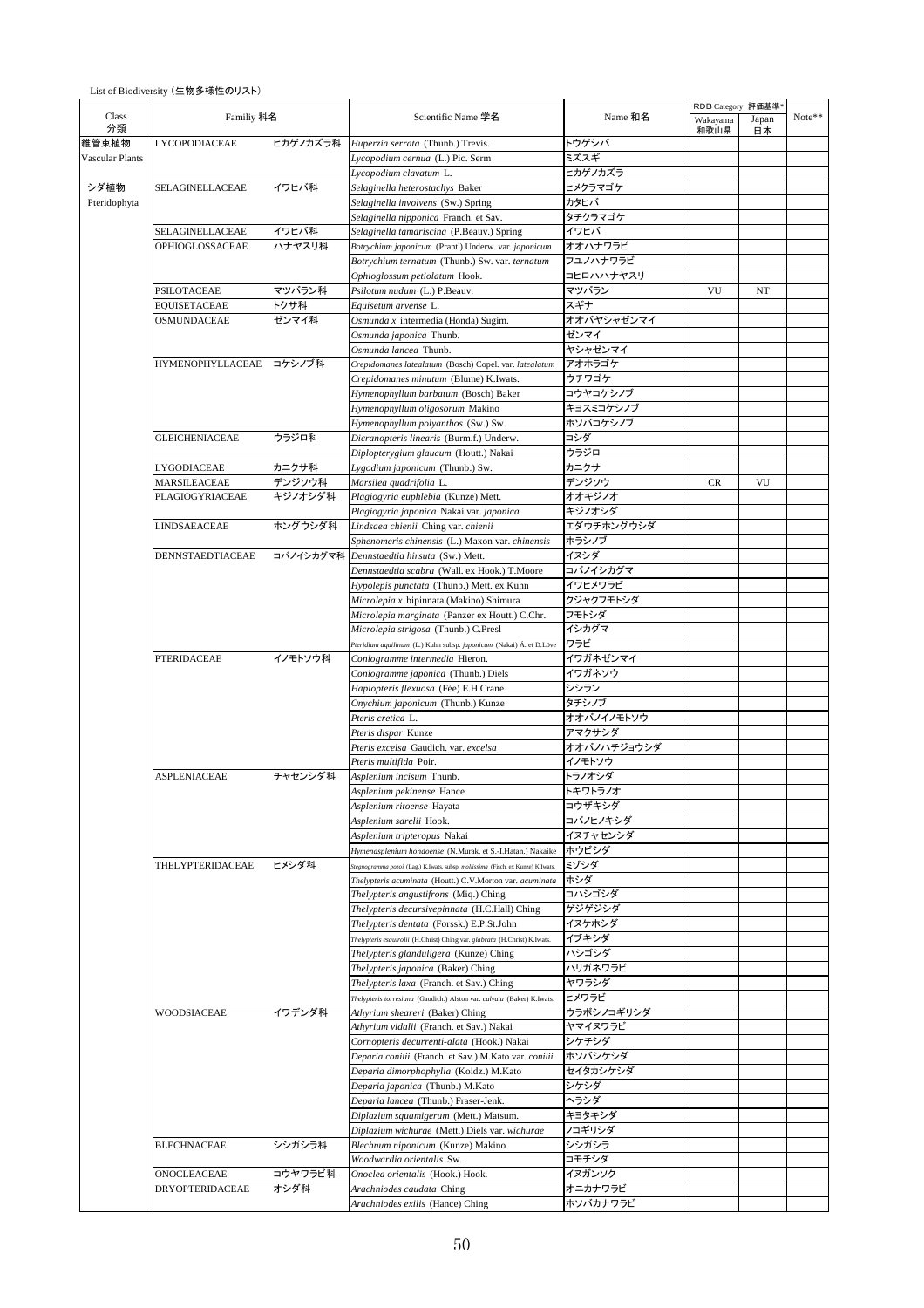|  | List of Biodiversity (生物多様性のリスト) |
|--|----------------------------------|
|--|----------------------------------|

|              |                        |          |                                                                                                       |                    | RDB Category 評価基準 |             |           |
|--------------|------------------------|----------|-------------------------------------------------------------------------------------------------------|--------------------|-------------------|-------------|-----------|
| Class<br>分類  | Familiy 科名             |          | Scientific Name 学名                                                                                    | Name 和名            | Wakayama<br>和歌山県  | Japan<br>日本 | Note**    |
| シダ植物         | <b>DRYOPTERIDACEAE</b> | オシダ科     | Arachniodes simplicior (Makino) Ohwi                                                                  | ハカタシダ              |                   |             |           |
| Pteridophyta |                        |          | Arachniodes sporadosora (Kunze) Nakaike                                                               | コバノカナワラビ           |                   |             |           |
|              |                        |          | Arachniodes standishii (T.Moore) Ohwi                                                                 | リョウメンシダ            |                   |             |           |
|              |                        |          | Cyrtomium falcatum (L.f.) C.Presl subsp. falcatum                                                     | オニヤブソテツ            |                   |             |           |
|              |                        |          | Cyrtomium fortunei J.Sm. var. clivicola (Makino) Tagawa                                               | ヤマヤブソテツ            |                   |             |           |
|              |                        |          | Dryopsis maximowicziana (Miq.) Holttum et Edwards                                                     | キヨスミヒメワラビ          |                   |             |           |
|              | <b>DRYOPTERIDACEAE</b> | オシダ科     | Dryopteris championii (Benth.) C.Chr. ex Ching<br>Dryopteris decipiens (Hook.) Kuntze var. decipiens  | サイゴクベニシダ<br>ナチクジャク |                   |             |           |
|              |                        |          | Dryopteris erythrosora (D.C.Eaton) Kuntze                                                             | ベニシダ               |                   |             |           |
|              |                        |          | Dryopteris fuscipes C.Chr. var. fuscipes                                                              | マルバベニシダ            |                   |             |           |
|              |                        |          | Dryopteris hondoensis Koidz.                                                                          | オオベニシダ             |                   |             |           |
|              |                        |          | Dryopteris lacera (Thunb.) Kuntze                                                                     | クマワラビ              |                   |             |           |
|              |                        |          | Dryopteris medioxima Koidz.                                                                           | エンシュウベニシダ          |                   |             |           |
|              |                        |          | Dryopteris pacifica (Nakai) Tagawa                                                                    | オオイタチシダ            |                   |             |           |
|              |                        |          | Dryopteris sacrosancta Koidz.                                                                         | ヒメイタチシダ            |                   |             |           |
|              |                        |          | Dryopteris sparsa (Buch.-Ham. ex D.Don) Kuntze var. sparsa                                            | ナガバノイタチシダ          |                   |             |           |
|              |                        |          | Dryopteris uniformis (Makino) Makino                                                                  | オクマワラビ             |                   |             |           |
|              |                        |          | Dryopteris varia (L.) Kuntze<br>Polystichum polyblepharon (Roem. ex Kunze) C.Presl var. polyblepharon | ナンカイイタチシダ<br>イノデ   |                   |             |           |
|              |                        |          | Polystichum tagawanum Sa.Kurata                                                                       | イノデモドキ             |                   |             |           |
|              | DAVALLIACEAE           | シノブ科     | Davallia mariesii T.Moore ex Baker                                                                    | シノブ                |                   |             |           |
|              | POLYPODIACEAE          | ウラボシ科    | Colysis elliptica (Thunb.) Ching                                                                      | イワヒトデ              |                   |             |           |
|              |                        |          | Lemmaphyllum microphyllum C.Presl var. microphyllum                                                   | マメヅタ               |                   |             |           |
|              |                        |          | Lepisorus onoei (Franch. et Sav.) Ching                                                               | ヒメノキシノブ            |                   |             |           |
|              |                        |          | Lepisorus thunbergianus (Kaulf.) Ching                                                                | ノキシノブ              |                   |             |           |
|              |                        |          | Lepisorus uchiyamae (Makino) H.Itô                                                                    | コウラボシ              |                   |             |           |
|              | POLYPODIACEAE          | ウラボシ科    | Leptochilus buergerianus (Miq.) Bosman                                                                | ヤノネシダ              |                   |             |           |
|              |                        |          | Loxogramme salicifolia (Makino) Makino                                                                | イワヤナギシダ            |                   |             |           |
|              |                        |          | Neocheiropteris ensata (Thunb.) Ching                                                                 | クリハラン              | VU                |             |           |
|              |                        |          | Neocheiropteris ningpoensis (Baker) Bosman<br>Pyrrosia lingua (Thunb.) Farw.                          | ヌカボシクリハラン<br>ヒトツバ  |                   |             |           |
|              |                        |          | Selliguea hastata (Thunb.) Fraser-Jenk. var. hastata                                                  | ミツデウラボシ            |                   |             |           |
| 裸子植物         | <b>PINACEAE</b>        | マツ科      | Abies firma Siebold et Zucc.                                                                          | モミ                 |                   |             |           |
| Gymnospermae |                        |          | Pinus densiflora Siebold et Zucc.                                                                     | アカマツ               |                   |             |           |
|              |                        |          | Pinus parviflora Siebold et Zucc. var. parviflora                                                     | ヒメコマツ              |                   |             |           |
|              |                        |          | Pinus thunbergii Parl.                                                                                | クロマツ               |                   |             |           |
|              |                        |          | Pseudotsuga japonica (Shiras.) Beissner                                                               | トガサワラ              | VU                | VU          |           |
|              | PODOCARPACEAE          | イヌマキ科    | Tsuga sieboldii Carrière<br>Podocarpus macrophyllus (Thunb.) Sweet                                    | ツガ<br>イヌマキ         |                   |             |           |
|              | CUPRESSACEAE           | ヒノキ科     | Chamaecyparis obtusa (Siebold et Zucc.) Endl. var. obtusa                                             | ヒノキ                |                   |             |           |
|              |                        |          | Cryptomeria japonica (L.f.) D.Don var. japonica                                                       | スギ                 |                   |             |           |
|              |                        |          | Juniperus rigida Siebold et Zucc.                                                                     | ネズミサシ              |                   |             |           |
|              | CEPHALOTAXACEAE        | イヌガヤ科    | Cephalotaxus harringtonia (Knight ex Forbes) K.Koch var. harringtonia                                 | イヌガヤ               |                   |             |           |
|              | <b>TAXACEAE</b>        | イチイ科     | Torreya nucifera (L.) Siebold et Zucc. var. nucifera                                                  | カヤ                 |                   |             |           |
| 被子植物         | CABOMBACEAE            | ジュンサイ科   | Brasenia schreberi J.F.Gmel.                                                                          | ジュンサイ              |                   |             |           |
| Angiospermae | <b>NYMPHAEACEAE</b>    | スイレン科    | Nuphar japonica DC.                                                                                   | コウホネ               | NT                |             |           |
|              | SCHISANDRACEAE         | マツブサ科    | Illicium anisatum L. var. anisatum<br>Schisandra repanda (Siebold et Zucc.) Radlk.                    | シキミ<br>マツブサ        |                   |             |           |
|              | CHLORANTHACEAE         | センリョウ科   | Chloranthus serratus (Thunb.) Roem. et Schult.                                                        | フタリシズカ             |                   |             |           |
|              | SAURURACEAE            | ドクダミ科    | Houttuynia cordata Thunb.                                                                             | ドクダミ               |                   |             |           |
|              |                        |          | Saururus chinensis (Lour.) Baill.                                                                     | ハンゲショウ             |                   |             |           |
|              | PIPERACEAE             | コショウ科    | Piper kadsura (Choisy) Ohwi                                                                           | フウトウカズラ            |                   |             |           |
|              | ARISTOLOCHIACEAE       | ウマノスズクサ科 | Aristolochia debilis Siebold et Zucc.                                                                 | ウマノスズクサ            |                   |             |           |
|              |                        |          | Asarum rigescens F.Maek. var. rigescens                                                               | アツミカンアオイ           |                   |             |           |
|              | MAGNOLIACEAE           | モクレン科    | Magnolia compressa Maxim.                                                                             | オガタマノキ             |                   |             |           |
|              |                        |          | Magnolia obovata Thunb.                                                                               | ホオノキ               |                   |             |           |
|              | LAURACEAE              | クスノキ科    | Magnolia salicifolia (Siebld et Zucc.) Maxim.<br>Cinnamomum camphora (L.) J.Presl                     | タムシバ<br>クスノキ       |                   |             |           |
|              |                        |          | Cinnamomum sieboldii Meisn.                                                                           | ニッケイ               |                   | NT          |           |
|              |                        |          | Cinnamomum yabunikkei H.Ohba                                                                          | ヤブニッケイ             |                   |             |           |
|              |                        |          | Lindera aggregata (Sims) Kosterm.                                                                     | テンダイウヤク            |                   |             | <b>NP</b> |
|              |                        |          | Lindera erythrocarpa Makino                                                                           | カナクギノキ             |                   |             |           |
|              |                        |          | Lindera glauca (Siebold et Zucc.) Blume                                                               | ヤマコウバシ             |                   |             |           |
|              |                        |          | Lindera lancea (Momiy.) H.Koyama                                                                      | ヒメクロモジ             |                   |             |           |
|              |                        |          | Lindera praecox (Siebold et Zucc.) Blume var. praecox                                                 | アブラチャン             |                   |             |           |
|              |                        |          | Lindera umbellata Thunb. var. umbellata                                                               | クロモジ               |                   |             |           |
|              |                        |          | Litsea coreana H.Lév.<br>Machilus thunbergii Siebold et Zucc.                                         | カゴノキ<br>タブノキ       |                   |             |           |
|              |                        |          | Neolitsea aciculata (Blume) Koidz.                                                                    | イヌガシ               |                   |             |           |
|              |                        |          | Neolitsea sericea (Blume) Koidz. var. sericea                                                         | シロダモ               |                   |             |           |
|              | <b>ACORACEAE</b>       | ショウブ科    | Acorus calamus L.                                                                                     | ショウブ               |                   |             |           |
|              |                        |          | Acorus gramineus Sol. ex Aiton                                                                        | セキショウ              |                   |             |           |
|              | ARACEAE                | サトイモ科    | Arisaema kishidae Makino ex Nakai                                                                     | キシダマムシグサ           |                   |             |           |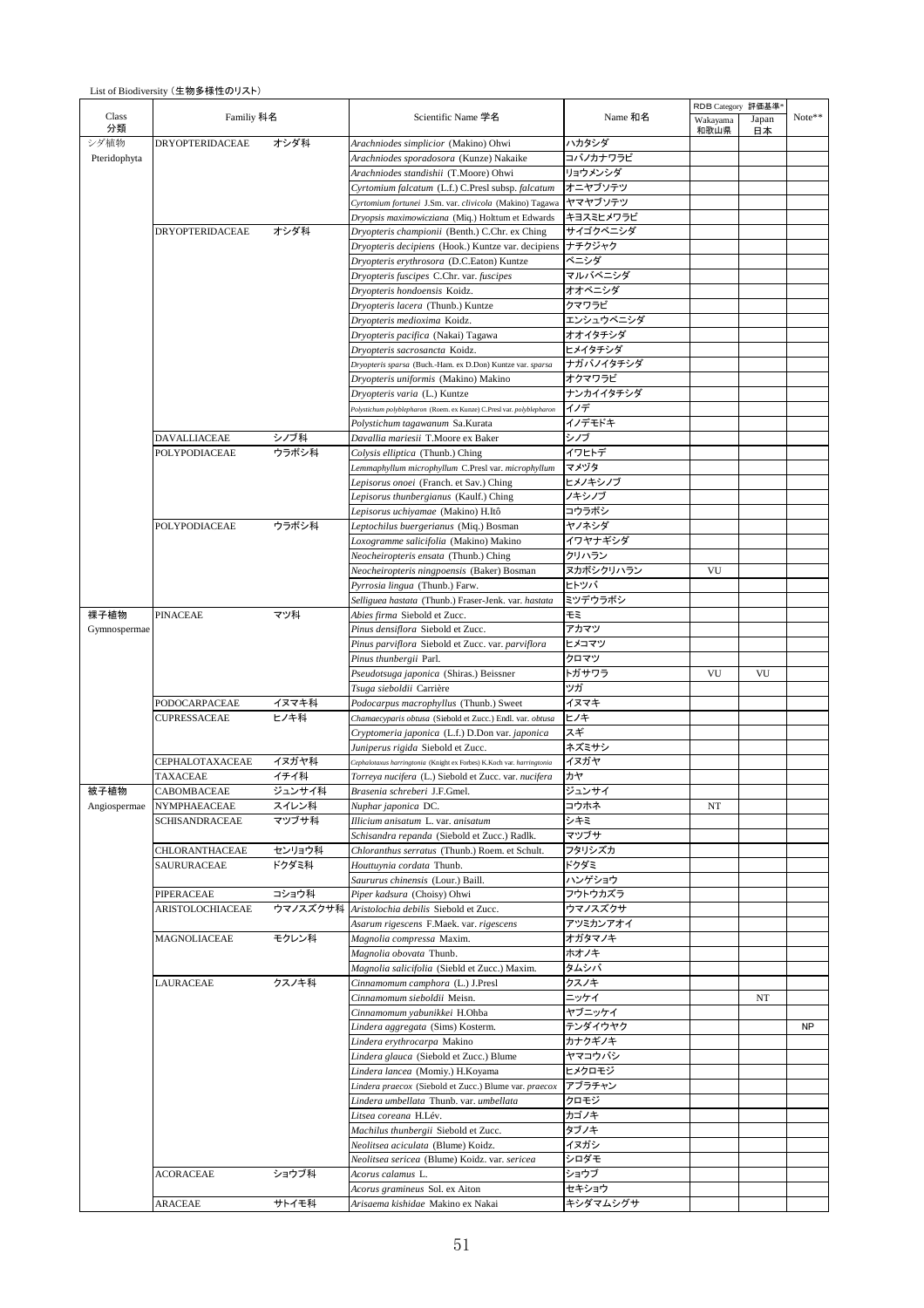|                         |          |                                                                                                    |                 | RDB Category 評価基準* |             |           |
|-------------------------|----------|----------------------------------------------------------------------------------------------------|-----------------|--------------------|-------------|-----------|
| Familiy 科名              |          | Scientific Name 学名                                                                                 | Name 和名         | Wakayama<br>和歌山県   | Japan<br>日本 | Note**    |
| <b>ARACEAE</b>          | サトイモ科    | Arisaema thunbergii Blume subsp. thunbergii                                                        | ナンゴクウラシマソウ      | VU                 |             |           |
| Angiospermae            |          | Arisaema thunbergii Blume subsp. urashima (H.Hara) H.Ohashi et J.Murata                            | ウラシマソウ          |                    |             |           |
|                         |          | Arisaema yamatense (Nakai) Nakai subsp. yamatense                                                  | ムロウテンナンショウ      |                    |             |           |
|                         |          | Lemna aoukikusa Beppu et Murata subsp. aoukikusa                                                   | アオウキクサ          |                    |             |           |
|                         |          | Pinellia ternata (Thunb.) Breitenb.                                                                | カラスビシャク<br>ウキクサ |                    |             |           |
| ALISMATACEAE            | オモダカ科    | Spirodela polyrhiza (L.) Schleid.<br>Alisma canaliculatum A.Braun et C.D.Bouché var. canaliculatum | ヘラオモダカ          |                    |             |           |
|                         |          |                                                                                                    | アギナシ            | EN                 | NT          |           |
|                         |          | Sagittaria aginashi Makino                                                                         | オモダカ            |                    |             |           |
| HYDROCHARITACEAE トチカガミ科 |          | Sagittaria trifolia L. var. trifolia<br>Blyxa japonica (Mig.) Maxim. ex Asch. et Gürke             | ヤナギスブタ          | NT                 |             |           |
|                         |          | Egeria densa Planch.                                                                               | オオカナダモ          |                    |             |           |
|                         |          |                                                                                                    | クロモ             |                    |             |           |
|                         |          | Hydrilla verticillata (L.f.) Royle<br>Ottelia alismoides (L.) Pers.                                | ミズオオバコ          | NT                 | VU          |           |
|                         |          | Vallisneria natans (Lour.) H.Hara var. natans                                                      | セキショウモ          | NT                 |             |           |
| POTAMOGETONACEAE ヒルムシロ科 |          | Potamogeton berchtoldii Fieber                                                                     | イトモ             | NT                 | NT          |           |
|                         |          | Potamogeton distinctus A.Benn.                                                                     | ヒルムシロ           |                    |             |           |
|                         |          | Potamogeton fryeri A.Benn.                                                                         | フトヒルムシロ         |                    |             |           |
|                         |          | Potamogeton octandrus Poir. var. octandrus                                                         | ホソバミズヒキモ        |                    |             |           |
|                         |          | Potamogeton oxyphyllus Miq.                                                                        | ヤナギモ            |                    |             |           |
| <b>NARTHECIACEAE</b>    | キンコウカ科   | Aletris luteoviridis (Maxim.) Franch.                                                              | ノギラン            |                    |             |           |
|                         |          | Aletris spicata (Thunb.) Franch.                                                                   | ソクシンラン          |                    |             |           |
| <b>DIOSCOREACEAE</b>    | ヤマノイモ科   | Dioscorea bulbifera L.                                                                             | ニガカシュウ          |                    |             |           |
|                         |          | Dioscorea japonica Thunb.                                                                          | ヤマノイモ           |                    |             |           |
|                         |          | Dioscorea polystachya Turcz.                                                                       | ナガイモ            |                    |             |           |
|                         |          | Dioscorea quinquelobata Thunb.                                                                     | カエデドコロ          |                    |             |           |
|                         |          | Dioscorea septemloba Thunb. var. septemloba                                                        | キクバドコロ          |                    |             |           |
|                         |          | Dioscorea tenuipes Franch. et Sav.                                                                 | ヒメドコロ           |                    |             |           |
|                         |          | Dioscorea tokoro Makino                                                                            | オニドコロ           |                    |             |           |
| <b>STEMONACEAE</b>      | ビャクブ科    | Croomia heterosepala (Baker) Okuyama                                                               | ナベワリ            |                    |             |           |
| MELANTHIACEAE           | シュロソウ科   | Chionographis japonica Maxim. var. japonica                                                        | シライトソウ          |                    |             |           |
| MELANTHIACEAE           | シュロソウ科   | Heloniopsis breviscapa (Maxim.) N.Tanaka var. flavida (Nakai) Yonek.                               | シロバナショウジョウバカマ   |                    |             |           |
|                         |          | Helonias orientalis (Thunb.) N.Tanaka                                                              | ショウジョウバカマ       |                    |             |           |
| COLCHICACEAE            | イヌサフラン科  | Disporum sessile D.Don ex Schult. et Schult.f. var. sessile                                        | ホウチャクソウ         |                    |             |           |
|                         |          | Disporum smilacinum A.Gray                                                                         | チゴユリ            |                    |             |           |
| SMILACACEAE             | サルトリイバラ科 | Smilax china L. var. china                                                                         | サルトリイバラ         |                    |             |           |
|                         |          | Smilax riparia A.DC.                                                                               | シオデ             |                    |             |           |
| LILIACEAE               | ユリ科      | Amana edulis (Miq.) Honda                                                                          | アマナ             |                    |             |           |
|                         |          | Cardiocrinum cordatum (Thunb.) Makino var. cordatum                                                | ウバユリ            |                    |             |           |
|                         |          | Lilium formosanum A.Wallace                                                                        | タカサゴユリ          |                    |             | <b>NP</b> |
|                         |          | Lilium japonicum Houtt.                                                                            | ササユリ            |                    |             |           |
|                         |          | Lilium lancifolium Thunb. var. lancifolium                                                         | オニユリ            |                    |             | <b>NP</b> |
|                         |          | Tricyrtis affinis Makino                                                                           | ヤマジノホトトギス       |                    |             |           |
|                         |          | Tricyrtis macranthopsis Masam.                                                                     | キイジョウロウホトトギス    | VU                 | VU          |           |
|                         |          | Tricyrtis macropoda Miq. var. macropoda                                                            | ヤマホトトギス         |                    |             |           |
|                         |          | Tricyrtis nana Yatabe                                                                              | チャボホトトギス        | NT                 |             |           |
| ORCHIDACEAE             | ラン科      | Bletilla striata (Thunb.) Rchb.f. var. striata                                                     | シラン             |                    |             |           |
|                         |          |                                                                                                    |                 |                    |             |           |
|                         |          |                                                                                                    |                 | VU                 | NT          |           |
|                         |          | Bulbophyllum drymoglossum Maxim. ex Okubo                                                          | マメヅタラン          | VU                 | NT          |           |
|                         |          | Bulbophyllum inconspicuum Maxim.                                                                   | ムギラン            | VU                 | NT          |           |
|                         |          | Calanthe discolor Lindl. var. discolor                                                             | エビネ             | EN                 | NT          |           |
|                         |          | Calanthe puberula Lindl. var. reflexa (Maxim.) M. Hiroe                                            | ナツエビネ           | VU                 | VU          |           |
|                         |          | Calanthe striata R.Br.                                                                             | キエビネ            | CR<br>VU           | EN<br>VU    |           |
|                         |          | Cephalanthera falcata (Thunb.) Blume                                                               | キンラン            |                    |             |           |
|                         |          | Cremastra appendiculata (D.Don) Makino var. variabilis (Blume) I.D.Lund                            | サイハイラン<br>シュンラン |                    |             |           |
|                         |          | Cymbidium goeringii (Rchb.f.) Rchb.f.                                                              |                 | <b>CR</b>          | VU          |           |
|                         |          | Cymbidium nagifolium Masam.                                                                        | ナギラン            |                    |             |           |
|                         |          | Cyrtosia septentrionalis (Rchb.f.) Garay<br>Dendrobium moniliforme (L.) Sw.                        | ツチアケビ<br>セッコク   | EN                 |             |           |
|                         |          | Epipactis thunbergii A.Gray                                                                        | カキラン            |                    |             |           |
|                         |          | Epipogium roseum (D.Don) Lindl.                                                                    | タシロラン           | EN                 | NT          |           |
|                         |          | Goodyera biflora (Lindl.) Hook.f.                                                                  | ベニシュスラン         | EN                 |             |           |
|                         |          | Goodyera schlechtendaliana Rchb.f.                                                                 | ミヤマウズラ          |                    |             |           |
|                         |          | Liparis kumokiri F.Maek.                                                                           | クモキリソウ          |                    |             |           |
|                         |          | Liparis nervosa (Thunb.) Lindl.                                                                    | コクラン            |                    |             |           |
|                         |          | Neofinetia falcata (Thunb.) Hu                                                                     | フウラン            | VU                 | VU          |           |
|                         |          | Oberonia japonica (Maxim.) Makino                                                                  | ヨウラクラン          | EN                 |             |           |
|                         |          | Platanthera ussuriensis (Regel et Maack) Maxim.                                                    | トンボソウ           |                    |             |           |
|                         |          | Sedirea japonica (Lindenb. et Rchb.f.) Garay et H.R.Sweet                                          | ナゴラン            | CR                 | EN          |           |
|                         |          | Taeniophyllum glandulosum Blume                                                                    | クモラン            |                    |             |           |
|                         |          | Thrixspermum japonicum (Miq.) Rchb.f.                                                              | カヤラン            | VU                 |             |           |
| <b>IRIDACEAE</b>        | アヤメ科     | Iris domestica (L.) Goldblatt et Mabb.                                                             | ヒオウギ            |                    |             |           |
|                         |          | Iris japonica Thunb.                                                                               | シャガ             |                    |             |           |
|                         |          | Sisyrinchium rosulatum E.P.Bicknell                                                                | ニワゼキショウ         |                    |             | NP<br>NP  |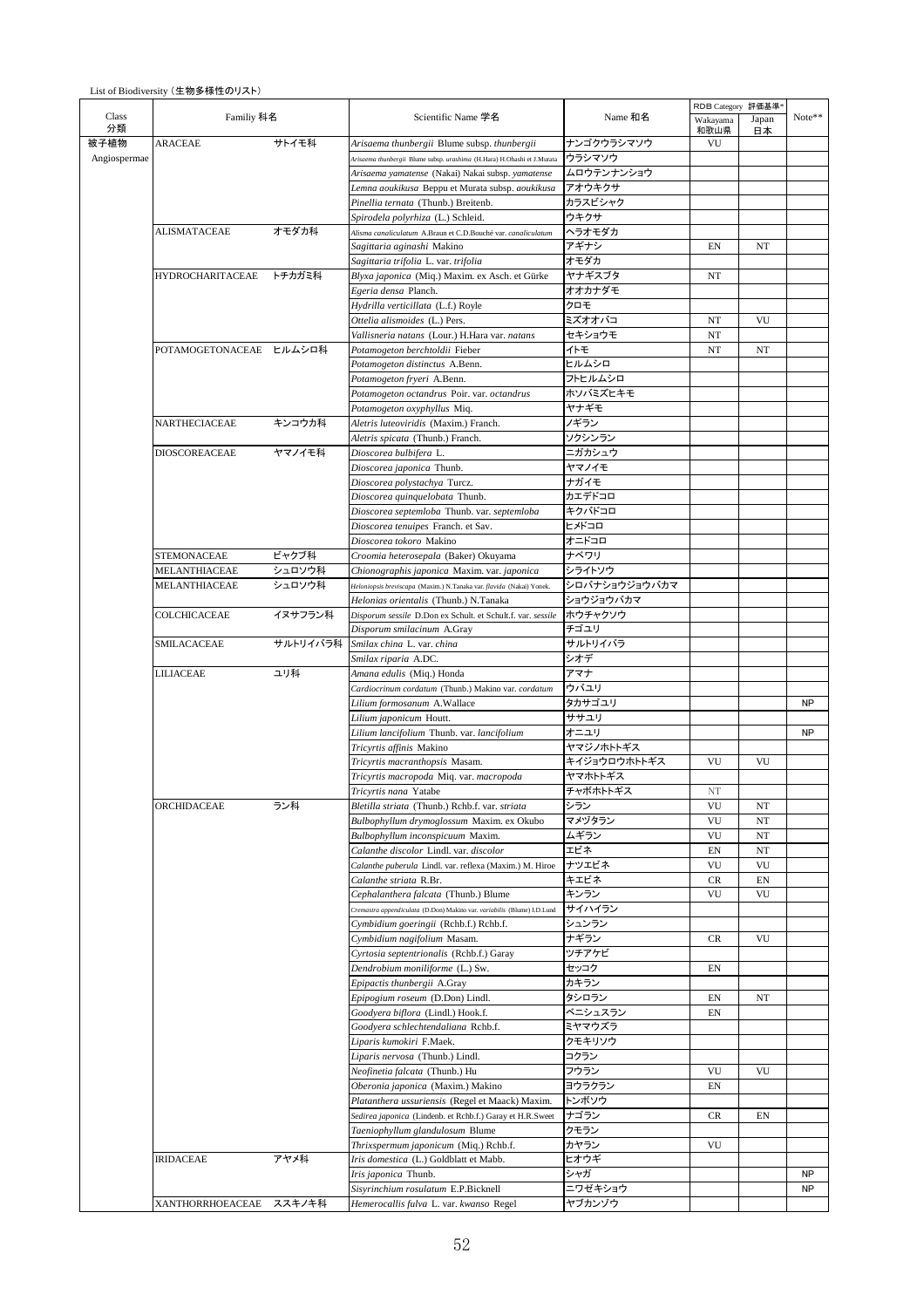List of Biodiversity (生物多様性のリスト)

|              |                   |         |                                                                                |              | RDB Category 評価基準* |             |                      |  |  |
|--------------|-------------------|---------|--------------------------------------------------------------------------------|--------------|--------------------|-------------|----------------------|--|--|
|              | Familiy 科名        |         | Scientific Name 学名                                                             | Name 和名      | Wakayama<br>和歌山県   | Japan<br>日本 | $\text{Note}{}^{**}$ |  |  |
|              | AMARYLLIDACEAE    | ヒガンバナ科  | Allium macrostemon Bunge                                                       | ノビル          |                    |             |                      |  |  |
| Angiospermae |                   |         | Crinum asiaticum L. var. japonicum Baker                                       | ハマオモト        | EN                 |             |                      |  |  |
|              |                   |         | Lycoris radiata (L'Hér.) Herb. var. radiata                                    | ヒガンバナ        |                    |             | <b>NP</b>            |  |  |
|              |                   |         | Zephyranthes carinata Herb.                                                    | サフランモドキ      |                    |             | NP                   |  |  |
|              | ASPARAGACEAE      | キジカクシ科  | Asparagus cochinchinensis (Lour.) Merr.                                        | クサスギカズラ      |                    |             |                      |  |  |
|              |                   |         | Barnardia japonica (Thunb.) Schult. et Schult.f. var. japonica                 | ツルボ          |                    |             |                      |  |  |
|              |                   |         | Hosta kiyosumiensis F.Maek.                                                    | キヨスミギボウシ     |                    |             |                      |  |  |
|              |                   |         | Liriope muscari (Decne.) L.H.Bailey                                            | ヤブラン         |                    |             |                      |  |  |
|              |                   |         | Liriope spicata Lour.                                                          | コヤブラン        |                    |             |                      |  |  |
|              |                   |         | Ophiopogon japonicus (Thunb.) Ker Gawl. var. japonicus                         | ジャノヒゲ        |                    |             |                      |  |  |
|              |                   |         | Polygonatum falcatum A.Gray var. falcatum                                      | ナルコユリ        |                    |             |                      |  |  |
|              |                   |         | Polygonatum odoratum (Mill.) Druce var. pluriflorum (Miq.) Ohwi                | アマドコロ        |                    |             |                      |  |  |
|              |                   |         | Reineckea carnea (Andrews) Kunth                                               | キチジョウソウ      |                    |             |                      |  |  |
|              | ARECACEAE         | ヤシ科     | Trachycarpus fortunei (Hook.) H.Wendl.                                         | シュロ          |                    |             | <b>NP</b>            |  |  |
|              | COMMELINACEAE     | ツユクサ科   | Commelina benghalensis L.                                                      | マルバツユクサ      |                    |             |                      |  |  |
|              |                   |         | Commelina communis L. var. communis                                            | ツユクサ         |                    |             |                      |  |  |
|              |                   |         | Murdannia keisak (Hassk.) Hand.-Mazz.                                          | イボクサ         |                    |             |                      |  |  |
|              |                   |         | Pollia japonica Thunb.                                                         | ヤブミョウガ       |                    |             |                      |  |  |
|              |                   |         | Streptolirion lineare Fukuoka et Kurosaki                                      | アオイカズラ       |                    | VU          |                      |  |  |
|              |                   |         | Tradescantia flumiensis Vell.                                                  | ノハカタカラクサ     |                    |             | <b>NP</b>            |  |  |
|              | PONTEDERIACEAE    | ミズアオイ科  | Eichhornia crassipes (Mart.) Solms                                             | ホテイアオイ       |                    |             | <b>NP</b>            |  |  |
|              |                   |         | Monochoria vaginalis (Burm.f.) C.Presl ex Kunth var. vaginata                  | コナギ          |                    |             |                      |  |  |
|              | ZINGIBERACEAE     | ショウガ科   | Alpinia japonica (Thunb.) Miq.                                                 | ハナミョウガ       |                    |             |                      |  |  |
|              | TYPHACEAE         | ガマ科     | Sparganium japonicum Rothert                                                   | ナガエミクリ       | NT                 | NT          |                      |  |  |
|              |                   |         | Typha domingensis Pers.                                                        | ヒメガマ         |                    |             |                      |  |  |
|              |                   |         | Typha latifolia L.                                                             | ガマ           |                    |             |                      |  |  |
|              | ERIOCAULACEAE     | ホシクサ科   | Eriocaulon cinereum R.Br.                                                      | ホシクサ         |                    |             |                      |  |  |
|              |                   |         |                                                                                | イヌノヒゲ        |                    |             |                      |  |  |
|              |                   |         | Eriocaulon miquelianum Koern. var. miquelianum                                 |              |                    |             |                      |  |  |
|              | <b>JUNCACEAE</b>  | イグサ科    | Juncus alatus Franch. et Sav.                                                  | ハナビゼキショウ     |                    |             |                      |  |  |
|              |                   |         | Luzula capitata (Miq.) Miq. ex Kom.                                            | スズメノヤリ       |                    |             |                      |  |  |
|              | <b>CYPERACEAE</b> | カヤツリグサ科 | Carex alopecuroides D.Don ex Tilloch et Taylor var. chlorostachya C.B.Clarke   | シラスゲ         |                    |             |                      |  |  |
|              |                   |         | Carex blepharicarpa Franch.                                                    | ショウジョウスゲ     |                    |             |                      |  |  |
|              |                   |         | Carex brunnea Thunb.                                                           | コゴメスゲ        |                    |             |                      |  |  |
|              |                   |         | Carex conica Boott var. conica                                                 | ヒメカンスゲ       |                    |             |                      |  |  |
|              | <b>CYPERACEAE</b> | カヤツリグサ科 | Carex curvicollis Franch. et Sav.                                              | ナルコスゲ        |                    |             |                      |  |  |
|              |                   |         | Carex dispalata Boott                                                          | カサスゲ         |                    |             |                      |  |  |
|              |                   |         | Carex gibba Wahlenb.                                                           | マスクサ         |                    |             |                      |  |  |
|              |                   |         | Carex kiotensis Franch. et Sav.                                                | テキリスゲ        |                    |             |                      |  |  |
|              |                   |         | Carex lanceolata Boott                                                         | ヒカゲスゲ        |                    |             |                      |  |  |
|              |                   |         | Carex lenta D.Don var. lenta                                                   | ナキリスゲ        |                    |             |                      |  |  |
|              |                   |         | Carex leucochlora Bunge var. leucochlora                                       | アオスゲ         |                    |             |                      |  |  |
|              |                   |         | Carex matsumurae Franch.                                                       | キノクニスゲ       | NT                 | NT          |                      |  |  |
|              |                   |         | Carex maximowiczii Miq.                                                        | ゴウソ          |                    |             |                      |  |  |
|              |                   |         | Carex meridiana (Akiyama) Akiyama                                              | イソアオスゲ       |                    |             |                      |  |  |
|              |                   |         | Carex morrowii Boott var. morrowii                                             | カンスゲ         |                    |             |                      |  |  |
|              |                   |         | Carex nachiana Ohwi                                                            | キシュウナキリスゲ    | NT                 | VU          |                      |  |  |
|              |                   |         | Carex pisiformis Boott                                                         | ホンモンジスゲ      |                    |             |                      |  |  |
|              |                   |         | Carex rugata Ohwi                                                              | クサスゲ         |                    |             |                      |  |  |
|              |                   |         | Carex teinogyna Boott                                                          | フサナキリスゲ      |                    |             |                      |  |  |
|              |                   |         | Carex transversa Boott                                                         | ヤワラスゲ        |                    |             |                      |  |  |
|              |                   |         | Cyperus brevifolius (Rottb.) Hassk. var. leiolepis (Franch. et Sav.) T. Koyama | ヒメクグ         |                    |             |                      |  |  |
|              |                   |         | Cyperus difformis L.                                                           | タマガヤツリ       |                    |             |                      |  |  |
|              |                   |         | Cyperus flavidus Retz.                                                         | アゼガヤツリ       |                    |             |                      |  |  |
|              |                   |         | Cyperus iria L.                                                                | コゴメガヤツリ      |                    |             |                      |  |  |
|              |                   |         | Cyperus orthostachyus Franch. et Sav.                                          | ウシクグ         |                    |             |                      |  |  |
|              |                   |         |                                                                                | クログワイ        |                    |             |                      |  |  |
|              |                   |         | Eleocharis kuroguwai Ohwi                                                      |              |                    |             |                      |  |  |
|              |                   |         | Fimbristylis dichotoma (L.) Vahl var. diphylla (Retz.) T.Koyama                | クグテンツキ       |                    |             |                      |  |  |
|              |                   |         | Fimbristylis dichotoma (L.) Vahl var. tentsuki T.Koyama                        | テンツキ<br>ヒデリコ |                    |             |                      |  |  |
|              |                   |         | Fimbristylis littoralis Gaudich. var. littoralis                               |              |                    |             |                      |  |  |
|              |                   |         | Fimbristylis squarrosa Vahl                                                    | アゼテンツキ       |                    |             |                      |  |  |
|              |                   |         | Fimbristylis subbispicata Nees et Meyen                                        | ヤマイ          |                    |             |                      |  |  |
|              |                   |         | Rhynchospora rubra (Lour.) Makino                                              | イガクサ         |                    |             |                      |  |  |
|              |                   |         | Schoenoplectus hotarui (Ohwi) Holub                                            | ホタルイ         |                    |             |                      |  |  |
|              |                   |         | Schoenoplectus juncoides (Roxb.) Palla                                         | イヌホタルイ       |                    |             |                      |  |  |
|              |                   |         | Schoenoplectus tabernaemontani (C.C.Gmel.) Palla                               | フトイ          |                    |             |                      |  |  |
|              |                   |         | Schoenoplectus triangulatus (Roxb.) Soják                                      | カンガレイ        |                    |             |                      |  |  |
|              |                   |         | Scirpus wichurae Boeck. var. wichurae f. concolor (Maxim.) Ohwi                | アブラガヤ        |                    |             |                      |  |  |
|              | <b>POACEAE</b>    | イネ科     | Agrostis clavata Trin. var. nukabo Ohwi                                        | ヌカボ          |                    |             |                      |  |  |
|              |                   |         | Alopecurus aequalis Sobol. var. amurensis (Kom.) Ohwi                          | スズメノテッポウ     |                    |             |                      |  |  |
|              |                   |         | Alopecurus japonicus Steud.                                                    | セトガヤ         |                    |             |                      |  |  |
|              |                   |         | Andropogon virginicus L.                                                       | メリケンカルカヤ     |                    |             | NP                   |  |  |
|              |                   |         | Arthraxon hispidus (Thunb.) Makino                                             | コブナグサ        |                    |             |                      |  |  |
|              |                   |         | Arundinella hirta (Thunb.) Tanaka                                              | トダシバ         |                    |             |                      |  |  |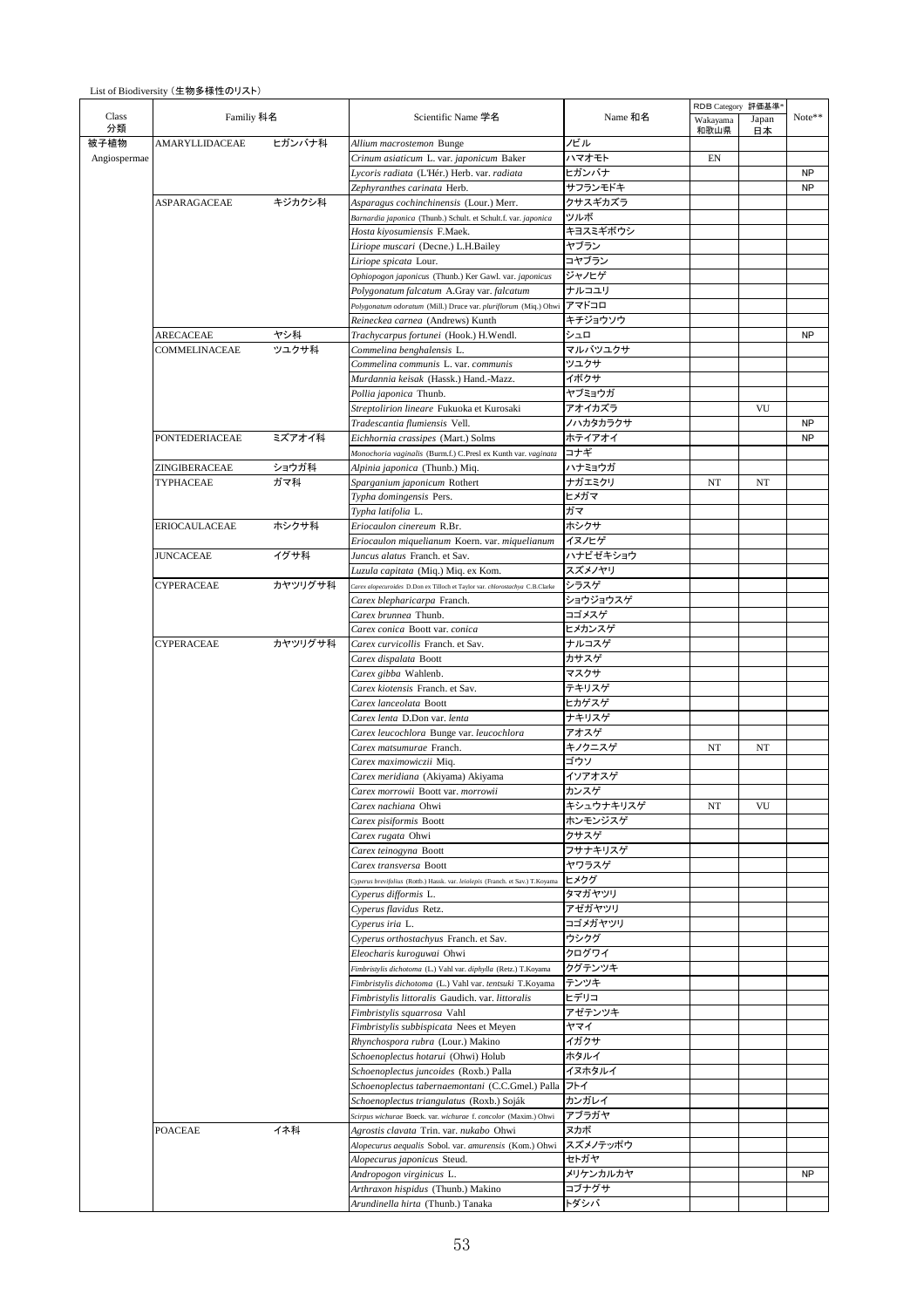|                      |        |                                                                                           |                  | RDB Category 評価基準® |             |                 |
|----------------------|--------|-------------------------------------------------------------------------------------------|------------------|--------------------|-------------|-----------------|
| Familiy 科名           |        | Scientific Name 学名                                                                        | Name 和名          | Wakayama<br>和歌山県   | Japan<br>日本 | Note**          |
| <b>POACEAE</b>       | イネ科    | Arundo donax L.                                                                           | ダンチク             |                    |             |                 |
| Angiospermae         |        | Avena fatua L. var. fatua                                                                 | カラスムギ            |                    |             | NP              |
|                      |        | Beckmannia syzigachne (Steud.) Fernald                                                    | カズノコグサ           |                    |             |                 |
|                      |        | Brachypodium sylvaticum (Huds.) P.Beauv.                                                  | ヤマカモジグサ          |                    |             |                 |
|                      |        | Briza maxima L.                                                                           | コバンソウ<br>ヒメコバンソウ |                    |             | NP<br><b>NP</b> |
|                      |        | Briza minor L.<br>Bromus catharticus Vahl                                                 | イヌムギ             |                    |             | NP              |
|                      |        |                                                                                           |                  |                    |             |                 |
|                      |        | Bromus japonicus Thunb.                                                                   | スズメノチャヒキ         |                    |             | <b>NP</b>       |
|                      |        | Capillipedium parviflorum (R.Br.) Stapf                                                   | ヒメアブラススキ         |                    |             |                 |
|                      |        | Coix lacryma-jobi L.                                                                      | ジュズダマ            |                    |             | <b>NP</b>       |
|                      |        | Cymbopogon tortilis (J.Presl) Hitchc. var. goeringii (Steud.) Hand.-Mazz.                 | オガルカヤ            |                    |             |                 |
|                      |        | Cynodon dactylon (L.) Pers. var. dactylon                                                 | ギョウギシバ           |                    |             |                 |
|                      |        | Dactylis glomerata L.                                                                     | カモガヤ             |                    |             | <b>NP</b>       |
|                      |        | Digitaria ciliaris (Retz.) Koeler                                                         | メヒシバ             |                    |             |                 |
|                      |        | Digitaria violascens Link var. violascens                                                 | アキメヒシバ<br>イヌビエ   |                    |             |                 |
|                      |        | Echinochloa crus-galli (L.) P.Beauv. var. crus-galli                                      | ヒエ               |                    |             |                 |
|                      |        | Echinochloa esculenta (A.Braun) H.Scholz                                                  | オヒシバ             |                    |             |                 |
|                      |        | Eleusine indica (L.) Gaertn.                                                              |                  |                    |             |                 |
|                      |        | Elymus racemifer (Steud.) Tzvelev var. racemifer                                          | アオカモジグサ          |                    |             |                 |
|                      |        | Elymus tsukushiensis Honda var. transiens (Hack.) Osada                                   | カモジグサ            |                    |             |                 |
|                      |        | Eragrostis ferruginea (Thunb.) P.Beauv.                                                   | カゼクサ             |                    |             |                 |
|                      |        | Eragrostis multicaulis Steud.                                                             | ニワホコリ            |                    |             |                 |
|                      |        | Eriochloa villosa (Thunb.) Kunth                                                          | ナルコビエ            |                    |             |                 |
|                      |        | Eulalia quadrinervis (Hack.) Kuntze                                                       | ウンヌケモドキ          | NT                 | NT          |                 |
|                      |        | Glyceria ischyroneura Steud.                                                              | ドジョウツナギ          |                    |             |                 |
|                      |        | Imperata cylindrica (L.) Raeusch. var. koenigii (Retz.) Pilg.                             | チガヤ<br>チゴザサ      |                    |             |                 |
|                      |        | Isachne globosa (Thunb.) Kuntze var. globosa                                              |                  |                    |             |                 |
|                      |        | Isachne nipponensis Ohwi                                                                  | ハイチゴザサ           |                    |             |                 |
|                      |        | Ischaemum anthephoroides (Steud.) Miq.                                                    | ケカモノハシ           |                    |             |                 |
|                      |        | Ischaemum aristatum L. var. crassipes (Steud.) Yonek.                                     | カモノハシ<br>アゼガヤ    |                    |             |                 |
|                      |        | Leptochloa chinensis (L.) Nees                                                            | ホソムギ             |                    |             | <b>NP</b>       |
|                      |        | Lolium perenne L.                                                                         | ササクサ             |                    |             |                 |
|                      |        | Lophatherum gracile Brongn.                                                               | アシボソ             |                    |             |                 |
|                      |        | Microstegium vimineum (Trin.) A.Camus<br>Miscanthus sacchariflorus (Maxim.) Benth.        | オギ               |                    |             |                 |
|                      |        | Miscanthus sinensis Andersson                                                             | ススキ              |                    |             |                 |
|                      |        |                                                                                           | チヂミザサ            |                    |             |                 |
|                      |        | Oplismenus undulatifolius (Ard.) Roem. et Schult.<br>Panicum bisulcatum Thunb.            | ヌカキビ             |                    |             |                 |
|                      |        | Paspalum distichum L. var. distichum                                                      | キシュウスズメノヒエ       |                    |             | <b>NP</b>       |
|                      |        |                                                                                           | スズメノヒエ           |                    |             |                 |
|                      |        | Paspalum thunbergii Kunth ex Steud.                                                       |                  |                    |             |                 |
|                      |        | Pennisetum alopecuroides (L.) Spreng.<br>Phalaris arundinacea L. var. arundinacea         | チカラシバ<br>クサヨシ    |                    |             |                 |
|                      |        |                                                                                           |                  |                    |             |                 |
|                      |        | Phragmites japonicus Steud.                                                               | ツルヨシ             |                    |             |                 |
|                      |        | Phyllostachys edulis (Carrière) Houz.                                                     | モウソウチク           |                    |             | <b>NP</b>       |
|                      |        | Phyllostachys nigra (Lodd. ex Loud.) Munro var. henonis (Bean ex Mitford) Stapf ex Rendle | ハチク              |                    |             |                 |
|                      |        | Phyllostachys reticulata (Rupr.) K.Koch                                                   | マダケ              |                    |             |                 |
|                      |        | Pleioblastus argenteostriatus (Regel) Nakai f. glaber (Makino) Murata                     | ネザサ              |                    |             |                 |
|                      |        | Pleioblastus simonii (Carrière) Nakai                                                     | メダケ              |                    |             |                 |
|                      |        | Poa annua L. var. annua                                                                   | スズメノカタビラ         |                    |             |                 |
|                      |        | Poa sphondylodes Trin. var. sphondylodes                                                  | イチゴツナギ           |                    |             |                 |
|                      |        | Pseudosasa japonica (Siebold et Zucc. ex Steud.) Makino ex Nakai                          | ヤダケ              |                    |             |                 |
|                      |        | Sasa borealis (Hack.) Makino et Shibata var. borealis                                     | スズタケ             |                    |             |                 |
|                      |        | Sasa nipponica (Makino) Makino et Shibata                                                 | ミヤコザサ            |                    |             |                 |
|                      |        | Setaria pallidefusca (Schumach.) Stapf et C.E.Hubb.                                       | コツブキンエノコロ        |                    |             |                 |
|                      |        | Setaria viridis (L.) P.Beauv.                                                             | エノコログサ           |                    |             |                 |
|                      |        | Sorghum halepense (L.) Pers.                                                              | セイバンモロコシ         |                    |             | NP              |
|                      |        | Spodiopogon cotulifer (Thunb.) Hack. var. cotulifer                                       | アブラススキ           |                    |             |                 |
|                      |        | Sporobolus fertilis (Steud.) Clayton var. fertilis                                        | ネズミノオ            |                    |             |                 |
|                      |        | Themeda triandra Forssk. var. japonica (Willd.) Makino                                    | メガルカヤ            |                    |             |                 |
|                      |        | Zoysia japonica Steud.                                                                    | シバ               |                    |             |                 |
| PAPAVERACEAE         | ケシ科    | Corydalis decumbens (Thunb.) Pers.                                                        | ジロボウエンゴサク        |                    |             |                 |
|                      |        | Corydalis heterocarpa Siebold et Zucc. var. japonica (Franch. et Sav.) Ohwi               | キケマン             |                    |             |                 |
|                      |        | Corydalis incisa (Thunb.) Pers.                                                           | ムラサキケマン          |                    |             |                 |
|                      |        | Corydalis pallida (Thunb.) Pers. var. tenuis Yatabe                                       | ミヤマキケマン          |                    |             |                 |
|                      |        | Fumaria officinalis L.                                                                    | カラクサケマン          |                    |             | <b>NP</b>       |
|                      |        | Macleaya cordata (Willd.) R.Br.                                                           | タケニグサ            |                    |             |                 |
| LARDIZABALACEAE      | アケビ科   | Akebia quinata (Houtt.) Decne.                                                            | アケビ<br>ミツバアケビ    |                    |             |                 |
|                      |        | Akebia trifoliata (Thunb.) Koidz.                                                         | ムベ               |                    |             |                 |
| MENISPERMACEAE       | ツヅラフジ科 | Stauntonia hexaphylla (Thunb.) Decne.                                                     | アオツヅラフジ          |                    |             |                 |
|                      |        | Cocculus trilobus (Thunb.) DC.                                                            | ハスノハカズラ          |                    |             |                 |
| <b>BERBERIDACEAE</b> | メギ科    | Stephania japonica (Thunb.) Miers<br>Nandina domestica Thunb.                             | ナンテン             |                    |             | <b>NP</b>       |
| RANUNCULACEAE        | キンポウゲ科 |                                                                                           | シュウメイギク          |                    |             | <b>NP</b>       |
|                      |        | Anemone hupehensis (Lemoine) Lemoine var. japonica (Thunb.) Bowles et Stearn              |                  |                    |             |                 |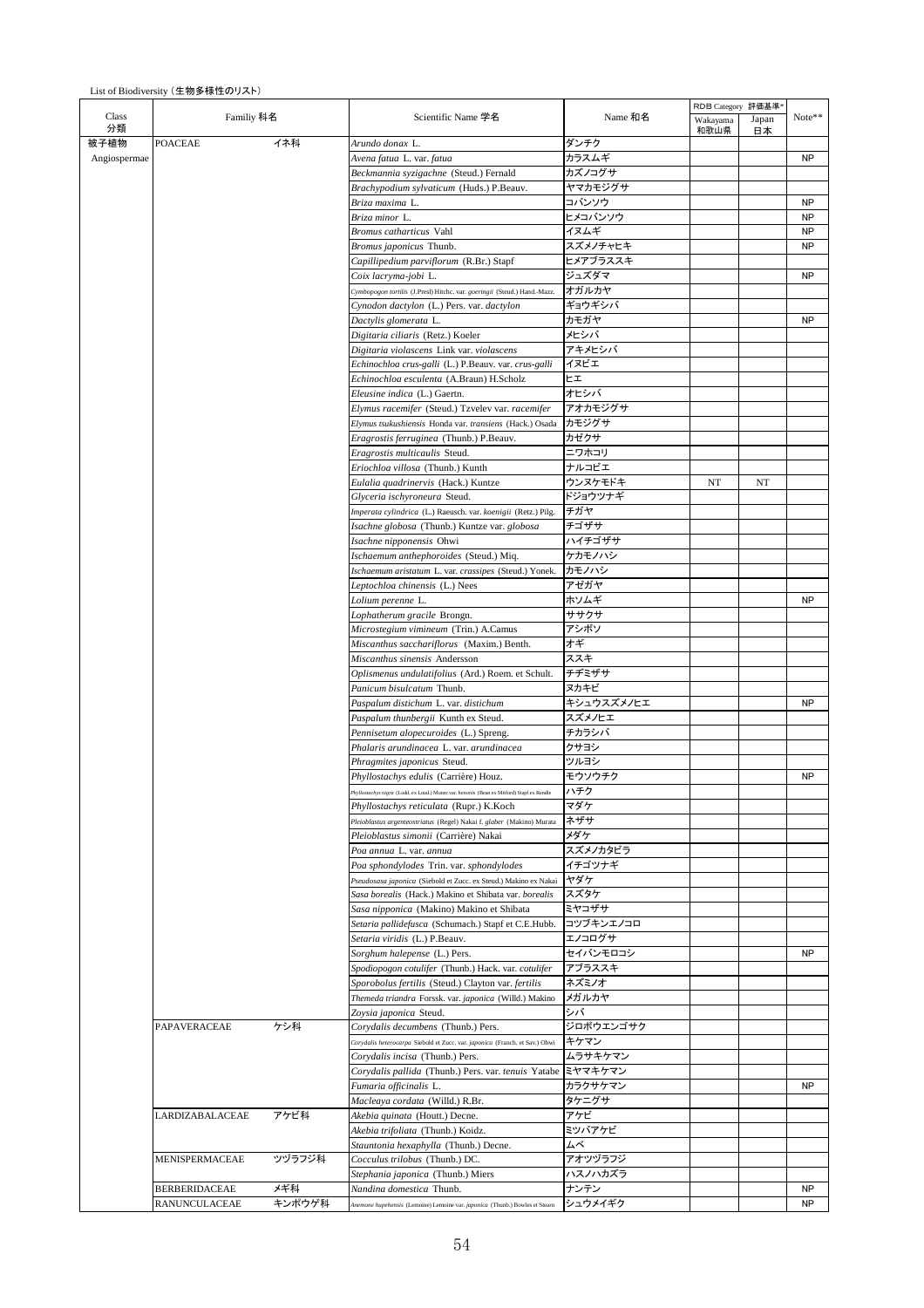|              | Familiy 科名              |          |                                                                                                                                                                            |                    | RDB Category 評価基準* |             |           |
|--------------|-------------------------|----------|----------------------------------------------------------------------------------------------------------------------------------------------------------------------------|--------------------|--------------------|-------------|-----------|
| Class<br>分類  |                         |          | Scientific Name 学名                                                                                                                                                         | Name 和名            | Wakayama<br>和歌山県   | Japan<br>日本 | Note**    |
| 被子植物         | <b>RANUNCULACEAE</b>    | キンポウゲ科   | Clematis apiifolia DC. var. apiifolia                                                                                                                                      | ボタンヅル              |                    |             |           |
| Angiospermae |                         |          | Clematis terniflora DC. var. terniflora                                                                                                                                    | センニンソウ             |                    |             |           |
|              |                         |          | .<br>Clematis uncinata Champ. ex Benth. var. ovatifolia (T.ltô ex Maxim.) Ohwi ex Tamura                                                                                   | キイセンニンソウ           | NT                 |             |           |
|              |                         |          | Coptis quinquefolia Miq. var. quinquefolia                                                                                                                                 | バイカオウレン<br>ウマノアシガタ |                    |             |           |
|              |                         |          | Ranunculus japonicus Thunb. var. japonicus<br>Ranunculus silerifolius H.Lév. var. glaber (H.Boissieu) Tamura                                                               | キツネノボタン            |                    |             |           |
|              |                         |          | Semiaquilegia adoxoides (DC.) Makino                                                                                                                                       | ヒメウズ               |                    |             |           |
|              |                         |          | Thalictrum minus L. var. hypoleucum (Siebold et Zucc.) Miq.                                                                                                                | アキカラマツ             |                    |             |           |
|              | SABIACEAE               | アワブキ科    | Meliosma myriantha Siebold et Zucc.                                                                                                                                        | アワブキ               |                    |             |           |
|              |                         |          | Meliosma rigida Siebold et Zucc.                                                                                                                                           | ヤマビワ               |                    |             |           |
|              | PROTEACEAE              | ヤマモガシ科   | Helicia cochinchinensis Lour.                                                                                                                                              | ヤマモガシ              |                    |             |           |
|              | TROCHODENDRACEAE        | ヤマグルマ科   | Trochodendron aralioides Siebold et Zucc.                                                                                                                                  | ヤマグルマ              |                    |             |           |
|              | HAMAMELIDACEAE          | マンサク科    | Distylium racemosum Siebold et Zucc.                                                                                                                                       | イスノキ               |                    |             |           |
|              | <b>DAPHNIPHYLLACEAE</b> | ユズリハ科    | Daphniphyllum macropodum Miq. subsp. macropodum                                                                                                                            | ユズリハ               |                    |             |           |
|              |                         |          | Daphniphyllum teijsmannii Zoll. ex Kurz var. teijsmannii                                                                                                                   | ヒメユズリハ             |                    |             |           |
|              | <b>ITEACEAE</b>         | ズイナ科     | Itea japonica Oliv.                                                                                                                                                        | ズイナ                |                    |             |           |
|              | SAXIFRAGACEAE           | ユキノシタ科   | Astilbe japonica (C.Morren et Decne.) A.Gray                                                                                                                               | アワモリショウマ           |                    |             |           |
|              |                         |          | Astilbe odontophylla Miq. var. odontophylla                                                                                                                                | トリアシショウマ           |                    |             |           |
|              |                         |          | Chrysosplenium album Maxim. var. stamineum (Franch.) H.Hara                                                                                                                | ハナネコノメ<br>ネコノメソウ   |                    |             |           |
|              |                         |          | Chrysosplenium grayanum Maxim.<br>Chrysosplenium japonicum (Maxim.) Makino var. japonicum                                                                                  | ヤマネコノメソウ           |                    |             |           |
|              |                         |          | Chrysosplenium macrostemon Maxim. var. macrostemon                                                                                                                         | イワボタン              |                    |             |           |
|              |                         |          | Saxifraga stolonifera Curtis                                                                                                                                               | ユキノシタ              |                    |             |           |
|              | <b>CRASSULACEAE</b>     | ベンケイソウ科  | Orostachys japonica (Maxim.) A.Berger                                                                                                                                      | ツメレンゲ              | VU                 | NT          |           |
|              |                         |          | Sedum bulbiferum Makino                                                                                                                                                    | コモチマンネングサ          |                    |             |           |
|              |                         |          | Sedum japonicum Siebold ex Miq. subsp. japonicum var. japonicum                                                                                                            | メノマンネングサ           |                    |             |           |
|              |                         |          | Sedum lineare Thunb.                                                                                                                                                       | オノマンネングサ           |                    |             |           |
|              |                         |          | Sedum makinoi Maxim. var. makinoi                                                                                                                                          | マルバマンネングサ          |                    |             |           |
|              |                         |          | Sedum subtile Miq.                                                                                                                                                         | ヒメレンゲ              |                    |             |           |
|              | <b>HALORAGACEAE</b>     | アリノトウグサ科 | Haloragis micrantha Thunb.                                                                                                                                                 | アリノトウグサ            |                    |             |           |
|              |                         |          | Myriophyllum spicatum L.                                                                                                                                                   | ホザキノフサモ            |                    |             |           |
|              | VITACEAE                | ブドウ科     | Ampelopsis cantoniensis (Hook. et Arn.) Planch. var. leeoides (Maxim.) F.Y.Lu                                                                                              | ウドカズラ              | NT                 |             |           |
|              |                         |          | Ampelopsis glandulosa (Wall.) Momiy. var. heterophylla (Thunb.) Momiy.                                                                                                     | ノブドウ               |                    |             |           |
|              |                         |          | Parthenocissus tricuspidata (Siebold et Zucc.) Planch.                                                                                                                     | ツタ                 |                    |             |           |
|              |                         |          | Vitis ficifolia Bunge var. ficifolia                                                                                                                                       | エビヅル               |                    |             |           |
|              | <b>FABACEAE</b>         | マメ科      | Vitis flexuosa Thunb. var. flexuosa<br>Aeschynomene indica L.                                                                                                              | サンカクヅル<br>クサネム     |                    |             |           |
|              |                         |          | Albizia julibrissin Durazz. var. julibrissin                                                                                                                               | ネムノキ               |                    |             |           |
|              |                         |          | Amphicarpaea bracteata (L.) Fernald subsp. edgeworthii (Benth.) H.Ohashi                                                                                                   | ヤブマメ               |                    |             |           |
|              |                         |          | Apios fortunei Maxim.                                                                                                                                                      | ホドイモ               |                    |             |           |
|              |                         |          | Astragalus sinicus L.                                                                                                                                                      | ゲンゲ                |                    |             | <b>NP</b> |
|              |                         |          | Caesalpinia decapetala (Roth) Alston var. japonica (Siebold et Zucc.) H.Ohashi                                                                                             | ジャケツイバラ            |                    |             |           |
|              |                         |          | Canavalia lineata (Thunb.) DC.                                                                                                                                             | ハマナタマメ             |                    |             |           |
|              |                         |          | Chamaecrista nomame (Siebold) H.Ohashi                                                                                                                                     | カワラケツメイ            |                    |             |           |
|              |                         |          | Dumasia truncata Siebold et Zucc.                                                                                                                                          | ノササゲ               |                    |             |           |
|              |                         |          | Dunbaria villosa (Thunb.) Makino                                                                                                                                           | ノアズキ               |                    |             |           |
|              |                         |          | Euchresta japonica Hook.f. ex Maxim.                                                                                                                                       | ミヤマトベラ             | VU                 |             |           |
|              |                         |          | Hylodesmum oldhamii (Oliv.) H.Ohashi et R.R.Mill                                                                                                                           | フジカンゾウ             |                    |             |           |
|              |                         |          | .<br>Itam podocarpam DC. H.Okushi et R.R.Mill subsp. oxyphyllam (DC.) H.Okushi et R.R.Mill var. japonicam (Miq.) H.Okushi                                                  | ヌスビトハギ             |                    |             |           |
|              |                         |          | .<br>ayaan DC. II.Ohashi et R.R.Mil subsp. fallee (Schindi) II.Ohashi et R.R.Mill var. mandelaricann (Maxim. ) II.Ohashi et R.R.Mill<br>Indigofera pseudotinctoria Matsum. | ヤブハギ<br>コマツナギ      |                    |             |           |
|              |                         |          | Kummerowia stipulacea (Maxim.) Makino                                                                                                                                      | マルバヤハズソウ           |                    |             |           |
|              |                         |          | Kummerowia striata (Thunb.) Schindl.                                                                                                                                       | ヤハズソウ              |                    |             |           |
|              |                         |          | Lathyrus japonicus Willd. subsp. japonicus                                                                                                                                 | ハマエンドウ             |                    |             |           |
|              |                         |          | Lespedeza buergeri Miq.                                                                                                                                                    | キハギ                |                    |             |           |
|              |                         |          | Lespedeza cuneata (Dum.Cours.) G.Don var. cuneata                                                                                                                          | メドハギ               |                    |             |           |
|              |                         |          | Lespedeza cuneata (Dum.Cours.) G.Don var. serpens (Nakai) Ohwi ex Shimabuku                                                                                                | ハイメドハギ             |                    |             |           |
|              |                         |          | Lespedeza cyrtobotrya Miq.                                                                                                                                                 | マルバハギ              |                    |             |           |
|              |                         |          | Lespedeza homoloba Nakai                                                                                                                                                   | ツクシハギ              |                    |             |           |
|              |                         |          | Lespedeza pilosa (Thunb.) Siebold et Zucc. var. pilosa                                                                                                                     | ネコハギ               |                    |             |           |
|              |                         |          | Lotus corniculatus L. var. japonicus Regel                                                                                                                                 | ミヤコグサ              |                    |             |           |
|              |                         |          | Maackia amurensis Rupr. et Maxim.                                                                                                                                          | イヌエンジュ<br>ウマゴヤシ    |                    |             | <b>NP</b> |
|              |                         |          | Medicago polymorpha L. var. polymorpha<br>Medicago sativa L. subsp. sativa                                                                                                 | ムラサキウマゴヤシ          |                    |             | <b>NP</b> |
|              |                         |          | Melilotus officinalis (L.) Pall. subsp. suaveolens (Ledeb.) H.Ohashi                                                                                                       | シナガワハギ             |                    |             | NP        |
|              |                         |          | Ohwia caudata (Thunb.) H.Ohashi                                                                                                                                            | ミソナオシ              |                    |             |           |
|              |                         |          | Pueraria lobata (Willd.) Ohwi subsp. lobata                                                                                                                                | クズ                 |                    |             |           |
|              |                         |          | Rhynchosia acuminatifolia Makino                                                                                                                                           | トキリマメ              |                    |             |           |
|              |                         |          | Rhynchosia volubilis Lour.                                                                                                                                                 | タンキリマメ             |                    |             |           |
|              |                         |          | Sophora flavescens Aiton                                                                                                                                                   | クララ                |                    |             |           |
|              |                         |          | Trifolium pratense L.                                                                                                                                                      | ムラサキツメクサ           |                    |             | <b>NP</b> |
|              |                         |          | Trifolium repens L.                                                                                                                                                        | シロツメクサ             |                    |             | NP        |
|              |                         |          | Vicia hirsuta (L.) Gray                                                                                                                                                    | スズメノエンドウ           |                    |             |           |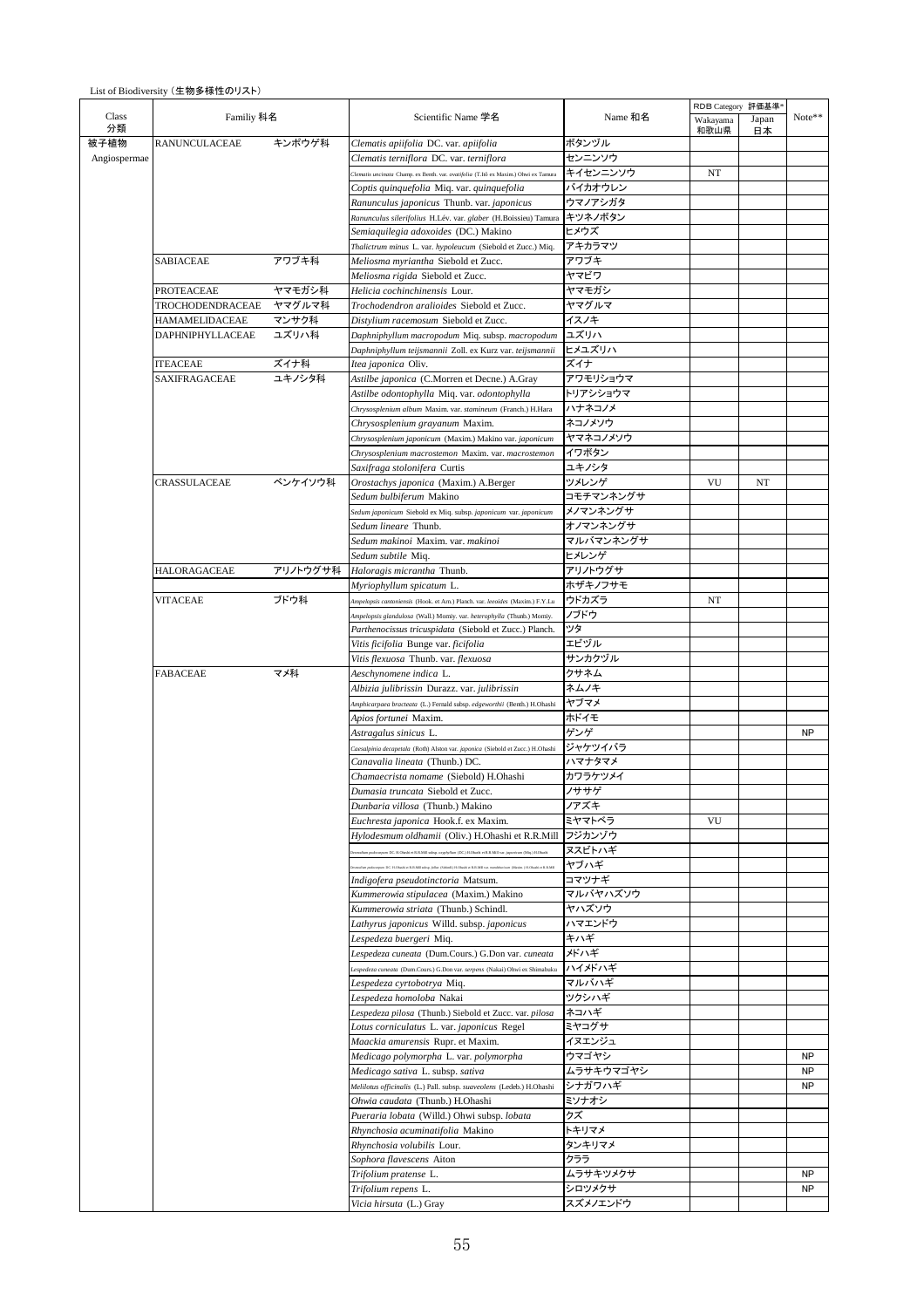List of Biodiversity (生物多様性のリスト)

|              |                     |              |                                                                                                                     |                   | RDB Category 評価基準* |             | Note**    |
|--------------|---------------------|--------------|---------------------------------------------------------------------------------------------------------------------|-------------------|--------------------|-------------|-----------|
| Class<br>分類  | Familiy 科名          |              | Scientific Name 学名                                                                                                  | Name 和名           | Wakayama<br>和歌山県   | Japan<br>日本 |           |
| 被子植物         | <b>FABACEAE</b>     | マメ科          | Vicia tetrasperma (L.) Schreb.                                                                                      | カスマグサ             |                    |             |           |
| Angiospermae |                     |              | Wisteria brachybotrys Siebold et Zucc.                                                                              | ヤマフジ              |                    |             |           |
|              |                     |              | Wisteria floribunda (Willd.) DC.                                                                                    | フジ                |                    |             |           |
|              |                     |              | Wisteria japonica Siebold et Zucc.                                                                                  | ナツフジ              |                    |             |           |
|              | POLYGALACEAE        | ヒメハギ科<br>バラ科 | Polygala japonica Houtt.                                                                                            | ヒメハギ              |                    |             |           |
|              | <b>ROSACEAE</b>     |              | Agrimonia pilosa Ledeb. var. japonica (Miq.) Nakai<br>Cerasus jamasakura (Siebold ex Koidz.) H.Ohba var. jamasakura | キンミズヒキ<br>ヤマザクラ   |                    |             |           |
|              |                     |              | Cerasus speciosa (Koidz.) H.Ohba                                                                                    | オオシマザクラ           |                    |             |           |
|              |                     |              | Eriobotrya japonica (Thunb.) Lindl.                                                                                 | ビワ                |                    |             | <b>NP</b> |
|              |                     |              | Geum japonicum Thunb.                                                                                               | ダイコンソウ            |                    |             |           |
|              |                     |              | Laurocerasus spinulosa (Siebold et Zucc.) C.K.Schneid.                                                              | リンボク              |                    |             |           |
|              |                     |              | Laurocerasus zippeliana (Miq.) Browicz                                                                              | バクチノキ             |                    |             |           |
|              |                     |              | Padus grayana (Maxim.) C.K.Schneid.                                                                                 | ウワミズザクラ           |                    |             |           |
|              |                     |              | Photinia glabra (Thunb.) Maxim.                                                                                     | カナメモチ             |                    |             |           |
|              |                     |              | Potentilla anemonifolia Lehm.                                                                                       | オヘビイチゴ            |                    |             |           |
|              |                     |              | Potentilla fragarioides L. var. major Maxim.                                                                        | キジムシロ             |                    |             |           |
|              |                     |              | Potentilla freyniana Bornm.                                                                                         | ミツバツチグリ           |                    |             |           |
|              |                     |              | Potentilla hebiichigo Yonek. et H.Ohashi                                                                            | ヘビイチゴ             |                    |             |           |
|              |                     |              | Pourthiaea villosa (Thunb.) Decne. var. villosa                                                                     | カマツカ              |                    |             |           |
|              |                     |              | Rosa luciae Rochebr. et Franch. ex Crép.<br>Rosa multiflora Thunb. var. multiflora                                  | テリハノイバラ<br>ノイバラ   |                    |             |           |
|              |                     |              | Rosa onoei Makino var. onoei                                                                                        | ヤブイバラ             |                    |             |           |
|              |                     |              | Rosa sambucina Koidz.                                                                                               | ヤマイバラ             |                    |             |           |
|              |                     |              | Rubus buergeri Miq.                                                                                                 | フユイチゴ             |                    |             |           |
|              |                     |              | Rubus crataegifolius Bunge                                                                                          | クマイチゴ             |                    |             |           |
|              |                     |              | Rubus hakonensis Franch, et Sav.                                                                                    | ミヤマフユイチゴ          |                    |             |           |
|              |                     |              | Rubus hirsutus Thunb.                                                                                               | クサイチゴ             |                    |             |           |
|              |                     |              | Rubus microphyllus L.f.                                                                                             | ニガイチゴ             |                    |             |           |
|              |                     |              | Rubus minusculus H.Lév. et Vaniot                                                                                   | ヒメバライチゴ           |                    |             |           |
|              |                     |              | Rubus palmatus Thunb. var. palmatus                                                                                 | ナガバモミジイチゴ         |                    |             |           |
|              |                     |              | Rubus parvifolius L.                                                                                                | ナワシロイチゴ           |                    |             |           |
|              |                     |              | Rubus phoenicolasius Maxim.                                                                                         | エビガライチゴ           |                    |             |           |
|              |                     |              | Rubus pseudosieboldii Makino                                                                                        | オオフユイチゴ           |                    |             |           |
|              |                     |              | Rubus sieboldii Blume<br>Rubus sumatranus Miq.                                                                      | ホウロクイチゴ<br>コジキイチゴ |                    |             |           |
|              |                     |              | Sanguisorba officinalis L.                                                                                          | ワレモコウ             |                    |             |           |
|              |                     |              | Sorbus gracilis (Siebold et Zucc.) K.Koch                                                                           | ナンキンナナカマド         |                    |             |           |
|              | <b>ELAEAGNACEAE</b> | グミ科          | Elaeagnus glabra Thunb. var. glabra                                                                                 | ツルグミ              |                    |             |           |
|              |                     |              | Elaeagnus pungens Thunb.                                                                                            | ナワシログミ            |                    |             |           |
|              |                     |              | Elaeagnus umbellata Thunb. var. umbellata                                                                           | アキグミ              |                    |             |           |
|              | RHAMNACEAE          | クロウメモドキ科     | Berchemia magna (Makino) Koidz.                                                                                     | オオクマヤナギ           |                    |             |           |
|              |                     |              | Berchemia racemosa Siebold et Zucc. var. racemosa                                                                   | クマヤナギ             |                    |             |           |
|              |                     |              | Frangula crenata (Siebold et Zucc.) Miq.                                                                            | イソノキ              |                    |             |           |
|              |                     |              | .<br>Hovenia trichocarpa Chun et Tsiang var. robusta (Nakai et Y.Kimura) Y.L.Chen et P.K.Chou                       | ケケンポナシ            |                    |             |           |
|              | <b>ULMACEAE</b>     | ニレ科          | Ulmus parvifolia Jacq.                                                                                              | アキニレ              |                    |             |           |
|              |                     |              | Zelkova serrata (Thunb.) Makino                                                                                     | ケヤキ               |                    |             |           |
|              | CANNABACEAE         | アサ科          | Aphananthe aspera (Thunb.) Planch.                                                                                  | ムクノキ<br>エノキ       |                    |             |           |
|              |                     |              | Celtis sinensis Pers.<br>Humulus scandens (Lour.) Merr.                                                             | カナムグラ             |                    |             |           |
|              | <b>MORACEAE</b>     | クワ科          | Broussonetia kazinoki Siebold                                                                                       | ヒメコウゾ             |                    |             |           |
|              |                     |              | Broussonetia papyrifera (L.) L'Hér. ex Vent.                                                                        | カジノキ              |                    |             |           |
|              |                     |              | Fatoua villosa (Thunb.) Nakai                                                                                       | クワクサ              |                    |             |           |
|              |                     |              | Ficus erecta Thunb. var. erecta                                                                                     | イヌビワ              |                    |             |           |
|              |                     |              | Ficus erecta Thunb. var. erecta f. sieboldii (Miq.) Corner                                                          | ホソバイヌビワ           |                    |             |           |
|              |                     |              | Ficus nipponica Franch. et Sav.                                                                                     | イタビカズラ            |                    |             |           |
|              |                     |              | Ficus pumila L.                                                                                                     | オオイタビ             |                    |             |           |
|              |                     |              | Ficus subpisocarpa Gagnep.                                                                                          | アコウ               | NT                 |             |           |
|              |                     |              | Ficus thunbergii Maxim.                                                                                             | ヒメイタビ             |                    |             |           |
|              |                     |              | Morus australis Poir.                                                                                               | ヤマグワ              |                    |             |           |
|              | URTICACEAE          | イラクサ科        | Boehmeria japonica (L.f.) Miq. var. longispica (Steud.) Yahara                                                      | ヤブマオ              |                    |             |           |
|              |                     |              | Boehmeria nivea (L.) Gaudich. var. concolor Makino f. nipononivea (Koidz.) Kitam. ex H.Ohba                         | カラムシ              |                    |             |           |
|              |                     |              | Boehmeria platanifolia (Maxim.) Franch. et Sav. ex C.H.Wright<br>Boehmeria sieboldiana Blume                        | メヤブマオ<br>ナガバヤブマオ  |                    |             |           |
|              |                     |              | Boehmeria spicata (Thunb.) Thunb. var. spicata                                                                      | コアカソ              |                    |             |           |
|              |                     |              | Debregeasia orientalis C.J.Chen                                                                                     | ヤナギイチゴ            |                    |             |           |
|              |                     |              | Elatostema involucratum Franch. et Sav.                                                                             | ウワバミソウ            |                    |             |           |
|              |                     |              | Pellionia minima Makino                                                                                             | サンショウソウ           |                    |             |           |
|              |                     |              | Pellionia radicans (Siebold et Zucc.) Wedd.                                                                         | オオサンショウソウ         |                    |             |           |
|              |                     |              | Pilea japonica (Maxim.) Hand.-Mazz.                                                                                 | ヤマミズ              |                    |             |           |
|              | <b>FAGACEAE</b>     | ブナ科          | Castanea crenata Siebold et Zucc.                                                                                   | クリ                |                    |             |           |
|              |                     |              | Castanopsis cuspidata (Thunb.) Schottky                                                                             | ツブラジイ             |                    |             |           |
|              |                     |              | Castanopsis sieboldii (Makino) Hatus. ex T.Yamaz. et Mashiba subsp. sieboldii                                       | スダジイ              |                    |             |           |
|              |                     |              | <i>Lithocarpus glaber (Thunb.) Nakai</i>                                                                            | シリブカガシ            |                    |             |           |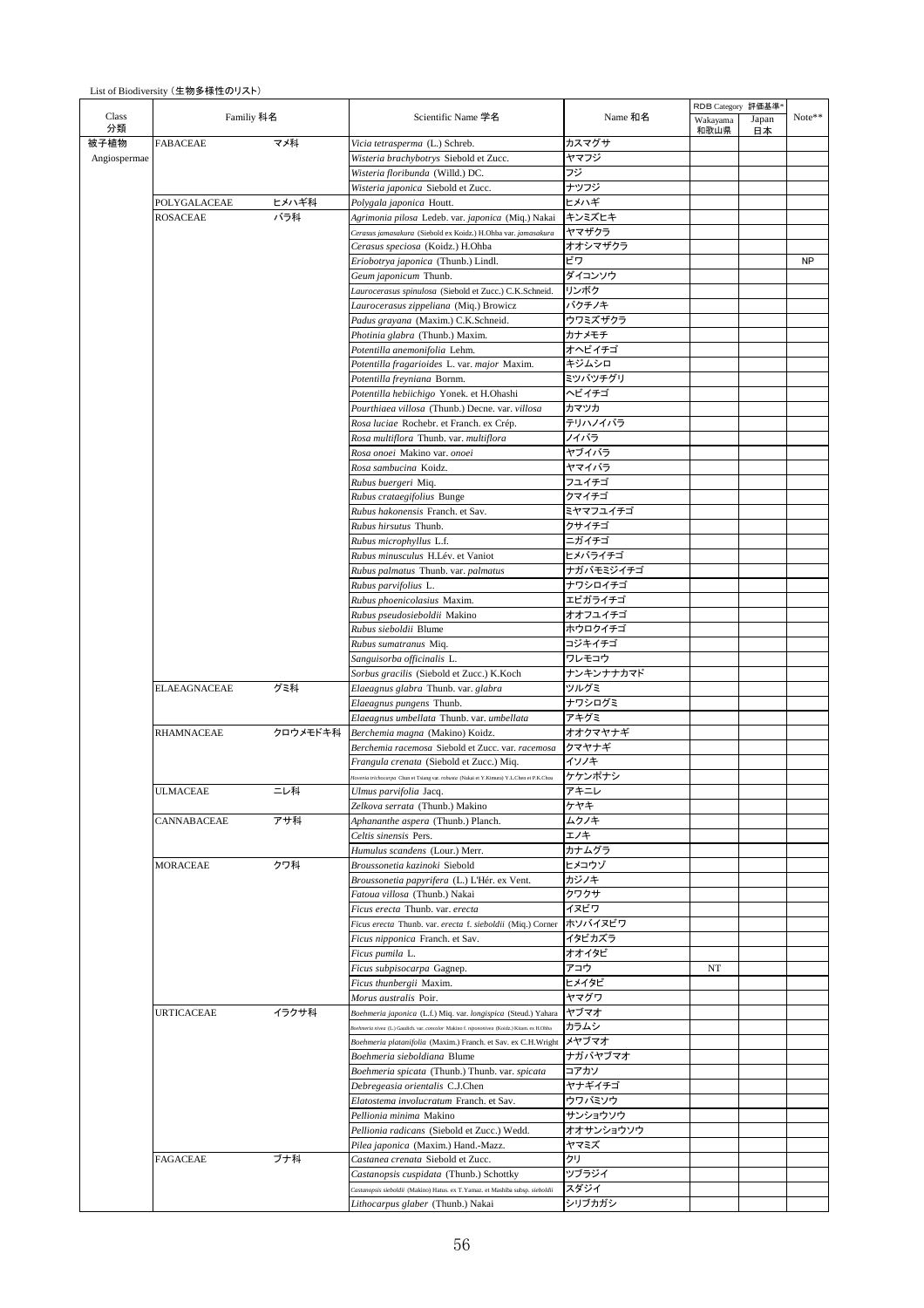|              |                       |         |                                                                                   |                     | RDB Category 評価基準* |             |           |  |  |
|--------------|-----------------------|---------|-----------------------------------------------------------------------------------|---------------------|--------------------|-------------|-----------|--|--|
| Class<br>分類  | Familiy 科名            |         | Scientific Name 学名                                                                | Name 和名             | Wakayama<br>和歌山県   | Japan<br>日本 | Note**    |  |  |
| 被子植物         | <b>FAGACEAE</b>       | ブナ科     | Ouercus acuta Thunb.<br>Quercus acutissima Carruth.                               | アカガシ<br>クヌギ         |                    |             |           |  |  |
| Angiospermae |                       |         | Quercus gilva Blume                                                               | イチイガシ               |                    |             |           |  |  |
|              |                       |         | Quercus glauca Thunb. var. glauca                                                 | アラカシ                |                    |             |           |  |  |
|              |                       |         | Quercus myrsinifolia Blume                                                        | シラカシ                |                    |             |           |  |  |
|              |                       |         | Quercus phillyreoides A.Gray                                                      | ウバメガシ               |                    |             |           |  |  |
|              |                       |         | Quercus salicina Blume                                                            | ウラジロガシ              |                    |             |           |  |  |
|              |                       |         | Quercus serrata Murray var. serrata                                               | コナラ                 |                    |             |           |  |  |
|              |                       |         | Quercus sessilifolia Blume                                                        | ツクバネガシ              |                    |             |           |  |  |
|              | <b>MYRICACEAE</b>     | ヤマモモ科   | Morella rubra Lour.                                                               | ヤマモモ                |                    |             |           |  |  |
|              | <b>JUGLANDACEAE</b>   | クルミ科    | Juglans mandshurica Maxim. var. sachalinensis (Komatsu) Kitam.                    | オニグルミ               |                    |             |           |  |  |
|              |                       |         | Platycarya strobilacea Siebold et Zucc.                                           | ノグルミ                |                    |             |           |  |  |
|              | <b>BETULACEAE</b>     | カバノキ科   | Alnus firma Siebold et Zucc.                                                      | ヤシャブシ               |                    |             |           |  |  |
|              |                       |         | Alnus hirsuta (Spach) Turcz. ex Rupr. var. sibirica (Spach) C.K.Schneid.          | ヤマハンノキ              |                    |             |           |  |  |
|              |                       |         | Alnus japonica (Thunb.) Steud. var. japonica                                      | ハンノキ                |                    |             |           |  |  |
|              |                       |         | Alnus pendula Matsum.                                                             | ヒメヤシャブシ             |                    |             |           |  |  |
|              |                       |         | Alnus serrulatoides Callier                                                       | カワラハンノキ             |                    |             |           |  |  |
|              |                       |         | Betula grossa Siebold et Zucc.                                                    | ミズメ                 |                    |             |           |  |  |
|              |                       |         | Carpinus japonica Blume var. japonica                                             | クマシデ                |                    |             |           |  |  |
|              |                       |         | Carpinus laxiflora (Siebold et Zucc.) Blume                                       | アカシデ                |                    |             |           |  |  |
|              |                       |         | Carpinus tschonoskii Maxim.                                                       | イヌシデ                |                    |             |           |  |  |
|              | <b>CUCURBITACEAE</b>  | ウリ科     | Gynostemma pentaphyllum (Thunb.) Makino var. pentaphyllum                         | アマチャヅル              |                    |             |           |  |  |
|              |                       |         | Trichosanthes cucumeroides (Ser.) Maxim. ex Franch. et Sav.                       | カラスウリ               |                    |             |           |  |  |
|              |                       |         | Trichosanthes multiloba Miq.                                                      | モミジカラスウリ            |                    |             |           |  |  |
|              |                       |         | Zehneria japonica (Thunb.) H.Y.Liu                                                | スズメウリ               |                    |             |           |  |  |
|              | CELASTRACEAE          | ニシキギ科   | Celastrus orbiculatus Thunb. var. orbiculatus                                     | ツルウメモドキ             |                    |             |           |  |  |
|              |                       |         | Celastrus stephanotifolius (Makino) Makino                                        | オオツルウメモドキ           |                    |             |           |  |  |
|              |                       |         | Euonymus alatus (Thunb.) Siebold f. striatus (Thunb.) Makino                      | コマユミ                |                    |             |           |  |  |
|              |                       |         | Euonymus fortunei (Turcz.) Hand.-Mazz. var. fortunei                              | ツルマサキ               |                    |             |           |  |  |
|              |                       |         | Euonymus japonicus Thunb. var. japonicus                                          | マサキ<br>ツリバナ         |                    |             |           |  |  |
|              |                       |         | Euonymus oxyphyllus Miq. var. oxyphyllus<br>Parnassia palustris L. var. palustris | ウメバチソウ              | VU                 |             |           |  |  |
|              | <b>OXALIDACEAE</b>    | カタバミ科   | Oxalis bowieana Lodd.                                                             | ハナカタバミ              |                    |             | <b>NP</b> |  |  |
|              |                       |         | Oxalis corniculata L.                                                             | カタバミ                |                    |             |           |  |  |
|              |                       |         | Oxalis debilis Kunth subsp. corymbosa (DC.) Lourteig                              | ムラサキカタバミ            |                    |             | <b>NP</b> |  |  |
|              | <b>ELAEOCARPACEAE</b> | ホルトノキ科  | Elaeocarpus japonicus Siebold et Zucc.                                            | コバンモチ               |                    |             |           |  |  |
|              |                       |         | Elaeocarpus zollingeri K.Koch var. zollingeri                                     | ホルトノキ               |                    |             |           |  |  |
|              | <b>EUPHORBIACEAE</b>  | トウダイグサ科 | Acalypha australis L.                                                             | エノキグサ               |                    |             |           |  |  |
|              |                       |         | Chamaesyce humifusa Willd. ex Schltdl.                                            | ニシキソウ               |                    |             |           |  |  |
|              |                       |         | Euphorbia maculata L.                                                             | コニシキソウ              |                    |             | <b>NP</b> |  |  |
|              |                       |         | Chamaesyce nutans Lag.                                                            | オオニシキソウ             |                    |             | <b>NP</b> |  |  |
|              |                       |         | Mallotus japonicus (L.f.) Müll.Arg.                                               | アカメガシワ              |                    |             |           |  |  |
|              |                       |         | Mercurialis leiocarpa Siebold et Zucc.                                            | ヤマアイ                |                    |             |           |  |  |
|              |                       |         | Neoshirakia japonica (Siebold et Zucc.) Esser                                     | シラキ                 |                    |             |           |  |  |
|              | PHYLLANTHACEAE        | ミカンソウ科  | Glochidion obovatum Siebold et Zucc.                                              | カンコノキ               |                    |             |           |  |  |
|              |                       |         | Phyllanthus flexuosus (Siebold et Zucc.) Müll.Arg.                                | コバンノキ               |                    |             |           |  |  |
|              |                       |         | Phyllanthus lepidocarpus Siebold et Zucc.                                         | コミカンソウ              |                    |             |           |  |  |
|              | SALICACEAE            | ヤナギ科    | Idesia polycarpa Maxim.                                                           | イイギリ                |                    |             |           |  |  |
|              |                       |         | Salix caprea L.                                                                   | バッコヤナギ              |                    |             |           |  |  |
|              |                       |         | Salix eriocarpa Franch. et Sav.                                                   | ジャヤナギ               |                    |             |           |  |  |
|              |                       |         | Salix gracilistyla Miq. var. gracilistyla                                         | ネコヤナギ               |                    |             |           |  |  |
|              |                       |         | Salix miyabeana Seemen subsp. gymnolepis (H.Lév. et Vaniot) H.Ohashi et Yonek.    | カワヤナギ               |                    |             |           |  |  |
|              |                       |         | Salix schwerinii E.L.Wolf 'Kinuyanagi'                                            | キヌヤナギ               |                    |             |           |  |  |
|              |                       |         | Salix vulpina Andersson subsp. vulpina                                            | キツネヤナギ              |                    |             |           |  |  |
|              |                       |         | Xylosma congesta (Lour.) Merr.                                                    | クスドイゲ               |                    |             |           |  |  |
|              | <b>VIOLACEAE</b>      | スミレ科    | Viola grypoceras A.Gray var. grypoceras                                           | タチツボスミレ             |                    |             |           |  |  |
|              |                       |         | Viola japonica Langsd. ex DC.                                                     | コスミレ                |                    |             |           |  |  |
|              |                       |         | Viola mandshurica W.Becker var, mandshurica                                       | スミレ                 |                    |             |           |  |  |
|              |                       |         | Viola maximowicziana Makino                                                       | コミヤマスミレ             |                    |             |           |  |  |
|              |                       |         | Viola obtusa Makino                                                               | ニオイタチツボスミレ          |                    |             |           |  |  |
|              |                       |         | Viola ovato-oblonga (Miq.) Makino                                                 | ナガバタチツボスミレ<br>ツボスミレ |                    |             |           |  |  |
|              |                       |         | Viola verecunda A.Gray var. verecunda<br>Viola violacea Makino var. violacea      | シハイスミレ              |                    |             |           |  |  |
|              | <b>HYPERICACEAE</b>   | オトギリソウ科 | Hypericum ascyron L. subsp. ascyron var. ascyron                                  | トモエソウ               |                    |             |           |  |  |
|              |                       |         | Hypericum erectum Thunb.                                                          | オトギリソウ              |                    |             |           |  |  |
|              |                       |         | Hypericum japonicum Thunb.                                                        | ヒメオトギリ              |                    |             |           |  |  |
|              |                       |         | Hypericum oliganthum Franch. et Sav.                                              | アゼオトギリ              | EN                 | EN          |           |  |  |
|              |                       |         | Triadenum japonicum (Blume) Makino                                                | ミズオトギリ              |                    |             |           |  |  |
|              | <b>GERANIACEAE</b>    | フウロソウ科  | Geranium carolinianum L.                                                          | アメリカフウロ             |                    |             | <b>NP</b> |  |  |
|              |                       |         | Geranium thunbergii Siebold ex Lindl. et Paxton                                   | ゲンノショウコ             |                    |             |           |  |  |
|              | <b>LYTHRACEAE</b>     | ミソハギ科   | Lythrum anceps (Koehne) Makino                                                    | ミソハギ                |                    |             |           |  |  |
|              |                       |         | Trapa japonica Flerow                                                             | ヒシ                  |                    |             |           |  |  |
|              | ONAGRACEAE            | アカバナ科   | Circaea mollis Siebold et Zucc.                                                   | ミズタマソウ              |                    |             |           |  |  |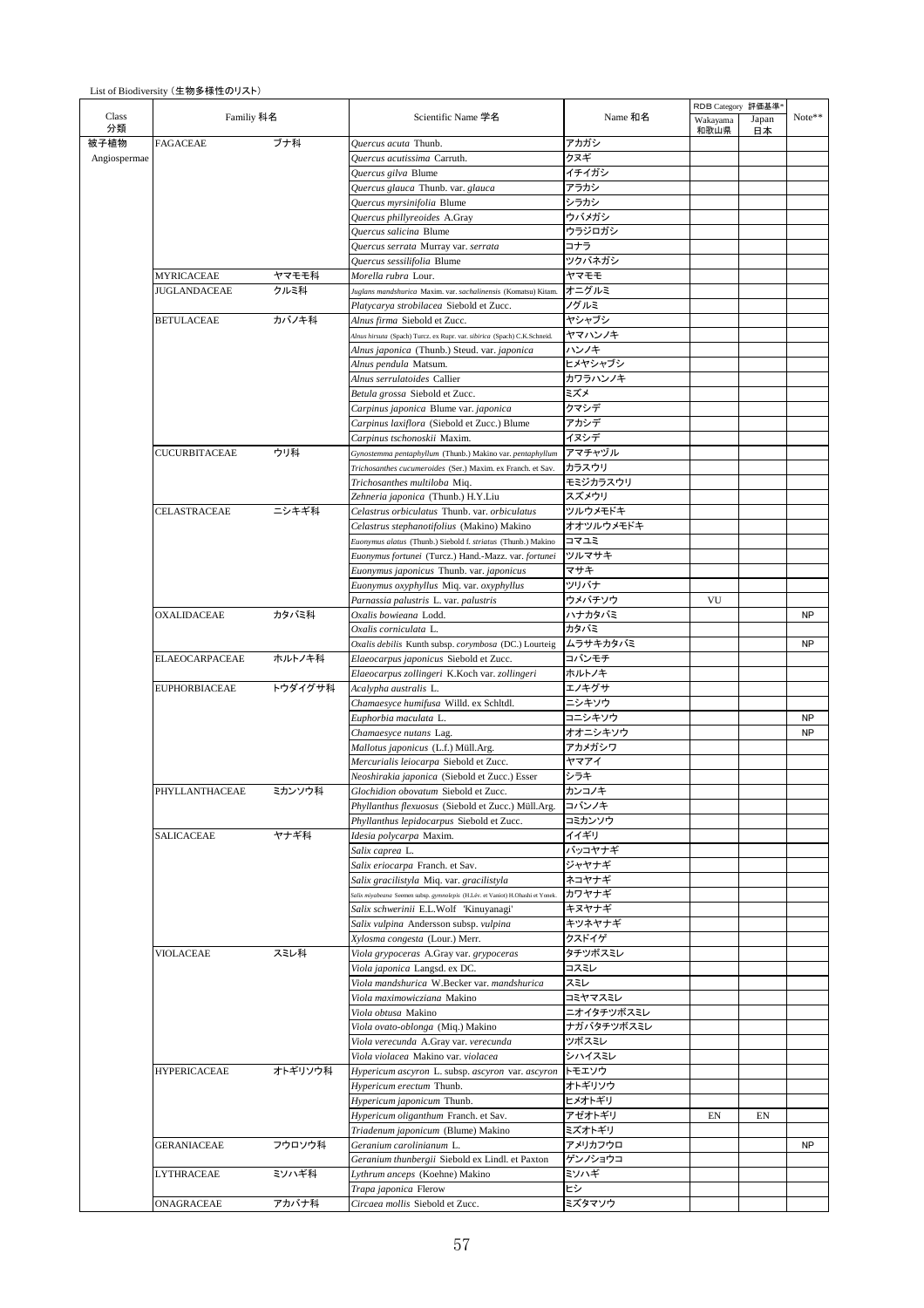|              |                     |          |                                                                                                              |           | RDB Category 評価基準 |             |           |
|--------------|---------------------|----------|--------------------------------------------------------------------------------------------------------------|-----------|-------------------|-------------|-----------|
|              | Familiy 科名          |          | Scientific Name 学名                                                                                           | Name 和名   | Wakayama<br>和歌山県  | Japan<br>日本 | Note**    |
|              | ONAGRACEAE          | アカバナ科    | Epilobium pyrricholophum Franch. et Sav.                                                                     | アカバナ      |                   |             |           |
| Angiospermae |                     |          | Ludwigia epilobioides Maxim. subsp. epilobioides                                                             | チョウジタデ    |                   |             |           |
|              |                     |          | Ludwigia ovalis Miq.                                                                                         | ミズユキノシタ   |                   |             |           |
|              |                     |          | Oenothera glazioviana Micheli                                                                                | オオマツヨイグサ  |                   |             | <b>NP</b> |
|              |                     |          | Oenothera laciniata Hill                                                                                     | コマツヨイグサ   |                   |             | <b>NP</b> |
|              |                     |          | Oenothera stricta Ledeb. ex Link                                                                             | マツヨイグサ    |                   |             | <b>NP</b> |
|              | STACHYURACEAE       | キブシ科     | Stachyurus praecox Siebold et Zucc. var. praecox                                                             | キブシ       |                   |             |           |
|              | ANACARDIACEAE       | ウルシ科     | Rhus javanica L. var. chinensis (Mill.) T.Yamaz.                                                             | ヌルデ       |                   |             |           |
|              |                     |          | Toxicodendron sylvestre (Siebold et Zucc.) Kuntze                                                            | ヤマハゼ      |                   |             |           |
|              |                     |          | Toxicodendron trichocarpum (Miq.) Kuntze                                                                     | ヤマウルシ     |                   |             |           |
|              | SAPINDACEAE         | ムクロジ科    | Acer crataegifolium Siebold et Zucc.                                                                         | ウリカエデ     |                   |             |           |
|              |                     |          | Acer palmatum Thunb.                                                                                         | イロハモミジ    |                   |             |           |
|              |                     |          | Acer rufinerve Siebold et Zucc.                                                                              | ウリハダカエデ   |                   |             |           |
|              |                     |          | Sapindus mukorossi Gaertn.                                                                                   | ムクロジ      |                   |             |           |
|              | <b>RUTACEAE</b>     | ミカン科     | toenninghausenia albiflora (Hook.) Rchb. ex Meisn. var. japonica (Nakai ex Makino et Nemoto) Suzuki          | マツカゼソウ    |                   |             |           |
|              |                     |          | Citrus tachibana (Makino) Tanaka                                                                             | タチバナ      | CR                | NT          |           |
|              |                     |          | Orixa japonica Thunb.                                                                                        | コクサギ      |                   |             |           |
|              |                     |          | Skimmia japonica Thunb. f. repens (Nakai) Ohwi                                                               | ツルシキミ     |                   |             |           |
|              |                     |          | Zanthoxylum ailanthoides Siebold et Zucc. var. ailanthoides                                                  | カラスザンショウ  |                   |             |           |
|              |                     |          |                                                                                                              |           |                   |             |           |
|              |                     |          | Zanthoxylum armatum DC. var. subtrifoliatum (Franch.) Kitam.                                                 | フユザンショウ   |                   |             |           |
|              |                     |          | Zanthoxylum piperitum (L.) DC.                                                                               | サンショウ     |                   |             |           |
|              |                     |          | Zanthoxylum schinifolium Siebold et Zucc. var. schinifolium                                                  | イヌザンショウ   |                   |             |           |
|              | SIMAROUBACEAE       | ニガキ科     | Picrasma quassioides (D.Don) Benn.                                                                           | ニガキ       |                   |             |           |
|              | <b>MELIACEAE</b>    | センダン科    | Melia azedarach L. var. subtripinnata Miq.                                                                   | センダン      |                   |             | <b>NP</b> |
|              | MALVACEAE           | アオイ科     | Corchoropsis crenata Siebold et Zucc.                                                                        | カラスノゴマ    |                   |             |           |
|              |                     |          | Hibiscus hamabo Siebold et Zucc.                                                                             | ハマボウ      | NT                |             |           |
|              |                     |          | Malvastrum coromandelianum (L.) Garcke                                                                       | エノキアオイ    |                   |             | <b>NP</b> |
|              |                     |          | Sida spinosa L.                                                                                              | アメリカキンゴジカ |                   |             | <b>NP</b> |
|              |                     |          | Triumfetta japonica Makino                                                                                   | ラセンソウ     |                   |             |           |
|              | THYMELAEACEAE       | ジンチョウゲ科  | Daphne kiusiana Miq.                                                                                         | コショウノキ    | NT                |             |           |
|              |                     |          | Daphne pseudomezereum A.Gray                                                                                 | オニシバリ     |                   |             |           |
|              |                     |          | Diplomorpha ganpi (Siebold et Zucc.) Nakai                                                                   | コガンピ      |                   |             |           |
|              |                     |          | Diplomorpha sikokiana (Franch. et Sav.) Honda                                                                | ガンピ       |                   |             |           |
|              | <b>BRASSICACEAE</b> | アブラナ科    | Arabis hirsuta (L.) Scop.                                                                                    | ヤマハタザオ    |                   |             |           |
|              |                     |          | Capsella bursa-pastoris (L.) Medik. var. triangularis Grunner                                                | ナズナ       |                   |             |           |
|              |                     |          | Cardamine scutata Thunb. var. scutata                                                                        | タネツケバナ    |                   |             |           |
|              |                     |          | Cardamine tanakae Franch. et Sav. ex Maxim.                                                                  | マルバコンロンソウ |                   |             |           |
|              |                     |          | Lepidium virginicum L.                                                                                       | マメグンバイナズナ |                   |             | <b>NP</b> |
|              |                     |          | Rorippa indica (L.) Hiern                                                                                    | イヌガラシ     |                   |             |           |
|              | SANTALACEAE         | ビャクダン科   | Korthalsella japonica (Thunb.) Engl.                                                                         | ヒノキバヤドリギ  |                   |             |           |
|              |                     |          | Thesium chinense Turcz.                                                                                      | カナビキソウ    |                   |             |           |
|              |                     |          | Viscum album L. subsp. coloratum Kom. f. lutescens (Makino) H.Hara                                           | ヤドリギ      |                   |             |           |
|              | LORANTHACEAE        | オオバヤドリギ科 | Taxillus kaempferi (DC.) Danser var. kaempferi                                                               | マツグミ      |                   |             |           |
|              |                     |          | Taxillus yadoriki (Siebold ex Maxim.) Danser                                                                 | オオバヤドリギ   | VU                |             |           |
|              | POLYGONACEAE        | タデ科      | Fallopia japonica (Houtt.) Ronse Decr. var. japonica                                                         | イタドリ      |                   |             |           |
|              |                     |          | Persicaria filiformis (Thunb.) Nakai ex W.T.Lee                                                              | ミズヒキ      |                   |             |           |
|              |                     |          | Persicaria foliosa (H.Lindb.) Kitag. var. paludicola (Makino) H.Hara                                         | ヤナギヌカボ    | EN                | VU          |           |
|              |                     |          | Persicaria hydropiper (L.) Delarbre                                                                          | ヤナギタデ     |                   |             |           |
|              |                     |          | Persicaria japonica (Meisn.) Nakai ex Ohki                                                                   | シロバナサクラタデ |                   |             |           |
|              |                     |          | Persicaria lapathifolia (L.) Delarbre var. lapathifolia                                                      | オオイヌタデ    |                   |             |           |
|              |                     |          | Persicaria longiseta (Bruijn) Kitag.                                                                         | イヌタデ      |                   |             |           |
|              |                     |          | Persicaria muricata (Meisn.) Nemoto                                                                          | ヤノネグサ     |                   |             |           |
|              |                     |          | Persicaria macrantha (Meisn.) Haraldson subsp. conspicua (Nakai) Yonek.                                      | サクラタデ     |                   |             |           |
|              |                     |          | Persicaria perfoliata (L.) H.Gross                                                                           | イシミカワ     |                   |             |           |
|              |                     |          |                                                                                                              | ハナタデ      |                   |             |           |
|              |                     |          | Persicaria posumbu (Buch.-Ham. ex D.Don) H.Gross var. posumbu<br><i>Persicaria pubescens</i> (Blume) H.Hara  | ボントクタデ    |                   |             |           |
|              |                     |          |                                                                                                              | ウナギツカミ    |                   |             |           |
|              |                     |          | Persicaria sagittata (L.) H.Gross var. sibirica (Meisn.) Miyabe                                              | ママコノシリヌグイ |                   |             |           |
|              |                     |          | Persicaria senticosa (Meisn.) H.Gross                                                                        |           |                   |             |           |
|              |                     |          | <i>Persicaria tenella</i> (Blume) H.Hara                                                                     | シマヒメタデ    | EN                |             |           |
|              |                     |          | Persicaria thunbergii (Siebold et Zucc.) H.Gross var. thunbergii                                             | ミゾソバ      |                   |             |           |
|              |                     |          | Rumex acetosa L.                                                                                             | スイバ       |                   |             |           |
|              |                     |          | Rumex acetosella L. subsp. pyrenaicu s (Pourret ex Lapeyr.) Akeroyd                                          | ヒメスイバ     |                   |             |           |
|              |                     |          | Rumex conglomeratus Murray                                                                                   | アレチギシギシ   |                   |             | <b>NP</b> |
|              |                     |          | Rumex dentatus L. subsp. klotzschianus (Meisn.) Rech.f.                                                      | コギシギシ     |                   | VU          |           |
|              |                     |          | Rumex japonicus Houtt.                                                                                       | ギシギシ      |                   |             |           |
|              | DROSERACEAE         | モウセンゴケ科  | Drosera peltata Thunb. var. nipponica (Masam.) Ohwi                                                          | イシモチソウ    | EN                | NT          |           |
|              |                     |          | Drosera rotundifolia L.                                                                                      | モウセンゴケ    | EN                |             |           |
|              |                     |          | Drosera spathulata Labill.                                                                                   | コモウセンゴケ   | NT                |             |           |
|              | CARYOPHYLLACEAE     | ナデシコ科    | .<br>Cerastium fontanum Baumg, subsp. vulgare (Hartm.) Greuter et Burdet var. angustifolium (Franch.) H.Hara | ミミナグサ     |                   |             |           |
|              |                     |          | Cerastium glomeratum Thuill.                                                                                 | オランダミミナグサ |                   |             | <b>NP</b> |
|              |                     |          | <i>Dianthus japonicus</i> Thunb.                                                                             | ハマナデシコ    |                   |             |           |
|              |                     |          | Dianthus superbus L. var. longicalycinus (Maxim.) F.N.Williams                                               | カワラナデシコ   |                   |             |           |
|              |                     |          | Sagina japonica (Sw.) Ohwi                                                                                   | ツメクサ      |                   |             |           |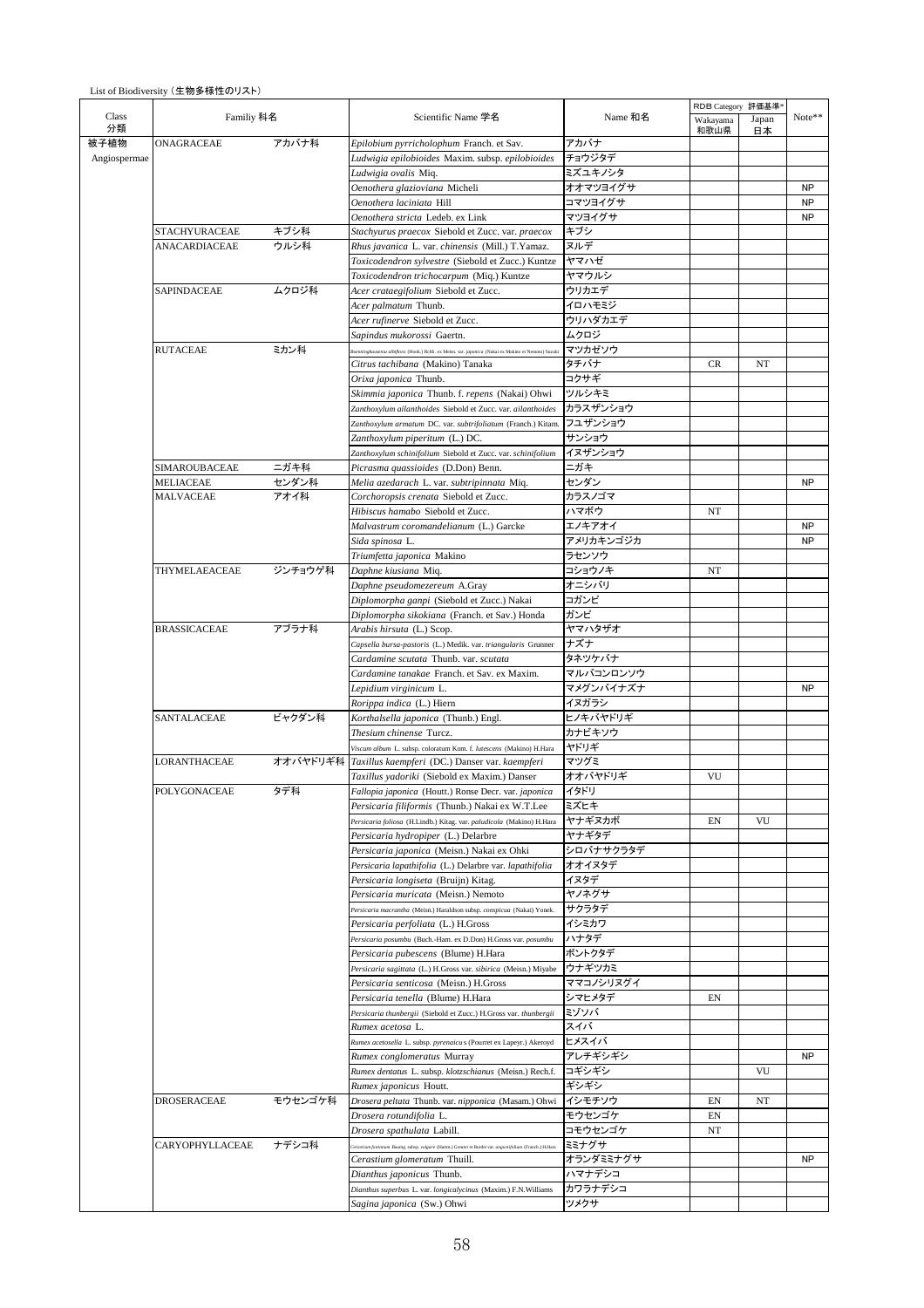|              |                            |                                               |                                                                                   |             | RDB Category 評価基準 |       |           |
|--------------|----------------------------|-----------------------------------------------|-----------------------------------------------------------------------------------|-------------|-------------------|-------|-----------|
| Class        | Familiy 科名                 |                                               | Scientific Name 学名                                                                | Name 和名     | Wakayama          | Japan | Note**    |
| 分類           |                            |                                               |                                                                                   |             | 和歌山県              | 日本    |           |
| 被子植物         | CARYOPHYLLACEAE            | ナデシコ科                                         | Silene firma Siebold et Zucc.                                                     | フシグロ        |                   |       |           |
| Angiospermae |                            |                                               | Silene gallica L. var. quinquevulnera (L.) W.D.J.Koch                             | マンテマ        |                   |       | <b>NP</b> |
|              |                            |                                               | Stellaria aquatica (L.) Scop.                                                     | ウシハコベ       |                   |       |           |
|              |                            |                                               | Stellaria neglecta Weihe                                                          | ミドリハコベ      |                   |       |           |
|              |                            |                                               | Stellaria uliginosa Murray var. undulata (Thunb.) Fenzl                           | ノミノフスマ      |                   |       |           |
|              | AMARANTHACEAE              | ヒユ科                                           | Achyranthes bidentata Blume var. japonica Miq.                                    | イノコヅチ       |                   |       |           |
|              |                            |                                               | Alternanthera sessilis (L.) R.Br. ex DC.                                          | ツルノゲイトウ     |                   |       |           |
|              |                            |                                               | Amaranthus blitum L.                                                              | イヌビユ        |                   |       |           |
|              |                            |                                               | Amaranthus spinosus L.                                                            | ハリビユ        |                   |       | <b>NP</b> |
|              |                            |                                               | Chenopodium album L. var. album                                                   | シロザ         |                   |       |           |
|              |                            |                                               | Chenopodium album L. var. centrorubrum Makino                                     | アカザ         |                   |       |           |
|              |                            |                                               | Dysphania anthelmintica (L.) Mosyakin et Clemants                                 | アメリカアリタソウ   |                   |       | <b>NP</b> |
|              | PHYTOLACCACEAE             | ヤマゴボウ科                                        | Phytolacca americana L.                                                           | ヨウシュヤマゴボウ   |                   |       | <b>NP</b> |
|              | MOLLUGINACEAE              | ザクロソウ科                                        | Mollugo stricta L.                                                                | ザクロソウ       |                   |       |           |
|              | PORTULACACEAE              | スベリヒユ科                                        | Portulaca oleracea L.                                                             | スベリヒユ       |                   |       |           |
|              | CORNACEAE                  | ミズキ科                                          | Cornus controversa Hemsl. ex Prain var. controversa                               | ミズキ         |                   |       |           |
|              |                            |                                               | Cornus macrophylla Wall.                                                          | クマノミズキ      |                   |       |           |
|              | <b>HYDRANGEACEAE</b>       | アジサイ科                                         | Cardiandra alternifolia Siebold et Zucc. var. alternifolia                        | クサアジサイ      |                   |       |           |
|              |                            |                                               |                                                                                   |             |                   |       |           |
|              |                            |                                               | Deutzia crenata Siebold et Zucc.                                                  | ウツギ         |                   |       |           |
|              |                            |                                               | Deutzia scabra Thunb. var. scabra                                                 | マルバウツギ      |                   |       |           |
|              |                            |                                               | Hydrangea hirta (Thunb.) Siebold et Zucc.                                         | コアジサイ       |                   |       |           |
|              |                            |                                               | Hydrangea luteovenosa Koidz, var. luteovenosa                                     | コガクウツギ      |                   |       |           |
|              |                            |                                               | Hydrangea paniculata Siebold                                                      | ハリウツギ       |                   |       |           |
|              |                            |                                               | Hydrangea serrata (Thunb.) Ser. var. serrata                                      | ヤマアジサイ      |                   |       |           |
|              |                            |                                               | Schizophragma hydrangeoides Siebold et Zucc. var. hydrangeoides                   | イワガラミ       |                   |       |           |
|              | PENTAPHYLACACEAE ペンタフィラクス科 |                                               | Cleyera japonica Thunb. var. japonica                                             | サカキ         |                   |       |           |
|              |                            |                                               | Eurya emarginata (Thunb.) Makino var. emarginata                                  | ハマヒサカキ      |                   |       |           |
|              |                            |                                               | Eurya japonica Thunb. var. japonica                                               | ヒサカキ        |                   |       |           |
|              |                            |                                               | Ternstroemia gymnanthera (Wight et Arn.) Bedd.                                    | モッコク        |                   |       |           |
|              | <b>EBENACEAE</b>           | カキノキ科                                         | Diospyros japonica Siebold et Zucc.                                               | リュウキュウマメガキ  |                   |       |           |
|              |                            |                                               | Diospyros kaki Thunb. var. sylvestris Makino                                      | ヤマガキ        |                   |       |           |
|              |                            |                                               | Diospyros lotus L.                                                                | マメガキ        |                   |       |           |
|              |                            |                                               | Diospyros morrisiana Hance                                                        | トキワガキ       |                   |       |           |
|              | PRIMULACEAE                | サクラソウ科                                        | Ardisia crenata Sims                                                              | マンリョウ       |                   |       |           |
|              |                            | Ardisia japonica (Thunb.) Blume var. japonica | ヤブコウジ                                                                             |             |                   |       |           |
|              |                            | Ardisia pusilla A.DC. var. pusilla            | ツルコウジ                                                                             |             |                   |       |           |
|              |                            |                                               | Lysimachia clethroides Duby                                                       | オカトラノオ      |                   |       |           |
|              |                            |                                               | Lysimachia fortunei Maxim.                                                        | ヌマトラノオ      |                   |       |           |
|              |                            |                                               | Lysimachia japonica Thunb. var. japonica                                          | コナスビ        |                   |       |           |
|              |                            |                                               | Maesa japonica (Thunb.) Moritzi et Zoll.                                          | イズセンリョウ     |                   |       |           |
|              |                            |                                               | Myrsine seguinii H.Lév.                                                           | タイミンタチバナ    |                   |       |           |
|              | THEACEAE                   | ツバキ科                                          | Camellia japonica L. var. japonica                                                | ヤブツバキ       |                   |       |           |
|              |                            |                                               | Camellia sinensis (L.) Kuntze                                                     | チャノキ        |                   |       |           |
|              |                            |                                               | Stewartia monadelpha Siebold et Zucc.                                             | ヒメシャラ       |                   |       |           |
|              | SYMPLOCACEAE               | ハイノキ科                                         | Symplocos coreana (H.Lév.) Ohwi                                                   | タンナサワフタギ    |                   |       |           |
|              |                            |                                               | Symplocos glauca (Thunb.) Koidz.                                                  | ミミズバイ       |                   |       |           |
|              |                            |                                               | Symplocos prunifolia Siebold et Zucc. var. prunifolia                             | クロバイ        |                   |       |           |
|              |                            |                                               | Symplocos theophrastifolia Siebold et Zucc.                                       | カンザブロウノキ    |                   |       |           |
|              | STYRACACEAE                | エゴノキ科                                         | Styrax japonica Siebold et Zucc. var. japonica                                    | エゴノキ        |                   |       |           |
|              | ACTINIDIACEAE              | マタタビ科                                         | Actinidia arguta (Siebold et Zucc.) Planch. ex Miq. var. arguta                   | サルナシ        |                   |       |           |
|              |                            |                                               | Actinidia arguta (Siebold et Zucc.) Planch. ex Miq. var. hypoleuca (Nakai) Kitam. | ウラジロマタタビ    |                   |       |           |
|              |                            |                                               | Actinidia polygama (Siebold et Zucc.) Planch. ex Maxim.                           | マタタビ        |                   |       |           |
|              |                            |                                               | Actinidia rufa (Siebold et Zucc.) Planch. ex Miq.                                 | シマサルナシ      | VU                |       |           |
|              | CLETHRACEAE                | リョウブ科                                         | Clethra barbinervis Siebold et Zucc.                                              | リョウブ        |                   |       |           |
|              | <b>ERICACEAE</b>           | ツツジ科                                          | Chimaphila japonica Miq.                                                          | ウメガサソウ      |                   |       |           |
|              |                            |                                               | Enkianthus nudipes (Honda) Ohwi                                                   | コアブラツツジ     |                   |       |           |
|              |                            |                                               | Enkianthus sikokianus (Palib.) Ohwi                                               | カイナンサラサドウダン |                   |       |           |
|              |                            |                                               | Hypopitys monotropa Crantz                                                        | シャクジョウソウ    | DD                |       |           |
|              |                            |                                               |                                                                                   |             |                   |       |           |
|              |                            |                                               | Leucothoe keiskei Miq.                                                            | イワナンテン      |                   |       |           |
|              |                            |                                               | sonia ovalifolia (Wall.) Drude var. elliptica (Siebold et Zucc.) Hand.-Mazz.      | ネジキ         |                   |       |           |
|              |                            |                                               | Monotropastrum humile (D.Don) H.Hara                                              | ギンリョウソウ     |                   |       |           |
|              |                            |                                               | Pieris japonica (Thunb.) D.Don ex G.Don subsp. japonica var. japonica             | アセビ         |                   |       |           |
|              |                            |                                               | Pyrola japonica Klenze ex Alefeld                                                 | イチヤクソウ      |                   |       |           |
|              |                            |                                               | Rhododendron dilatatum Miq. var. decandrum Makino                                 | トサノミツバツツジ   |                   |       |           |
|              |                            |                                               | Rhododendron indicum (L.) Sweet                                                   | サツキ         |                   |       |           |
|              |                            |                                               | Rhododendron japonoheptamerum Kitam. var. hondoense (Nakai) Kitam.                | ホンシャクナゲ     |                   |       |           |
|              |                            |                                               | Rhododendron keiskei Miq. var. keiskei                                            | ヒカゲツツジ      |                   |       |           |
|              |                            |                                               | Rhododendron macrosepalum Maxim.                                                  | モチツツジ       |                   |       |           |
|              |                            |                                               | Rhododendron molle (Blume) G.Don subsp. japonicum (A.Gray) K.Kron                 | レンゲツツジ      | EN                |       |           |
|              |                            |                                               | Rhododendron reticulatum D.Don ex G.Don                                           | コバノミツバツツジ   |                   |       |           |
|              |                            |                                               | Rhododendron serpyllifolium (A.Gray) Miq. var. serpyllifolium                     | ウンゼンツツジ     |                   |       |           |
|              |                            |                                               | Rhododendron weyrichii Maxim. var. weyrichii                                      | オンツツジ       |                   |       |           |
|              |                            |                                               | Vaccinium bracteatum Thunb.                                                       | シャシャンボ      |                   |       |           |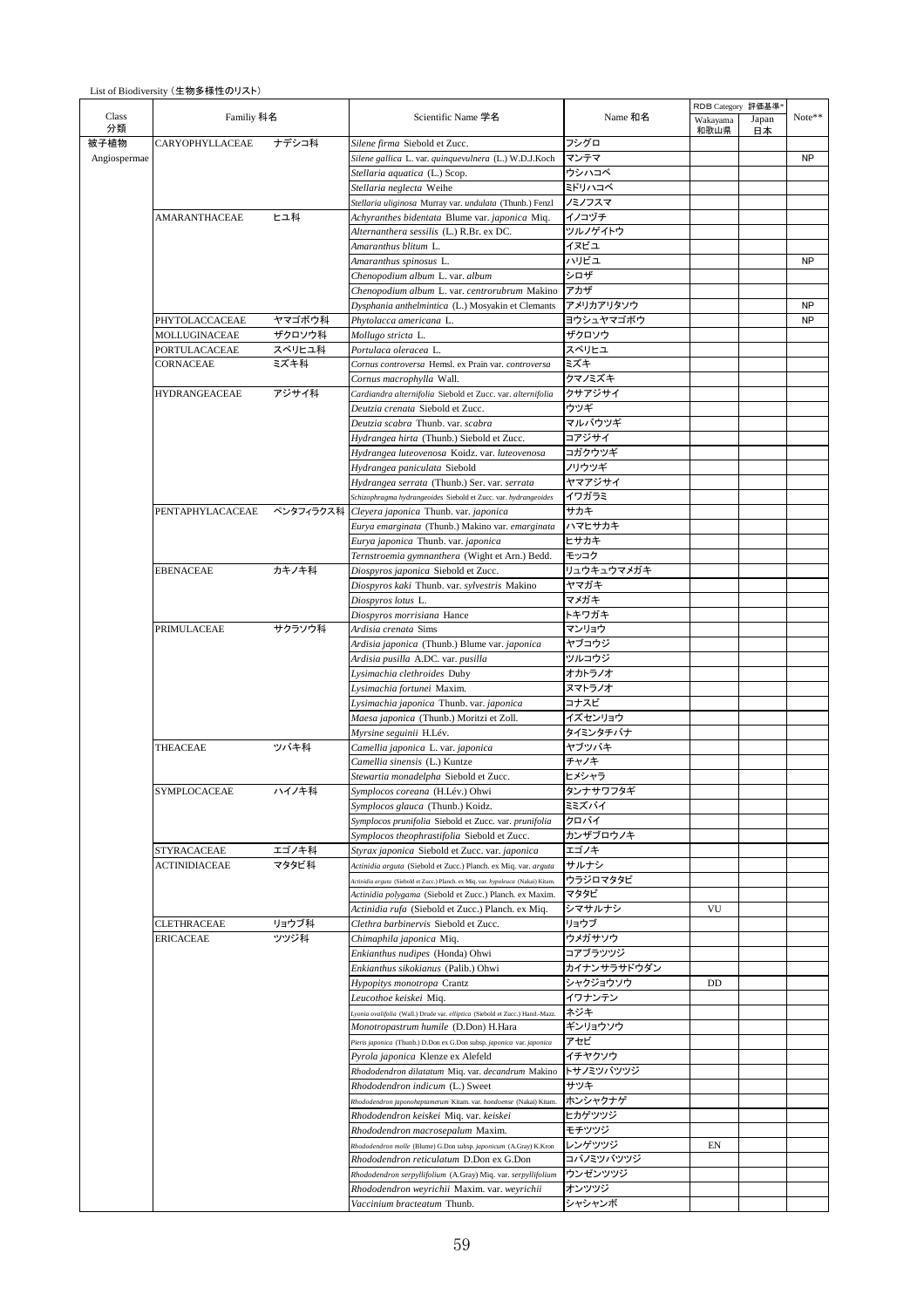|              |                                   |                  |                                                                                                      |                    | RDB Category 評価基準 |             |                        |
|--------------|-----------------------------------|------------------|------------------------------------------------------------------------------------------------------|--------------------|-------------------|-------------|------------------------|
|              | Familiy 科名                        |                  | Scientific Name 学名                                                                                   | Name 和名            | Wakayama<br>和歌山県  | Japan<br>日本 | Note**                 |
|              | <b>ERICACEAE</b>                  | ツツジ科             | Vaccinium hirtum Thunb. var. pubescens (Koidz.) T.Yamaz.                                             | ウスノキ               |                   |             |                        |
| Angiospermae |                                   |                  | Vaccinium japonicum Miq. var. japonicum                                                              | アクシバ               |                   |             |                        |
|              |                                   |                  | Vaccinium oldhamii Miq.                                                                              | ナツハゼ               |                   |             |                        |
|              |                                   |                  | Vaccinium smallii A.Gray var. glabrum Koidz.                                                         | スノキ                |                   |             |                        |
|              | <b>GARRYACEAE</b>                 | ガリア科             | Aucuba japonica Thunb. var. japonica                                                                 | アオキ                |                   |             |                        |
|              | <b>RUBIACEAE</b>                  | アカネ科             | Damnacanthus indicus C.F.Gaertn. var. indicus<br>Galium spurium L. var. echinospermon (Wallr.) Hayek | アリドオシ<br>ヤエムグラ     |                   |             |                        |
|              |                                   |                  | Galium trachyspermum A.Gray var. trachyspermum                                                       | ヨツバムグラ             |                   |             |                        |
|              |                                   |                  | Gardenia jasminoides Ellis var. jasminoides                                                          | クチナシ               |                   |             |                        |
|              |                                   |                  | Lasianthus japonicus Miq. var. japonicus                                                             | ルリミノキ              |                   |             |                        |
|              |                                   |                  | Neanotis hirsuta (L.f.) W.H.Lewis var. hirsuta                                                       | ハシカグサ              |                   |             |                        |
|              |                                   |                  | Paederia foetida L.                                                                                  | ヘクソカズラ             |                   |             |                        |
|              |                                   |                  | Pseudopyxis depressa Miq.                                                                            | イナモリソウ             |                   |             |                        |
|              |                                   |                  | Uncaria rhynchophylla (Miq.) Miq. var. rhynchophylla                                                 | カギカズラ              |                   |             |                        |
|              | <b>GENTIANACEAE</b>               | リンドウ科            | Gentiana scabra Bunge var. buergeri (Miq.) Maxim. ex Franch. et Sav.                                 | リンドウ               |                   |             |                        |
|              |                                   |                  | Gentiana sikokiana Maxim.                                                                            | アサマリンドウ            |                   |             |                        |
|              |                                   |                  | Gentiana thunbergii (G.Don) Griseb. var. thunbergii                                                  | ハルリンドウ             |                   |             |                        |
|              |                                   |                  | Swertia bimaculata (Siebold et Zucc.) Hook.f. et Thomson ex C.B.Clarke                               | アケボノソウ             |                   |             |                        |
|              |                                   |                  | Swertia japonica (Schult.) Makino var. japonica                                                      | センブリ               |                   |             |                        |
|              |                                   |                  | Tripterospermum japonicum (Siebold et Zucc.) Maxim. var. japonicum                                   | ツルリンドウ             |                   |             |                        |
|              | LOGANIACEAE<br><b>APOCYNACEAE</b> | マチン科<br>キョウチクトウ科 | Gardneria nutans Siebold et Zucc.                                                                    | ホウライカズラ            |                   |             |                        |
|              |                                   |                  | Anodendron affine (Hook. et Arn.) Druce<br>Jasminanthes mucronata (Blanco) W.D.Stevens et P.T.Li     | サカキカズラ<br>シタキソウ    |                   |             |                        |
|              |                                   |                  | Marsdenia tomentosa C.Morren et Decne.                                                               | キジョラン              | NT                |             |                        |
|              |                                   |                  | Metaplexis japonica (Thunb.) Makino                                                                  | ガガイモ               |                   |             |                        |
|              |                                   |                  | Frachelospermum asiaticum (Siebold et Zucc.) Nakai var. asiaticum                                    | テイカカズラ             |                   |             |                        |
|              |                                   |                  | Tylophora aristolochioides Miq.                                                                      | オオカモメヅル            |                   |             |                        |
|              |                                   |                  | Vincetoxicum japonicum (C.Morren et Decne.) Decne.                                                   | イヨカズラ              |                   |             |                        |
|              | <b>BORAGINACEAE</b>               | ムラサキ科            | Cynoglossum asperrimum Nakai                                                                         | オニルリソウ             |                   |             |                        |
|              |                                   |                  | Cynoglossum furcatum Wall. var. villosulum (Nakai) Riedl                                             | オオルリソウ             |                   |             |                        |
|              |                                   |                  | Lithospermum zollingeri A.DC.                                                                        | ホタルカズラ             |                   |             |                        |
|              |                                   |                  | Trigonotis brevipes (Maxim.) Maxim. ex Hemsl. var. brevipes                                          | ミズタビラコ             |                   |             |                        |
|              |                                   |                  | Trigonotis peduncularis (Trevir.) F.B. Forbes et Hemsl.                                              | キュウリグサ             |                   |             |                        |
|              | CONVOLVULACEAE                    | ヒルガオ科            | Calystegia pubescens Lindl. f. major (Makino) Yonek.                                                 | ヒルガオ               |                   |             |                        |
|              |                                   |                  | Cuscuta australis R.Br.                                                                              | マメダオシ              |                   | CR          |                        |
|              |                                   |                  | Cuscuta japonica Choisy                                                                              | ネナシカズラ             |                   |             |                        |
|              |                                   |                  | Dichondra micrantha Urb.                                                                             | アオイゴケ              |                   |             |                        |
|              |                                   |                  | Ipomoea hederacea (L.) Jacq. var. hederacea<br>Ipomoea lacunosa L.                                   | アメリカアサガオ<br>マメアサガオ |                   |             | <b>NP</b><br><b>NP</b> |
|              |                                   |                  | Ipomoea triloba L.                                                                                   | ホシアサガオ             |                   |             | <b>NP</b>              |
|              | SOLANACEAE                        | ナス科              | Lycium chinense Mill.                                                                                | クコ                 |                   |             |                        |
|              |                                   |                  | Physalis alkekengi L. var. franchetii (Mast.) Makino                                                 | ホオズキ               |                   |             | NP                     |
|              |                                   |                  | Solanum japonense Nakai var. japonense                                                               | ヤマホロシ              |                   |             |                        |
|              |                                   |                  | Solanum lyratum Thunb. var. lyratum                                                                  | ヒヨドリジョウゴ           |                   |             |                        |
|              | OLEACEAE                          | モクセイ科            | Fraxinus sieboldiana Blume                                                                           | マルバアオダモ            |                   |             |                        |
|              |                                   |                  | Ligustrum japonicum Thunb. var. japonicum                                                            | ネズミモチ              |                   |             |                        |
|              |                                   |                  | Ligustrum obtusifolium Siebold et Zucc. subsp. obtusifolium                                          | イボタノキ              |                   |             |                        |
|              |                                   |                  | Osmanthus heterophyllus (G.Don) P.S.Green                                                            | ヒイラギ               |                   |             |                        |
|              | <b>GESNERIACEAE</b>               | イワタバコ科           | Conandron ramondioides Siebold et Zucc. var. ramondioides                                            | イワタバコ              |                   |             |                        |
|              | PLANTAGINACEAE                    | オオバコ科            | Limnophila chinensis (Osbeck) Merr. subsp. aromatica (Lam.) T.Yamaz.                                 | シソクサ               | VU                |             |                        |
|              |                                   |                  | Limnophila sessiliflora (Vahl) Blume                                                                 | キクモ                |                   |             |                        |
|              |                                   |                  | Plantago asiatica L. var. densiuscula Pilg.                                                          | オオバコ               |                   |             |                        |
|              |                                   |                  | Plantago lanceolata L.<br>Veronica arvensis L.                                                       | ヘラオオバコ<br>タチイヌノフグリ |                   |             | <b>NP</b><br><b>NP</b> |
|              |                                   |                  | Veronica hederifolia L.                                                                              | フラサバソウ             |                   |             | NP                     |
|              |                                   |                  | Veronica persica Poir.                                                                               | オオイヌノフグリ           |                   |             | <b>NP</b>              |
|              |                                   |                  | Veronica polita Fr. var. lilacina (T.Yamaz.) T.Yamaz.                                                | イヌノフグリ             | VU                | VU          |                        |
|              |                                   |                  | Veronica undulata Wall.                                                                              | カワヂシャ              | NT                | NT          |                        |
|              | SCROPHULARIACEAE                  | ゴマノハグサ科          | Buddleja japonica Hemsl.                                                                             | フジウツギ              |                   |             |                        |
|              | LINDERNIACEAE                     | アゼナ科             | Lindernia crustacea (L.) F.Muell.                                                                    | ウリクサ               |                   |             |                        |
|              | LAMIACEAE                         | シソ科              | Ajuga decumbens Thunb. var. decumbens                                                                | キランソウ              |                   |             |                        |
|              |                                   |                  | Callicarpa japonica Thunb. var. japonica                                                             | ムラサキシキブ            |                   |             |                        |
|              |                                   |                  | Callicarpa mollis Siebold et Zucc.                                                                   | ヤブムラサキ             |                   |             |                        |
|              |                                   |                  | Clerodendrum trichotomum Thunb. var. trichotomum                                                     | クサギ                |                   |             |                        |
|              |                                   |                  | Clinopodium chinense (Benth.) Kuntze subsp. grandiflorum (Maxim.) H.Hara                             | クルマバナ              |                   |             |                        |
|              |                                   |                  | Clinopodium gracile (Benth.) Kuntze                                                                  | トウバナ               |                   |             |                        |
|              |                                   |                  | Clinopodium micranthum (Regel) H.Hara var. micranthum                                                | イヌトウバナ             |                   |             |                        |
|              |                                   |                  | Comanthosphace stellipila (Miq.) S.Moore var. stellipila                                             | ミカエリソウ             |                   |             |                        |
|              |                                   |                  | Elsholtzia ciliata (Thunb.) Hyl.                                                                     | ナギナタコウジュ           |                   |             |                        |
|              |                                   |                  | Glechoma hederacea L. subsp. grandis (A.Gray) H.Hara<br>Isodon inflexus (Thunb.) Kudô                | カキドオシ<br>ヤマハッカ     |                   |             |                        |
|              |                                   |                  | Isodon japonicus (Burm.f.) H.Hara var. japonicus                                                     | ヒキオコシ              |                   |             |                        |
|              |                                   |                  | Isodon longitubus (Miq.) Kudô                                                                        | アキチョウジ             |                   |             |                        |
|              |                                   |                  |                                                                                                      |                    |                   |             |                        |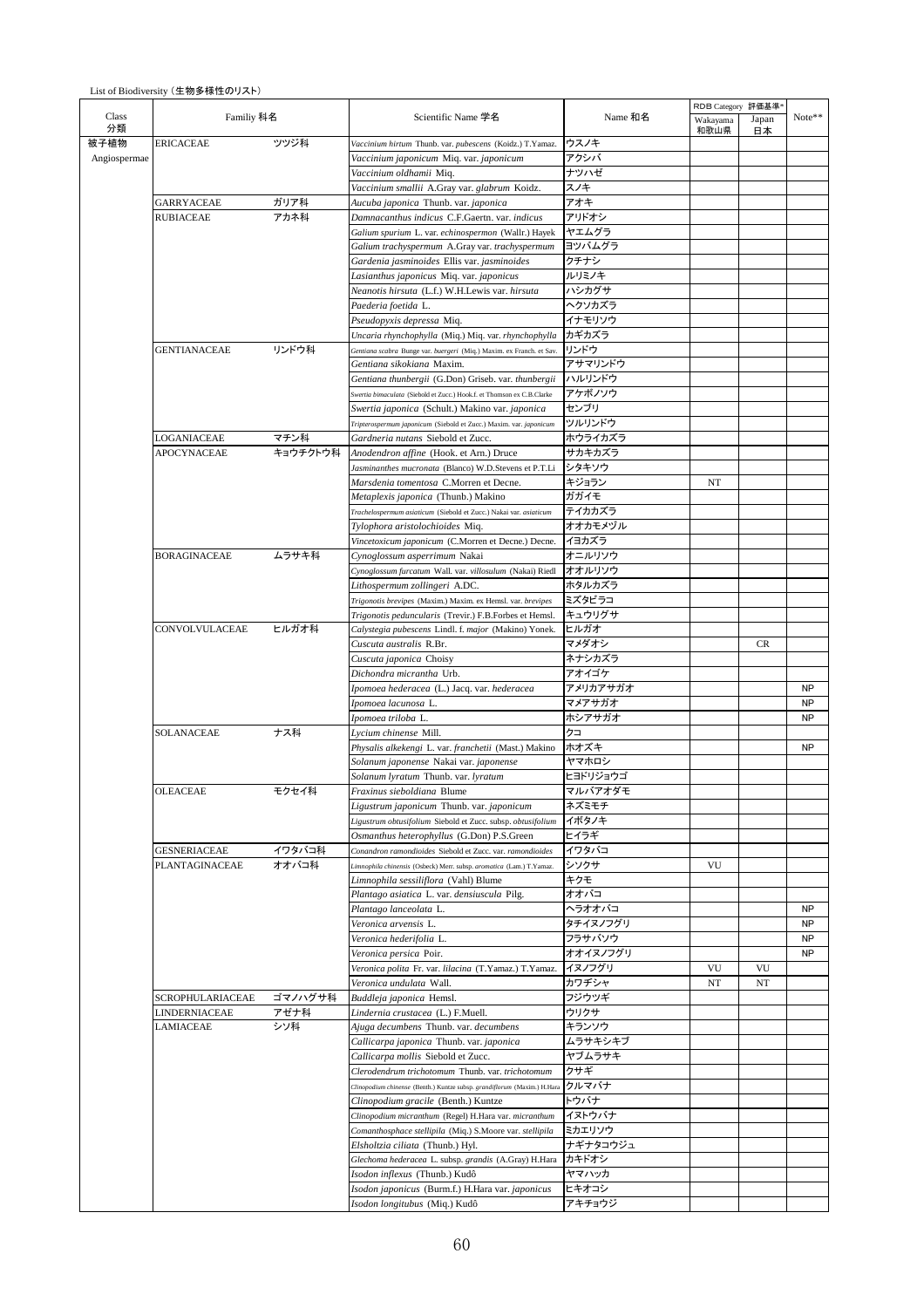|              |                      |          |                                                                                             |             | RDB Category 評価基準* |       |           |
|--------------|----------------------|----------|---------------------------------------------------------------------------------------------|-------------|--------------------|-------|-----------|
| Class        | Familiy 科名           |          | Scientific Name 学名                                                                          | Name 和名     | Wakayama           | Japan | Note**    |
| 分類           |                      |          |                                                                                             |             | 和歌山県               | 日本    |           |
| 被子植物         | LAMIACEAE            | シソ科      | Keiskea japonica Miq.                                                                       | シモバシラ       | EN                 |       |           |
| Angiospermae |                      |          | Lamium album L. var. barbatum (Siebold et Zucc.) Franch. et Sav.                            | オドリコソウ      |                    |       |           |
|              |                      |          | Lamium amplexicaule L.                                                                      | ホトケノザ       |                    |       |           |
|              |                      |          | Lamium purpureum L.                                                                         | ヒメオドリコソウ    |                    |       |           |
|              |                      |          | Mosla scabra (Thunb.) C.Y.Wu et H.W.Li                                                      | イヌコウジュ      |                    |       |           |
|              |                      |          | Perilla citriodora (Makino) Nakai                                                           | レモンエゴマ      |                    |       |           |
|              |                      |          | Perilla frutescens (L.) Britton var. frutescens                                             | エゴマ         |                    |       |           |
|              |                      |          |                                                                                             | ハマクサギ       |                    |       |           |
|              |                      |          | Premna microphylla Turcz.                                                                   |             |                    |       |           |
|              |                      |          | Prunella vulgaris L. var. lilacina Nakai f. asiatica (Nakai) H.Hara                         | ウツボグサ       |                    |       |           |
|              |                      |          | Salvia japonica Thunb.                                                                      | アキノタムラソウ    |                    |       |           |
|              |                      |          | Salvia ranzaniana Makino                                                                    | ハルノタムラソウ    |                    |       |           |
|              |                      |          | Scutellaria indica L. var. parvifolia (Makino) Makino                                       | コバノタツナミ     |                    |       |           |
|              |                      |          | Stachys arvensis (L.) L.                                                                    | ヤブチョロギ      |                    |       |           |
|              |                      |          | Teucrium japonicum Houtt.                                                                   | ニガクサ        |                    |       |           |
|              |                      |          | Vitex rotundifolia L.f.                                                                     | ハマゴウ        |                    |       |           |
|              | PHRYMACEAE           | サギゴケ科    | Mazus miquelii Makino                                                                       | サギゴケ        |                    |       |           |
|              |                      |          | Mazus miquelii Makino f. albiflorus (Makino) Makino                                         | シロバナサギゴケ    |                    |       |           |
|              |                      |          | Mazus pumilus (Burm.f.) Steenis                                                             | トキワハゼ       |                    |       |           |
|              | PAULOWNIACEAE        | キリ科      | Paulownia tomentosa (Thunb.) Steud.                                                         | キリ          |                    |       | <b>NP</b> |
|              | OROBANCHACEAE        | ハマウツボ科   | Aeginetia indica L.                                                                         | ナンバンギセル     |                    |       |           |
|              |                      |          | Melampyrum laxum Miq. var. nikkoense Beauverd                                               | ミヤマママコナ     |                    |       |           |
|              |                      |          |                                                                                             |             |                    |       |           |
|              |                      |          | Pedicularis resupinata L. subsp. oppositifolia (Miq.) T.Yamaz. var. oppositifolia Miq.      | シオガマギク      |                    |       |           |
|              |                      |          | Phacellanthus tubiflorus Siebold et Zucc.                                                   | キヨスミウツボ     | EN                 |       |           |
|              |                      |          | Phtheirospermum japonicum (Thunb.) Kanitz                                                   | コシオガマ       |                    |       |           |
|              |                      |          | Siphonostegia chinensis Benth. ex Hook. et Arn.                                             | ヒキヨモギ       | EN                 |       |           |
|              | LENTIBULARIACEAE     | タヌキモ科    | Utricularia aurea Lour.                                                                     | ノタヌキモ       | EN                 | VU    |           |
|              |                      |          | Utricularia australis R.Br.                                                                 | イヌタヌキモ      |                    | NT    |           |
|              |                      |          | Utricularia bifida L.                                                                       | ミミカキグサ      | VU                 |       |           |
|              | <b>ACANTHACEAE</b>   | キツネノマゴ科  | Hygrophila salicifolia (Vahl) Nees                                                          | オギノツメ       |                    |       |           |
|              |                      |          | Justicia procumbens L. var. leucantha Honda f. japonica (Thunb.) H.Hara                     | キツネノマゴ      |                    |       |           |
|              | <b>BIGNONIACEAE</b>  | ノウゼンカズラ科 | Catalpa ovata G.Don                                                                         | キササゲ        |                    |       | <b>NP</b> |
|              | <b>HELWINGIACEAE</b> | ハナイカダ科   | Helwingia japonica (Thunb.) F.Dietr. subsp. japonica var. japonica                          | ハナイカダ       |                    |       |           |
|              |                      | モチノキ科    |                                                                                             | イヌツゲ        |                    |       |           |
|              | AQUIFOLIACEAE        |          | Ilex crenata Thunb. var. crenata                                                            |             |                    |       |           |
|              |                      |          | Ilex goshiensis Hayata                                                                      | ツゲモチ        | NT                 |       |           |
|              |                      |          | Ilex integra Thunb. var. integra                                                            | モチノキ        |                    |       |           |
|              |                      |          | Ilex latifolia Thunb.                                                                       | タラヨウ        |                    |       |           |
|              |                      |          | Ilex macropoda Miq.                                                                         | アオハダ        |                    |       |           |
|              |                      |          | Ilex micrococca Maxim.                                                                      | タマミズキ       |                    |       |           |
|              |                      |          | Ilex pedunculosa Miq. var. pedunculosa                                                      | ソヨゴ         |                    |       |           |
|              |                      |          | Ilex rotunda Thunb.                                                                         | クロガネモチ      |                    |       |           |
|              | CAMPANULACEAE        | キキョウ科    | Adenophora triphylla (Thunb.) A.DC. var. japonica (Regel) H.Hara                            | ツリガネニンジン    |                    |       |           |
|              |                      |          | Campanula punctata Lam. var. punctata                                                       | ホタルブクロ      |                    |       |           |
|              |                      |          | Codonopsis lanceolata (Siebold et Zucc.) Trautv. var. lanceolata                            | ツルニンジン      |                    |       |           |
|              |                      |          | Lobelia chinensis Lour.                                                                     | ミゾカクシ       |                    |       |           |
|              |                      |          | Platycodon grandiflorus (Jaca.) A.DC.                                                       | キキョウ        | NT                 | VU    |           |
|              |                      |          |                                                                                             |             |                    |       |           |
|              |                      |          | Wahlenbergia marginata (Thunb.) A.DC.                                                       | ヒナギキョウ      |                    |       |           |
|              | MENYANTHACEAE        | ミツガシワ科   | Nymphoides coreana (H.Lév.) H.Hara                                                          | ヒメシロアサザ     | EN                 | VU    |           |
|              | <b>ASTERACEAE</b>    | キク科      | Adenocaulon himalaicum Edgew.                                                               | ノブキ         |                    |       |           |
|              |                      |          | Adenostemma lavenia (L.) Kuntze                                                             | ヌマダイコン      |                    |       |           |
|              |                      |          | Ageratum conyzoides L.                                                                      | カッコウアザミ     |                    |       | <b>NP</b> |
|              |                      |          | Ageratum houstonianum Mill.                                                                 | ムラサキカッコウアザミ |                    |       | <b>NP</b> |
|              |                      |          | Ainsliaea apiculata Sch.Bip. var. apiculata                                                 | キッコウハグマ     |                    |       |           |
|              |                      |          | Ainsliaea cordifolia Franch. et Sav. var. cordifolia                                        | テイショウソウ     |                    |       |           |
|              |                      |          | Ambrosia artemisiifolia L.                                                                  | ブタクサ        |                    |       | <b>NP</b> |
|              |                      |          | Artemisia capillaris Thunb.                                                                 | カワラヨモギ      |                    |       |           |
|              |                      |          | Artemisia indica Willd. var. maximowiczii (Nakai) H.Hara                                    | ヨモギ         |                    |       |           |
|              |                      |          | Artemisia japonica Thunb. var. japonica                                                     | オトコヨモギ      |                    |       |           |
|              |                      |          | ster microcephalus (Miq.) Franch. et Sav. var. ovatu s (Franch. et Sav.) Soejima et Mot.Ito | ノコンギク       |                    |       |           |
|              |                      |          | Aster scaber Thunb.                                                                         | シラヤマギク      |                    |       |           |
|              |                      |          |                                                                                             |             |                    |       |           |
|              |                      |          | Aster yomena (Kitam.) Honda var. yomena                                                     | ヨメナ         |                    |       |           |
|              |                      |          | Bidens biternata (Lour.) Merr. et Sherff var. biternata                                     | センダングサ      |                    |       |           |
|              |                      |          | Bidens frondosa L.                                                                          | アメリカセンダングサ  |                    |       | <b>NP</b> |
|              |                      |          | Bidens pilosa L. var. pilosa                                                                | コセンダングサ     |                    |       | <b>NP</b> |
|              |                      |          | Bidens tripartita L. var. tripartita                                                        | タウコギ        |                    |       |           |
|              |                      |          | Carpesium abrotanoides L.                                                                   | ヤブタバコ       |                    |       |           |
|              |                      |          | Carpesium divaricatum Siebold et Zucc. var. abrotanoides (Matsum. et Koidz.) H.Koyama       | ホソバガンクビソウ   |                    |       |           |
|              |                      |          | Carpesium divaricatum Siebold et Zucc. var. divaricatum                                     | ガンクビソウ      |                    |       |           |
|              |                      |          | Carpesium glossophyllum Maxim.                                                              | サジガンクビソウ    |                    |       |           |
|              |                      |          | Chrysanthemum makinoi Matsum. et Nakai                                                      | リュウノウギク     |                    |       |           |
|              |                      |          | Cirsium japonicum Fisch. ex DC. var. japonicum                                              | ノアザミ        |                    |       |           |
|              |                      |          | Cirsium yoshinoi Nakai var. yoshinoi                                                        | ヨシノアザミ      |                    |       |           |
|              |                      |          | Conyza canadensis (L.) Cronquist                                                            | ヒメムカシヨモギ    |                    |       | <b>NP</b> |
|              |                      |          | Conyza sumatrensis (Retz.) E.Walker                                                         | オオアレチノギク    |                    |       | <b>NP</b> |
|              |                      |          |                                                                                             |             |                    |       |           |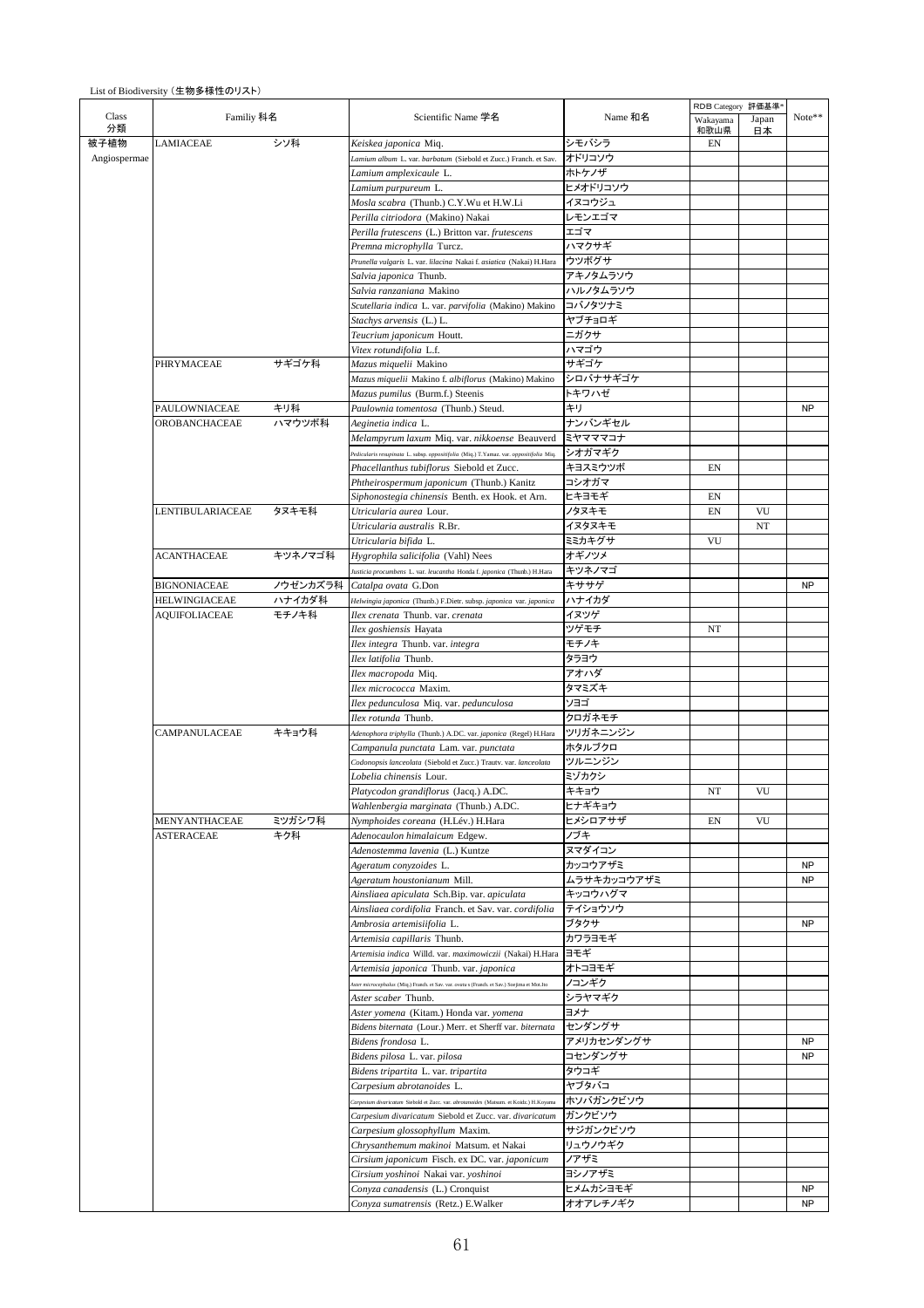|              |                       |         |                                                                                                          |            | RDB Category 評価基準® |       |           |
|--------------|-----------------------|---------|----------------------------------------------------------------------------------------------------------|------------|--------------------|-------|-----------|
|              | Familiy 科名            |         | Scientific Name 学名                                                                                       | Name 和名    | Wakayama           | Japan | Note**    |
|              |                       |         |                                                                                                          | オオキンケイギク   | 和歌山県               | 日本    | <b>NP</b> |
|              | <b>ASTERACEAE</b>     | キク科     | Coreopsis lanceolata L.                                                                                  |            |                    |       |           |
| Angiospermae |                       |         | Crassocephalum crepidioides (Benth.) S.Moore                                                             | ベニバナボロギク   |                    |       | <b>NP</b> |
|              |                       |         | Crepidiastrum denticulatum (Houtt.) J.H.Pak et Kawano                                                    | ヤクシソウ      |                    |       |           |
|              |                       |         | Eclipta alba (L.) Hassk.                                                                                 | アメリカタカサブロウ |                    |       | NP        |
|              |                       |         | Emilia sonchifolia (L.) DC. var. javanica (Burm.f.) Mattf.                                               | ウスベニニガナ    |                    |       |           |
|              |                       |         | Erechtites hieraciifolius (L.) Raf. ex DC. var. hieraciifolius                                           | ダンドボロギク    |                    |       | <b>NP</b> |
|              |                       |         | Erigeron annuus (L.) Pers.                                                                               | ヒメジョオン     |                    |       | <b>NP</b> |
|              |                       |         | Euchiton japonicum (Thunb.) Anderb.                                                                      | チチコグサ      |                    |       |           |
|              |                       |         | Eupatorium lindleyanum DC. var. lindleyanum                                                              | サワヒヨドリ     |                    |       |           |
|              |                       |         | Eupatorium makinoi T.Kawahara et Yahara                                                                  | ヒヨドリバナ     |                    |       |           |
|              |                       |         | Facelis retusa (Lam.) Sch.Bip.                                                                           | キヌゲチチコグサ   |                    |       | <b>NP</b> |
|              |                       |         | Farfugium japonicum (L.) Kitam. var. japonicum                                                           | ツワブキ       |                    |       |           |
|              |                       |         | Gamochaeta pensylvanica (Willd.) A.L.Cabrera                                                             | チチコグサモドキ   |                    |       | <b>NP</b> |
|              |                       |         | Gamochaeta purpurea (L.) A.L.Cabrera                                                                     | ウスベニチチコグサ  |                    |       | NP        |
|              |                       |         |                                                                                                          | キツネアザミ     |                    |       |           |
|              |                       |         | Hemistepta lyrata Bunge                                                                                  | ヒメブタナ      |                    |       | NP        |
|              |                       |         | Hypochaeris glabra L.                                                                                    |            |                    |       |           |
|              |                       |         | Ixeridium dentatum (Thunb.) Tzvelev subsp. dentatum                                                      | ニガナ        |                    |       |           |
|              |                       |         | Ixeris japonica (Burm.f.) Nakai                                                                          | オオヂシバリ     |                    |       |           |
|              |                       |         | Lapsanastrum apogonoides (Maxim.) J.H.Pak et K.Bremer                                                    | コオニタビラコ    |                    |       |           |
|              |                       |         | Ligularia japonica Less.                                                                                 | ハンカイソウ     |                    |       |           |
|              |                       |         | Melanthera prostrata (Hemsl.) W.L.Wagner et H.Rob.                                                       | ネコノシタ      |                    |       |           |
|              |                       |         | Pertya scandens (Thunb.) Sch.Bip.                                                                        | コウヤボウキ     |                    |       |           |
|              |                       |         | Petasites japonicus (Siebold et Zucc.) Maxim. subsp. japonicus                                           | フキ         |                    |       |           |
|              |                       |         | Yicris hieracioides L. subsp. japonica (Thunb.) Krylov var. japonica (Thunb.) Regel ex Herder            | コウゾリナ      |                    |       |           |
|              |                       |         | Pseudognaphalium affine (D.Don) Anderb.                                                                  | ハハコグサ      |                    |       |           |
|              |                       |         | Lactuca indica L.                                                                                        | アキノノゲシ     |                    |       |           |
|              |                       |         | Rhynchospermum verticillatum Reinw. ex Blume                                                             | シュウブンソウ    |                    |       |           |
|              |                       |         | Senecio madagascariensis Poir.                                                                           | ナルトサワギク    |                    |       | <b>NP</b> |
|              |                       |         | Senecio scandens Buch.-Ham. ex D.Don                                                                     | タイキンギク     | NT                 | NT    |           |
|              |                       |         |                                                                                                          | ノボロギク      |                    |       | NP        |
|              |                       |         | Senecio vulgaris L.                                                                                      |            |                    |       |           |
|              |                       |         | Sigesbeckia pubescens (Makino) Makino                                                                    | メナモミ       |                    |       | <b>NP</b> |
|              |                       |         | Solidago altissima L.                                                                                    | セイタカアワダチソウ |                    |       |           |
|              |                       |         | olidago virgaurea L. subsp. asiatica (Nakai ex H.Hara) Kitam. ex H.Hara var. asiatica Nakai ex H.Hara    | アキノキリンソウ   |                    |       |           |
|              |                       |         | Soliva anthemifolia (Juss.) R.Br.                                                                        | イガトキンソウ    |                    |       | <b>NP</b> |
|              |                       |         | Sonchus asper (L.) Hill                                                                                  | オニノゲシ      |                    |       | <b>NP</b> |
|              |                       |         | uphyotrichum subulatum (Michx.) G.L.Nesom var. elongatum (Bosserdet ex A.G.Jones et Lowry) S.D.Sunc      | オオホウキギク    |                    |       | NP        |
|              |                       |         | Symphyotrichum subulatum (Michx.) G.L.Nesom var. subulatum                                               | ホウキギク      |                    |       | <b>NP</b> |
|              |                       |         | Syneilesis palmata (Thunb.) Maxim.                                                                       | ヤブレガサ      |                    |       |           |
|              |                       |         | Taraxacum albidum Dahlst.                                                                                | シロバナタンポポ   |                    |       |           |
|              |                       |         | Taraxacum japonicum Koidz.                                                                               | カンサイタンポポ   |                    |       |           |
|              |                       |         | Taraxacum officinale Weber ex F.H.Wigg.                                                                  | セイヨウタンポポ   |                    |       | <b>NP</b> |
|              |                       |         | Tephroseris integrifolia (L.) Holub subsp. kirilowii (Turcz. ex DC.) B.Nord.                             | オカオグルマ     |                    |       |           |
|              |                       |         | <i>Tephroseris pierotii (</i> Miq.) Holub                                                                | サワオグルマ     | VU                 |       |           |
|              |                       |         | Xanthium strumarium L. subsp. sibiricum (Patrin ex Widder) Greuter                                       | オナモミ       | EX                 | VU    |           |
|              |                       |         | Youngia japonica (L.) DC.                                                                                | オニタビラコ     |                    |       |           |
|              | <b>ADOXACEAE</b>      |         |                                                                                                          | ニワトコ       |                    |       |           |
|              |                       | レンプクソウ科 | Sambucus racemosa L. subsp. sieboldiana (Miq.) H.Hara var. sieboldiana Miq.<br>Viburnum dilatatum Thunb. | ガマズミ       |                    |       |           |
|              |                       |         |                                                                                                          |            |                    |       |           |
|              |                       |         | Viburnum erosum Thunb. var. erosum f. punctatum (Franch. et Sav.) H.Hara                                 | コバノガマズミ    |                    |       |           |
|              |                       |         | Viburnum odoratissimum Ker Gawl. var. awabuki (K.Koch) Zabel                                             | サンゴジュ      |                    |       | <b>NP</b> |
|              |                       |         | Viburnum plicatum Thunb. var. tomentosum Miq.                                                            | ヤブデマリ      |                    |       |           |
|              | <b>CAPRIFOLIACEAE</b> | スイカズラ科  | Abelia serrata Siebold et Zucc. var. serrata                                                             | コツクバネウツギ   |                    |       |           |
|              |                       |         | Abelia spathulata Siebold et Zucc. var. spathulata                                                       | ツクバネウツギ    |                    |       |           |
|              |                       |         | Lonicera japonica Thunb. var. japonica                                                                   | スイカズラ      |                    |       |           |
|              |                       |         | Patrinia scabiosifolia Fisch. ex Trevir.                                                                 | オミナエシ      | NT                 |       |           |
|              |                       |         | Patrinia villosa (Thunb.) Juss.                                                                          | オトコエシ      |                    |       |           |
|              |                       |         | Weigela floribunda (Siebold et Zucc.) K.Koch                                                             | ヤブウツギ      |                    |       |           |
|              | PITTOSPORACEAE        | トベラ科    | Pittosporum tobira (Thunb.) W.T.Aiton                                                                    | トベラ        |                    |       |           |
|              | ARALIACEAE            | ウコギ科    | Aralia cordata Thunb. var. cordata                                                                       | ウド         |                    |       |           |
|              |                       |         | Aralia elata (Miq.) Seem.                                                                                | タラノキ       |                    |       |           |
|              |                       |         | Dendropanax trifidus (Thunb.) Makino ex H.Hara                                                           | カクレミノ      |                    |       |           |
|              |                       |         | Fatsia japonica (Thunb.) Decne. et Planch. var. japonica                                                 | ヤツデ        |                    |       |           |
|              |                       |         | <i>Hydrocotyle javanica Thunb.</i>                                                                       | オオバチドメ     |                    |       |           |
|              |                       |         | Hydrocotyle sibthorpioides Lam.                                                                          | チドメグサ      |                    |       |           |
|              |                       |         |                                                                                                          | ハリギリ       |                    |       |           |
|              |                       |         | Kalopanax septemlobus (Thunb.) Koidz. var. septemlobus                                                   |            |                    |       |           |
|              |                       |         | Panax japonicus (T.Nees) C.A.Mey. var. japonicus                                                         | トチバニンジン    |                    |       |           |
|              | <b>APIACEAE</b>       | セリ科     | Angelica pubescens Maxim. var. pubescens                                                                 | シシウド       |                    |       |           |
|              |                       |         | Angelica shikokiana Makino ex Y.Yabe var. shikokiana                                                     | イヌトウキ      |                    | VU    |           |
|              |                       |         | <i>Centella asiatica</i> (L.) Urb.                                                                       | ツボクサ       |                    |       |           |
|              |                       |         | Chamaele decumbens (Thunb.) Makino var. decumbens                                                        | セントウソウ     |                    |       |           |
|              |                       |         | Cryptotaenia canadensis (L.) DC. subsp. japonica (Hassk.) Hand.-Mazz.                                    | ミツバ        |                    |       |           |
|              |                       |         | Oenanthe javanica (Blume) DC. subsp. javanica                                                            | セリ         |                    |       |           |
|              |                       |         | Osmorhiza aristata (Thunb.) Rydb. var. aristata                                                          | ヤブニンジン     |                    |       |           |
|              |                       |         | Sanicula chinensis Bunge                                                                                 | ウマノミツバ     |                    |       |           |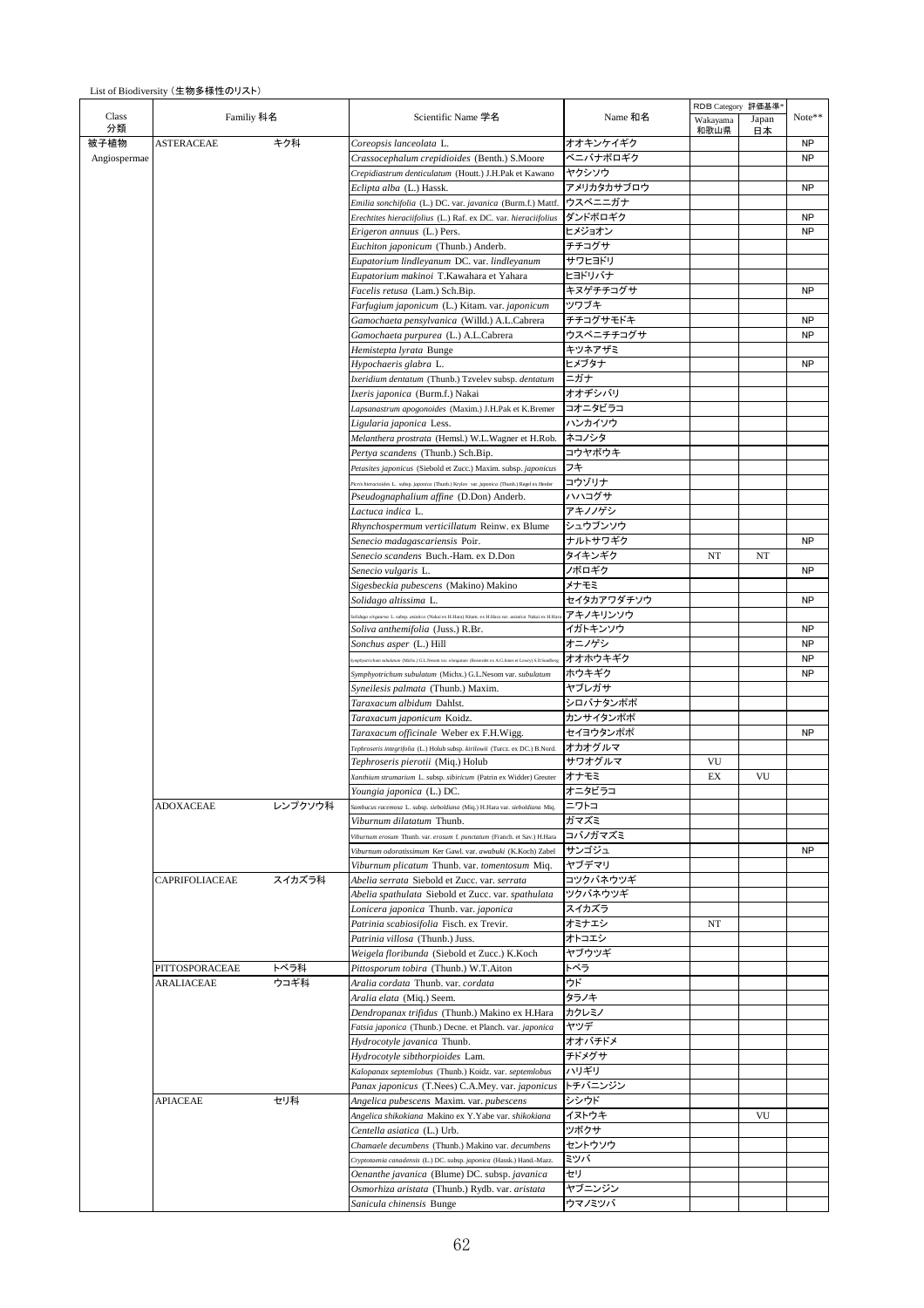|             |                           |         |                                                                      |                  | RDB Category 評価基準* |             |        |
|-------------|---------------------------|---------|----------------------------------------------------------------------|------------------|--------------------|-------------|--------|
| Class<br>分類 | Familiy 科名                |         | Scientific Name 学名                                                   | Name 和名          | Wakayama<br>和歌山県   | Japan<br>日本 | Note** |
|             | <b>APIACEAE</b>           | セリ科     | Torilis japonica (Houtt.) DC.                                        | ヤブジラミ            |                    |             |        |
| 菌類          | TRICHOLOMATACEAE          | キシメジ科   | Collybia sp.                                                         | モリノカレバタケ属の一種     |                    |             |        |
| Fungi       |                           |         | Cyptotrama asprata (Berk.) Redhead & Ginns                           | ダイダイガサ           |                    |             |        |
|             |                           |         | Laccaria vinaceoavellanea Hongo                                      | カレバキツネタケ         |                    |             |        |
|             |                           |         | Oudemansiella longipes (Stamans) Moser                               | ビロードツエタケ         |                    |             |        |
|             | AMANITACEAE               | テングタケ科  | Amanita cokeri (Gilb.& Kuhn.) Gilb. f. roseotincta Nagassawa & Hongo | ササクレシロオニタケ       |                    |             |        |
|             |                           |         | Amanita pseudoporphyria Hongo                                        | コテングタケモドキ        |                    |             |        |
|             |                           |         | Amanita rufoferruginea Hongo                                         | カバイロコナテングタケ      |                    |             |        |
|             |                           |         | Amanita sinensis Z. L. Yang                                          | ハイカグラテングタケ       |                    |             |        |
|             |                           |         | Amanita spissacea Imai                                               | ヘビキノコモドキ         |                    |             |        |
|             |                           |         | Amanita vaginata (Bull.:Fr.) Vitt. var. vaginata                     | ツルタケ             |                    |             |        |
|             |                           |         | Amanita virgineoides Bas                                             | シロオニタケ           |                    |             |        |
|             |                           |         | Amanita virosa (Bull.:Fr.) Bertillon                                 | ドクツルタケ           |                    |             |        |
|             | <b>AGARICACEAE</b>        | ハラタケ科   | Agaricus abruptibulbus Peck                                          | ウスキモリノカサ         |                    |             |        |
|             |                           |         | Agaricus praeclaresquamosus Freeman                                  | ナカグロモリノカサ        |                    |             |        |
|             |                           |         | Agaricus subrutilescens (Kauffm.) Hotson & Stuntz                    | ザラエノハラタケ         |                    |             |        |
|             | CORTINARIACEAE            | フウセンタケ科 | Cortinarius alboviolaceus (Pers.ex Fr.) Fr.                          | ウスフジフウセンタケ       |                    |             |        |
|             |                           |         | Inocybe lutea Kobay.& Hongo                                          | キイロアセタケ          |                    |             |        |
|             | CREPIDOTACEAE             | チャヒラタケ科 | Crepidotus mollis (Schaeff.:Fr.) Kummer                              | チャヒラタケ           |                    |             |        |
|             | <b>BOLETACEAE</b>         | イグチ科    | Boletus granulopunctatus Hongo                                       | ツブエノウラベニイグチ      |                    |             |        |
|             |                           |         | Boletus subcinnamomeus Hongo                                         | サザナミイグチ          |                    |             |        |
|             |                           |         | Boletus thibetanus (Pat.) Hongo & Nagasawa                           | ヌメリコウジタケ         |                    |             |        |
|             |                           |         | Boletus sp.                                                          | イグチ属の一種          |                    |             |        |
|             |                           |         | Gyroporus castaneus (Bull.:Fr.) Quel.                                | クリイロイグチ          |                    |             |        |
|             |                           |         | Phylloporus bellus (mass.) Corner var. bellus                        | キヒダタケ            |                    |             |        |
|             |                           |         | Pulveroboletus auriflammeus (Berk.& Curt.) Sing.                     | ハナガサイグチ          |                    |             |        |
|             |                           |         | Tylopilus ballouii (Peck) Sing.                                      | キニガイグチ           |                    |             |        |
|             |                           |         | Tylopilus neofelleus Hongo                                           | ニガイグチモドキ         |                    |             |        |
|             |                           |         | Tylopilus valens (Corner) Hongo & Nagasawa                           | ホオベニシロアシイグチ      |                    |             |        |
|             |                           |         | Tylopilus virens (Chiu) Hongo                                        | ミドリニガイグチ         |                    |             |        |
|             |                           |         | Tylopilus sp.                                                        | ニガイグチ属の一種        |                    |             |        |
|             |                           |         | Xerocomus subtomentosus (L.:Fr.) Quel.                               | アワタケ             |                    |             |        |
|             | ATROBILOMYCETACEAE オニイグチ科 |         | Austroboletus gracilis (Peck) Wolfe                                  | クリカワヤシャイグチ       |                    |             |        |
|             |                           |         | Boletellus elatus Nagasawa                                           | アシナガイグチ          |                    |             |        |
|             |                           |         | Boletellus emodensis (Berk.) Sing.                                   | キクバナイグチ          |                    |             |        |
|             |                           |         | Boletellus obscurecoccineus (v.Hohn.) Sing.                          | ミヤマベニイグチ         |                    |             |        |
|             |                           |         | Strobilomyces confusus Sing.                                         | オニイグチモドキ         |                    |             |        |
|             | <b>RUSSULACEAE</b>        | ベニタケ科   | Lactarius hygrophoroides Berk. & Curt.                               | ヒロハチチタケ          |                    |             |        |
|             |                           |         | Lactarius subzonarius Hongo                                          | ニオイワチチタケ         |                    |             |        |
|             |                           |         | Lactarius volemus (Fr.) Fr.                                          | チチタケ             |                    |             |        |
|             |                           |         | Russula densifolia (Secr.) Gill.                                     | クロハツモドキ          |                    |             |        |
|             |                           |         | Russula emetica (Schaeff.:Fr.) S.F.Gray var. emetica                 | ドクベニタケ           |                    |             |        |
|             |                           |         | Russula flavida Fost & Peck apud Peck                                | ウコンハツ            |                    |             |        |
|             |                           |         | Russula foetens Pers.:Fr.                                            | クサハツ<br>ヤブレベニタケ  |                    |             |        |
|             |                           |         | Russula rosacea (Pers.) S.F.Gray                                     |                  |                    |             |        |
|             |                           |         | Russula sanguinea (Bull.) Fr.<br>Russula vesca Fr.                   | チシオハツ<br>チギレハツタケ |                    |             |        |
|             |                           |         | Russula virescens (Schaeff.) Fr.                                     | アイタケ             |                    |             |        |
|             |                           |         | Russula sp.                                                          | ベニタケ属の一種         |                    |             |        |
|             | CANTHARELLACEAE           | アンズタケ科  | Cantharellus cibarius Fr.                                            | アンズタケ            |                    |             |        |
|             | ASTRAEACEAE               | ツチグリ科   | Astraeus hygrometricus (Pers.) Morgan                                | ツチグリ             |                    |             |        |
|             | SCLERODERMATACEAE         | ニセショウロ科 | Scleroderma lycoperdoides Schw.                                      | ヒメカタショウロ         |                    |             |        |
|             | LYCOPERDACEAE             | ホコリタケ科  | Calvatia craniiformis (Schw.) Fr.                                    | ノウタケ             |                    |             |        |
|             | EXIDIACEAE                | ヒメキクラゲ科 | Exidia uvapassa Lloyd                                                | タマキクラゲ           |                    |             |        |
|             | LEOTIACEAE                | ズキンタケ科  | Bisporella citrina (Batsch.) Korf et al.                             | ビョウタケ            |                    |             |        |
|             |                           |         |                                                                      |                  |                    |             |        |

\* RDB Category 評価基準

EX(絶滅): Extinct

CR(絶滅危惧 I A類): Critically endangerd EN(絶滅危惧 I B類):Endangered

VU(絶滅危惧 II 類): Vulnerable

NT(準絶滅危惧): Near Threated

DD(情報不足): Data Deficient

\*\* Note;

AL(外来種): alien species NP(帰化植物):naturalized plant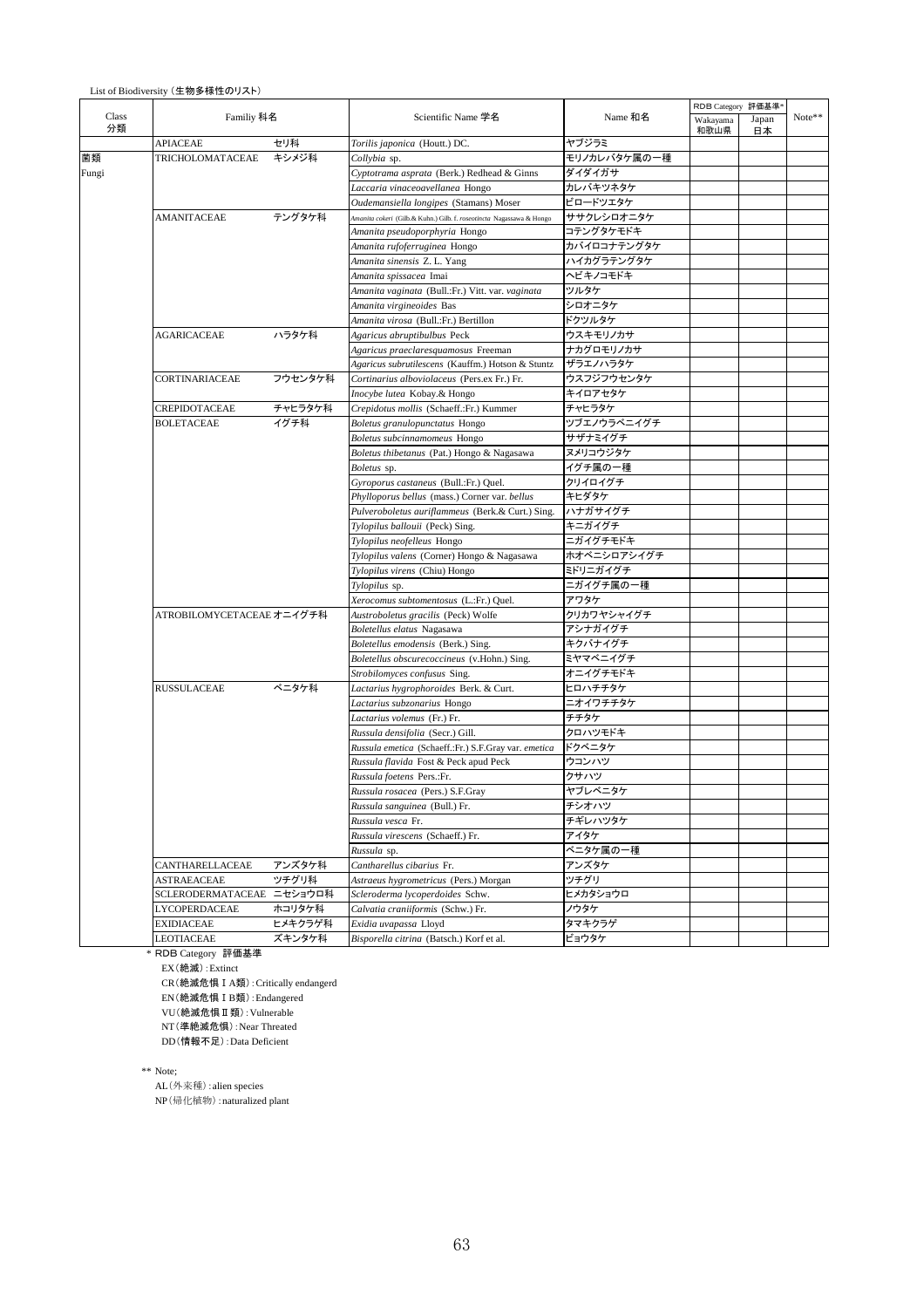| 農作物の栽培品目リスト      |                               |                           |                                                 |
|------------------|-------------------------------|---------------------------|-------------------------------------------------|
| Class<br>分類      | Items<br>品目                   | Variety name<br>品種名       | Scientific name<br>学名                           |
| 米                | 水稲(うるち)                       | キヌヒカリ                     | Oryza sativa L. var terrestris Makino           |
| rice             | rice                          | コシヒカリ<br>イクヒカリ            |                                                 |
|                  |                               | ミネアサヒ                     |                                                 |
|                  |                               | 日本晴                       |                                                 |
|                  | 水稲(もち)                        | マンゲツモチ                    | <i>Oryza sativa</i> L. Glutimosa group          |
| 豆類               | glutinous rice<br>エンドウ(実えんどう) | モチミノリ<br>きしゅううすい          | Pisum sativum L.                                |
| leguminous       | pea                           | 紀の輝                       |                                                 |
|                  |                               | 矢田早生うすい                   |                                                 |
|                  |                               | 美笹                        |                                                 |
|                  | エンドウ(さやえんどう)                  | <u>紀州さや美人</u>             | <i>Pisum sativum</i> L. var macrocarpum Ser.    |
|                  | pea<br>インゲン                   | キセラ                       | Phaseolus vulgaris L                            |
|                  | snap bean<br>ソラマメ             | 陵西一寸                      | .<br><i>Vicia faba</i> L.                       |
|                  | broad bean                    |                           |                                                 |
|                  | エダマメ                          | 茶豆                        | Glycine max Merr.                               |
|                  | soybean                       | 江戸みどり                     |                                                 |
|                  |                               | 紫ずきん<br>丹波黒               |                                                 |
| 葉茎菜類             | キャベツ                          | 金春                        | Brassica oleracea L.                            |
| stem vegetables  | cabbage                       | おきな                       |                                                 |
|                  |                               | 彩ひかり                      |                                                 |
|                  |                               | 春波                        |                                                 |
|                  | ハクサイ                          | - 第301<br>黄ごころ            | Brassica campestris L. Pekinensis group         |
|                  | Chinese cabbage               |                           |                                                 |
|                  | ブロッコリー                        |                           | Brassica oleracea L. Italica Group              |
|                  | broccoli                      | しき緑96号<br>おはよう            |                                                 |
|                  |                               | ハイツ                       |                                                 |
|                  |                               | グリーン緑苑<br>シスコ             |                                                 |
|                  | レタス                           |                           | <i>Lactuca sativa</i> L                         |
|                  | lettuce<br>サニーレタス             | ブリザード<br><br>レッドファイヤー     | <i>Lactuca sativa</i> L. var. crispa            |
|                  | red leaf lettuce<br>ホウレンソウ    | グリーンウエーブ<br>オーライ          |                                                 |
|                  |                               |                           | <br><i>Spinacia oleracea</i> L                  |
|                  | spinach<br>チンゲンサイ             | ・<br>ライ<br>武帝             | <i>Brassica rapa</i> L. chinensis               |
|                  | pak-choi                      | 青武                        |                                                 |
|                  |                               | 青帝                        |                                                 |
|                  | コマツナ                          | まなみ                       | Brassica rape L. chinensis                      |
|                  | spinach mustard               | まさみ<br>ななこ                |                                                 |
|                  | タカナ                           | 青チリメン                     | <i>Brassica juncea</i> var. integlifolia        |
|                  | leaf mustard                  | 三池                        |                                                 |
|                  | ミズナ<br>potherb mustard        | 京みぞれ                      | <i>Brassica rapa</i> L. var. nipposinica Kitam. |
|                  | シソ                            | 紫香W                       | Perilla ocymoides L.                            |
|                  | perilla                       | 大葉                        |                                                 |
|                  | ・・・・・・・・・・・・・                 | ちりめん<br>大葉春ギク             |                                                 |
|                  | garland chrysanthemum         | 大葉春花                      | Chrysanthemum coronarium L.                     |
|                  | ネギ                            | 小夏                        | Allium fistulosum L.                            |
|                  | welsh onion                   | 小春                        |                                                 |
|                  |                               | 緑秀<br>……<br>浅黄九条          |                                                 |
|                  | タマネギ                          | ソニック                      | <i>Allium cepa</i> L.                           |
|                  | onion                         | ターボ                       |                                                 |
| 果菜類              | イチゴ                           | まりひめ<br>さちのか              | Fragaria X ananassa Duch.                       |
| fruit vegetables | strawberry                    | 紅ほっぺ                      |                                                 |
|                  |                               | さがほのか                     |                                                 |
|                  |                               | かおりの                      |                                                 |
|                  |                               | 和C19<br>もういっこ             |                                                 |
|                  | カボチャ                          | エビス                       | <i>Cucurbita</i> spp.                           |
|                  | pumpkin                       | 坊ちゃん                      |                                                 |
|                  |                               | 芳香                        |                                                 |
|                  |                               | つるなしやっこ<br>芳香青皮栗          |                                                 |
|                  | トマト(大玉)                       | 桃太郎ヨーク                    | Lycopersicon esculentum                         |
|                  | tomato                        | 桃太郎                       |                                                 |
|                  | トマト(中玉)                       | フルチィカ                     | Lycopersicon esculentum                         |
|                  | tomato<br>トマト(ミニ)             | <u>シンディースイート</u><br>キャロル7 | Lycopersicon esculentum                         |
|                  | tomato                        | 千果                        |                                                 |
|                  |                               | アイコ                       |                                                 |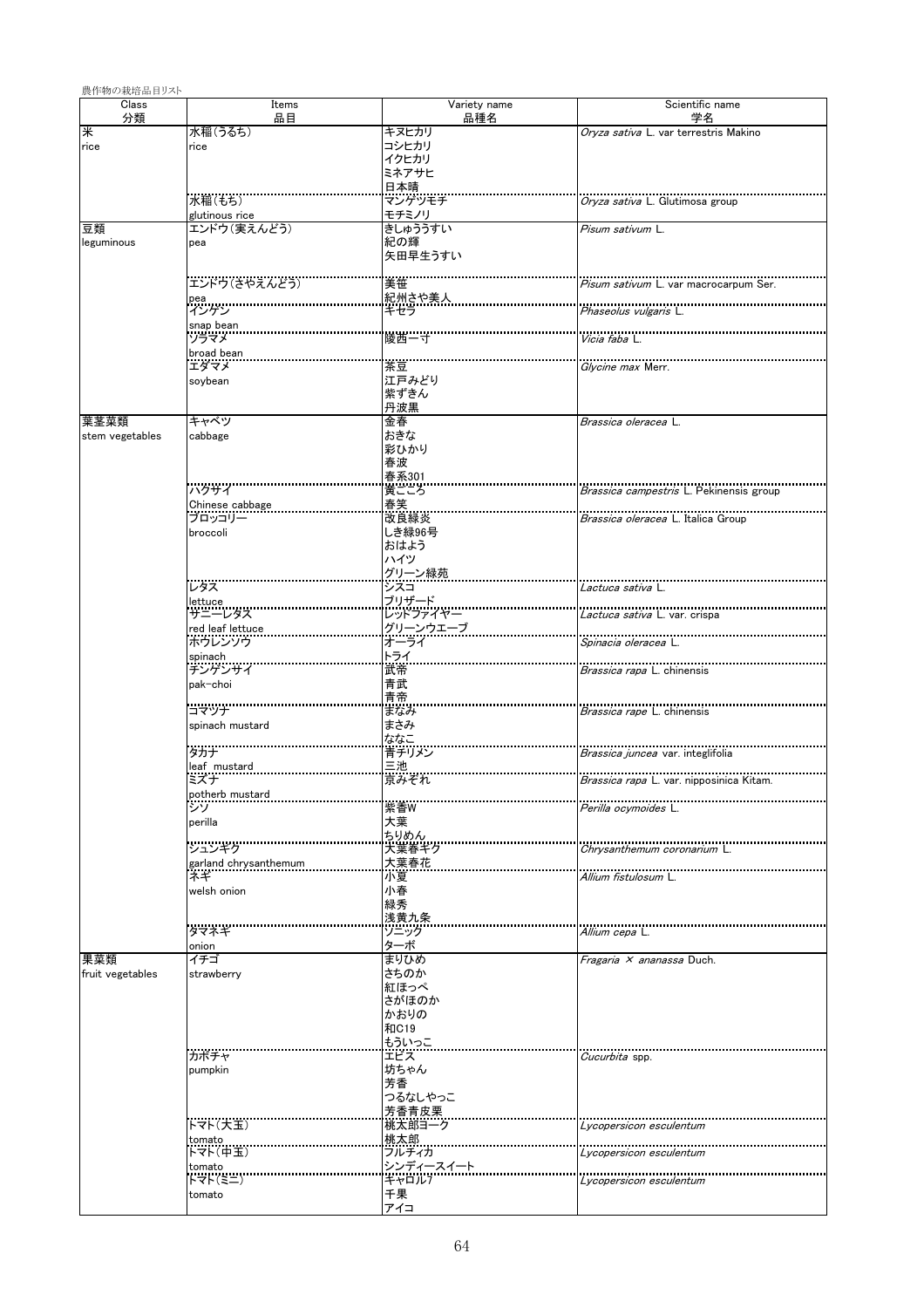| 農作物の栽培品目リスト      |                          |                         |                                              |
|------------------|--------------------------|-------------------------|----------------------------------------------|
| Class            | Items                    | Variety name            | Scientific name                              |
| 分類<br>果菜類        | 品目<br>ナス                 | 品種名<br>千両2号             | 学名<br>Solanum melongena L.                   |
| fruit vegetables |                          | 稲成ナス<br>夏すずみ            |                                              |
|                  | eggplant<br>キュウリ         |                         | <i>Cucumis sativus</i> L                     |
|                  | cucumber<br>ピーマン         | さつきみどり<br>グリーン800       |                                              |
|                  | sweet pepper             | 京波                      | Capsicum annuum L                            |
|                  |                          | 京みどり                    |                                              |
|                  | スイカ(大玉)                  | 縞王                      | Citrullus lanatus Matsum, et Nakai           |
|                  | watermelon               | 祭ばやし                    |                                              |
|                  | スイカ(小玉)                  | ひとりじめす                  | Citrullus lanatus Matsum, et Nakai           |
|                  | watermelon<br>シシトウ       | 紅小玉<br>葵シシトウ            | <i>Capsicum annuum</i> L                     |
|                  | sweet pepper             |                         |                                              |
|                  | スイートコーン                  | ゴールドラッシュ                | <i>Zea mays</i> L.                           |
| 根菜類              | maize<br>ダイコン            | ピーターコーン<br>耐病総太り        | Raphanus sativus L.                          |
| root vegetables  | radish                   | 和歌山大根                   |                                              |
|                  |                          | 夏みのり                    |                                              |
|                  | ニンジン                     | .<br>福誉<br>恋ごころ         |                                              |
|                  |                          | 向陽2号                    | Daucus carota L                              |
|                  | carrot<br>カブ             | スウン                     | <i>Brassica campestris</i> L. Rapifera group |
|                  | turnip<br>ニンニク           | 耐病ひかり                   |                                              |
|                  |                          | ポウイト六片                  | <i>Allium sativum</i> L                      |
| いも類              | garlic<br>サツマイモ          | 上海早生<br>ベニアズマ           | Ipomoea batatas Lam.                         |
| potatoes         | sweet potato             | なると金時                   |                                              |
|                  |                          | ムラサキイモ                  |                                              |
|                  | ジャガイモ                    | メイクィーン                  | Solanum tuberosum L.                         |
|                  | potato                   | 男爵薯                     |                                              |
|                  | サトイモ                     | キタアカリ<br>土垂             | <i>Colocasia esculenta</i> Schott            |
|                  | taro                     | 石川早生                    |                                              |
|                  |                          | セレベス                    |                                              |
| 花                | スターチス(シヌアータ)             | 在来種<br>プライムラブリーピンク      | Limonium sinuatum Mill.                      |
| flowers          | wavyleaf sea-lavender    | クリアスノー                  |                                              |
|                  |                          | エバースノー                  |                                              |
|                  |                          | サンデーバイオレット              |                                              |
|                  |                          | <b>KXZ</b><br>ブルーサンダー   |                                              |
|                  |                          | イースブルー                  |                                              |
|                  |                          | $10 - 136$              |                                              |
|                  |                          | スターエーゼ<br>シースルーホワイト     |                                              |
|                  |                          | アナブルー                   |                                              |
|                  |                          | ハニーオレンジ                 |                                              |
|                  |                          | エターナルビンク                |                                              |
|                  |                          | ミルキーイエロー<br>ミルキーウェイ     |                                              |
|                  |                          | インペリアルラベンダー             |                                              |
|                  |                          | ムーンエーゼ                  |                                              |
|                  |                          | ブルーインパルス                |                                              |
|                  |                          | アルテミスピンク<br>サンバイブルー     |                                              |
|                  |                          | アナブルー                   |                                              |
|                  |                          | マックスイエロー                |                                              |
|                  |                          | リラピンク                   |                                              |
|                  |                          | 10ZC<br>ブルーサンダー         |                                              |
|                  |                          | <b>WB1201</b>           |                                              |
|                  |                          | リウスブルー                  |                                              |
|                  |                          | ハニーオレンジ<br>サンデーラベンダー    |                                              |
|                  |                          | キノラバン                   |                                              |
|                  |                          | キノルージュ                  |                                              |
|                  |                          | キノブランⅡ                  |                                              |
|                  |                          | スターエーゼ                  |                                              |
|                  |                          | グレイシアホワイト<br>デュエルバイオレット |                                              |
|                  |                          | エターナルピンク                |                                              |
|                  |                          | ミネルバピンク                 |                                              |
|                  | 宿根カスミソウ                  | アルタイル                   | <i>Gypsophila paniculate</i> L.              |
|                  | gypsophila baby's breath | エクセレンス<br>メモリーホワイト      |                                              |
|                  |                          | マリーベール                  |                                              |
|                  |                          | ジョニー                    |                                              |
|                  |                          | ベルースター                  |                                              |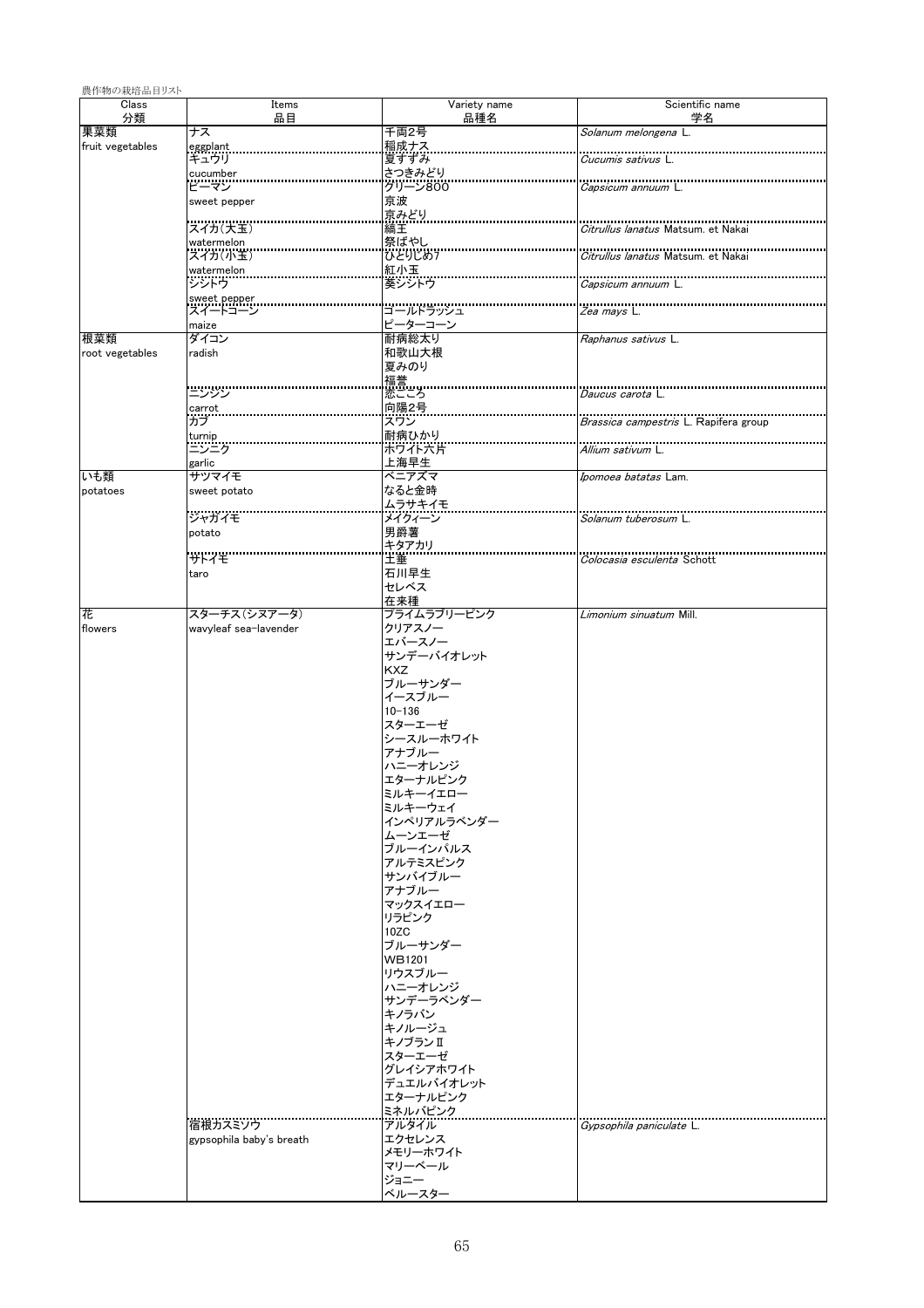| 農作物の栽培品目リスト                   |                                 |                                                                                                                                                                                                                                      |                                                     |
|-------------------------------|---------------------------------|--------------------------------------------------------------------------------------------------------------------------------------------------------------------------------------------------------------------------------------|-----------------------------------------------------|
| Class<br>分類                   | Items<br>品目                     | Variety name<br>品種名                                                                                                                                                                                                                  | Scientific name<br>学名                               |
| 花<br>flowers                  | カーネーション(スプレー)<br>carnation      | スカーレットクイーンスーパー<br>ロッシーバーバラ<br>オレンジレンジ<br>ソネットハーティ                                                                                                                                                                                    | Dianthus caryophyllus L.                            |
|                               | バラ                              | サンタン                                                                                                                                                                                                                                 | Rosa ssp.                                           |
|                               | rose<br>ストック                    |                                                                                                                                                                                                                                      | <i>Matthiola incana</i> (L.) R. Br.                 |
|                               | stock                           | カルテットファンタジー<br>カルテットピンク<br>ファミリーピンク<br>ファミリーホワイト<br>ファミリーマリン<br>新彼岸王<br>ピンクサンダー                                                                                                                                                      |                                                     |
|                               | キンギョソウ                          | アポロイエロー                                                                                                                                                                                                                              | <i>Antirrhinum majus</i> L.                         |
|                               | snapdragon<br>ホオズキ              | メリーランドヨセミテピンク<br>オオミホウズキ                                                                                                                                                                                                             | <i>Physalis alkekengi</i> L. var. franchetii Makino |
|                               | Chinese lantern<br>ダリア          | アサヒテマリ                                                                                                                                                                                                                               |                                                     |
|                               | dahlia                          | コクチョウ<br>カーネリア<br>ジェシーリタ<br>ローズクオーツ<br>彩雪<br>純愛<br>熱唱                                                                                                                                                                                | Dahlia                                              |
|                               | キク<br>・小ギク<br>chrysanthemum     | 在来種                                                                                                                                                                                                                                  | Chrysanthemum morifolium Ramat.                     |
| 花木                            | シキミ                             | 在来種                                                                                                                                                                                                                                  | <i>Illicium anisatum L.</i>                         |
| flowering trees and<br>shrubs | Japanese star anise<br>サカキ      | 在来種                                                                                                                                                                                                                                  | Cleyera japonica Thumb.                             |
|                               | sakaki<br>ヒサカキ<br>eurya         | 在来種                                                                                                                                                                                                                                  | Eurya japonica Thunb. var. japonica                 |
|                               | コウヤマキ<br>Japanese umbrella pine | 在来種                                                                                                                                                                                                                                  | Sciadopitys verticillata Siebold et Zucc.           |
|                               | 千両<br>Japanese sarcandra        | 在来種                                                                                                                                                                                                                                  | Sarcandra glabra Nakai                              |
| 柑橘類<br>Citrus fruits          | 温州みかん<br>Unshiu tangerine       | 日南の姫<br>日南1号<br>宮本早生<br><b>YN26</b><br>ゆら早生<br>上野早生<br>田口早生<br>宮川早生<br>興津早生<br>向山温州<br>きゅうき<br>林温州                                                                                                                                   | Citrus spp.                                         |
|                               | その他柑橘類<br>others                | 紀州みかん<br>安藤みかん<br>天草<br>あまか<br>ありあけ<br>朱見<br>イエローポメロ<br>太田ポンカン<br>高しょう系<br>低しょう系<br>カラ<br>清見<br>九年母<br>グレープフルーツ<br>興春ポンカン<br>サザンイエロー<br>三宝柑<br>じゃばら<br>春峰<br>不知火<br>スイートスプリング<br>水晶文旦<br>スダチ<br>西南のひかり<br>清峰<br>せとか<br>セミノール<br>ダイダイ | Citrus spp.                                         |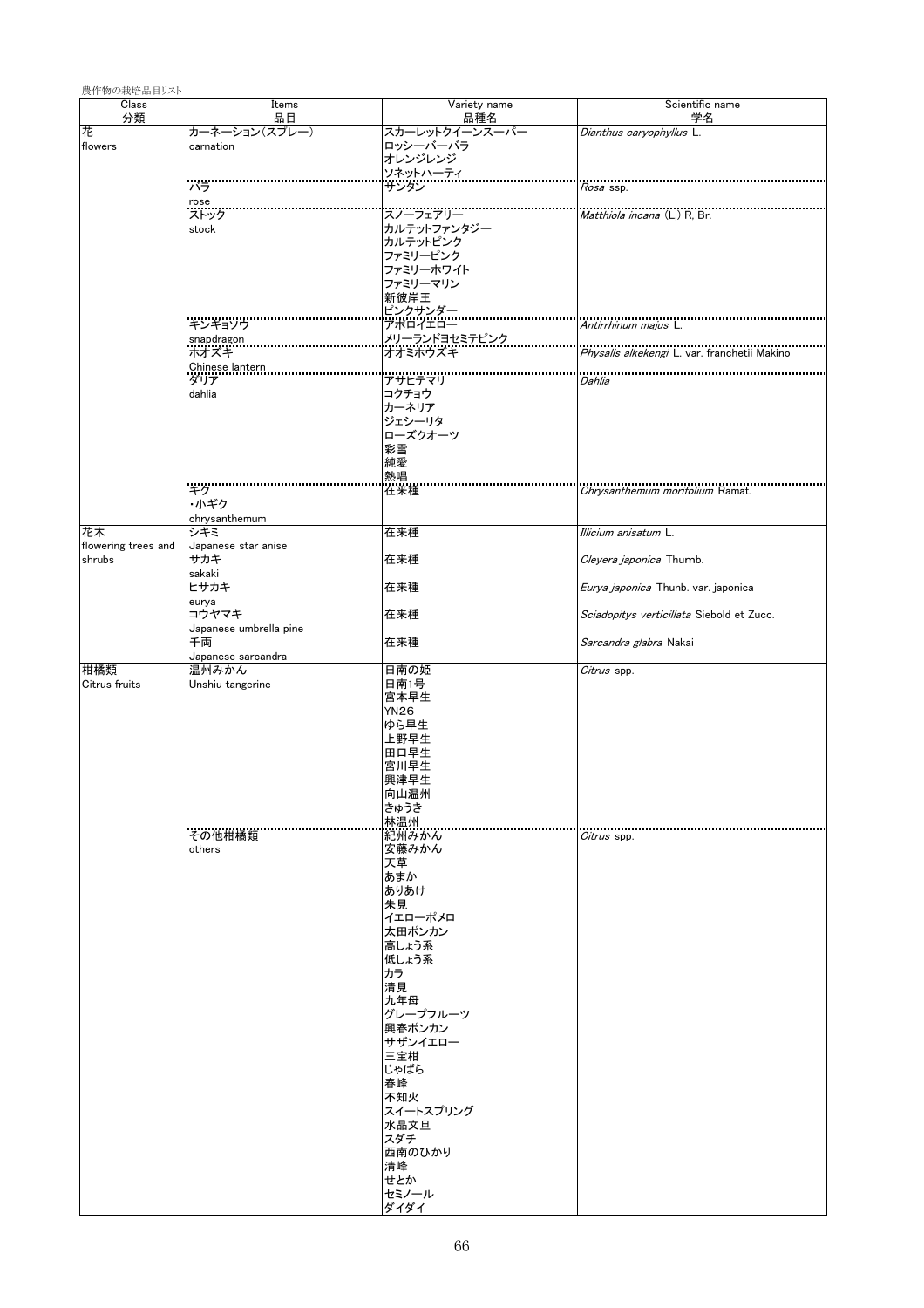| 農作物の栽培品目リスト   |                          |                   |                                 |
|---------------|--------------------------|-------------------|---------------------------------|
| Class         | Items                    | Variety name      | Scientific name                 |
| 分類<br>柑橘類     | 品目<br>その他柑橘類             | 品種名<br>川野夏ダイダイ    | 学名<br>Citrus spp.               |
| Citrus fruits | others                   | 新甘夏(田の浦オレンジ)      |                                 |
|               |                          | 立花オレンジ            |                                 |
|               |                          | たまみ               |                                 |
|               |                          | タロッコ              |                                 |
|               |                          | 津之輝               |                                 |
|               |                          | 津之香<br>長実金柑       |                                 |
|               |                          | 南津海               |                                 |
|               |                          | ネイハーキンカン          |                                 |
|               |                          | ハッサク              |                                 |
|               |                          | ハナユズ              |                                 |
|               |                          | 早香                |                                 |
|               |                          | はるか<br>はるみ        |                                 |
|               |                          | バレンシア             |                                 |
|               |                          | 晩白柚               |                                 |
|               |                          | 福原オレンジ            |                                 |
|               |                          | 仏手柑               |                                 |
|               |                          | 紅ハッサク<br>べにばえ     |                                 |
|               |                          | 紅まどか              |                                 |
|               |                          | みはや               |                                 |
|               |                          | メイポメロ             |                                 |
|               |                          | 森田ネーブル            |                                 |
|               |                          | ュズ                |                                 |
|               |                          | ライム<br>麗紅         |                                 |
|               |                          | ユーレカ              |                                 |
|               |                          | 宮内伊予柑             |                                 |
|               |                          | 黄金柑               |                                 |
|               |                          | 河内晚柑              |                                 |
|               |                          | 甘夏(田浦)<br>弓削瓢柑    |                                 |
|               |                          | 寧波金柑              |                                 |
|               |                          | ぷちまる              |                                 |
| 熱帯果樹          | マンゴー                     | 紅キーツ              | Mangifera indica L.             |
| 落葉果樹          | mango<br>ブルーベリー(ラビットアイ系) | アーウィン<br>ブライトウエル  | Vaccinium spp.                  |
|               | Blueberry                | パウダーブルー           | Vaccinium virgatum Aiton        |
|               |                          | オースチン             |                                 |
|               |                          | ノビリス(T-100)       |                                 |
|               |                          | オレゴンブルー           |                                 |
|               |                          | ティフブルー<br>ブライトブルー |                                 |
|               |                          | ウッダード             |                                 |
|               |                          | ホームベル             |                                 |
|               |                          | フライトウェル           |                                 |
|               |                          | バルドウィン            |                                 |
|               | (サザンハイブッシュ系) シャープブル-     | ミスティー             | <i>Vaccinium darrowii</i> L     |
|               |                          |                   |                                 |
|               |                          | オニール<br>ジョージアジェム  |                                 |
|               |                          | サミット              |                                 |
|               |                          | ピロキシー             |                                 |
|               | (ノーザンハイブッシュ系) シエラ        |                   | Vaccinium corymbosum L.         |
|               |                          | デューク<br>レガシー      |                                 |
|               |                          | アーリーブルー           |                                 |
|               |                          | スパーダン             |                                 |
|               |                          | ダロウ               |                                 |
|               |                          | チャンドラー            |                                 |
|               |                          | ブリジッタ             |                                 |
|               |                          | ボーナス<br>ブルーゴールド   |                                 |
|               |                          | エリザベス             |                                 |
|               |                          | パトリオット            |                                 |
|               | クリ                       | ぽろたん              | Castanea crenata Sieold & Zucc. |
|               | うめ                       | バーブルクイーン          | Prunus mume Siebold & Zucc.     |
|               | Plum                     | パープル南高            |                                 |
|               |                          | ミスなでしこ            |                                 |
|               |                          | 白王                |                                 |
|               |                          | 紅王                |                                 |
|               |                          | 織姫<br>改良内田        |                                 |
|               |                          | 古城                |                                 |
|               |                          | 十郎                |                                 |
|               |                          | 八朗                |                                 |